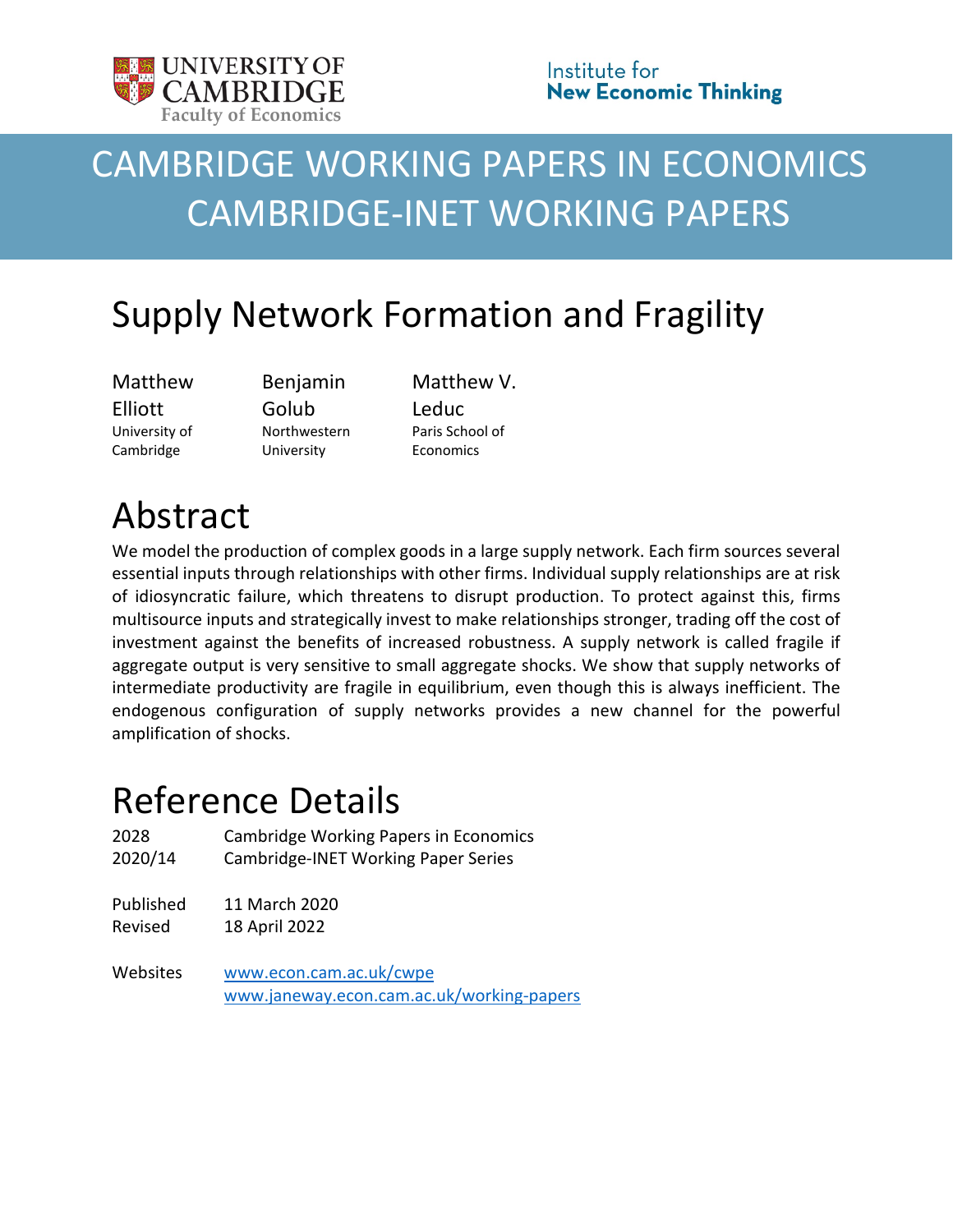#### SUPPLY NETWORK FORMATION AND FRAGILITY

MATTHEW ELLIOTT, BENJAMIN GOLUB, AND MATTHEW V. LEDUC\*

ABSTRACT. We model the production of complex goods in a large supply network. Each firm sources several essential inputs through relationships with other firms. Individual supply relationships are at risk of idiosyncratic failure, which threatens to disrupt production. To protect against this, firms multisource inputs and strategically invest to make relationships stronger, trading off the cost of investment against the benefits of increased robustness. A supply network is called fragile if aggregate output is very sensitive to small aggregate shocks. We show that supply networks of intermediate productivity are fragile in equilibrium, even though this is always inefficient. The endogenous configuration of supply networks provides a new channel for the powerful amplification of shocks.

Complex supply networks are a central feature of the modern economy. Consider a product such as an airplane. It consists of multiple parts essential for its production, many of which are customized. For instance, Rolls-Royce designed and developed its Trent 900 engine for the Airbus A380; Airbus could not just buy the engine it requires off-the-shelf. Such inputs are tailored to meet the customer's specifications, and there are often only a few potential suppliers that a given firm contracts with. Thus, a particular airplane producer is reliant on successful delivery of its inputs through particular supply relationships it has formed, rather than on the aggregate supply of a generic type of input. Many of the suppliers, in turn, are in a similar position: engaged in complex production using multiple customized inputs, and so  $\text{on.}^1$ . Due to the resulting interdependencies, idiosyncratic disruptions to production processes somewhere in a network can have far-reaching effects, causing damage that cascades through the supply chain and affects many downstream firms. Examples of such idiosyncratic shocks include a delay in shipment, a fire at a factory, a misunderstanding by a supplier that delivers an unsuitable component, or a strike by workers.<sup>2</sup>

We dedicate this article to the memory of Emmanuel Farhi.

<sup>1</sup>An Airbus A380 has millions of parts produced by more than a thousand companies (Slutsken, 2018).

 ${}^{2}$ Kremer (1993) is a seminal study of some theoretical aspects of such propagation. Carvalho et al. (2020) empirically study how shocks caused by the Great East Japan Earthquake of 2011 propagated through supply networks to

Date Printed. April 18, 2022.

<sup>\*</sup>Elliott: mle30@cam.ac.uk, University of Cambridge. Golub: ben.golub@gmail.com, Northwestern University. Leduc: mattvleduc@gmail.com, Paris School of Economics. This project has received funding from the European Research Council (ERC) under the European Union's Horizon 2020 research and innovation programme (grant agreement number #757229) and the JM Keynes Fellowships Fund (Elliott); the Joint Center for History and Economics; the Pershing Square Fund for Research on the Foundations of Human Behavior; and the National Science Foundation under grant SES-1629446 (Golub). We thank Joey Feffer, Riako Granzier-Nakajima, Yixi Jiang, Kostis Leledakis, Thomas Pellet, Rithvik Rao, and Brit Sharoni for excellent research assistance. We thank numerous seminar participants for their comments. For helpful conversations we are grateful to Daron Acemoglu, Nageeb Ali, Pol Antrás, David Baqaee, Vasco Carvalho, Olivier Compte, Krishna Dasaratha, Selman Erol, Marcel Fafchamps, Emmanuel Farhi, Alex Frankel, Sanjeev Goyal, Philippe Jehiel, Matthew O. Jackson, Chad Jones, Annie Liang, Eric Maskin, Marc Melitz, Marzena Rostek, Emma Rothschild, Jesse Shapiro, Ludwig Straub, Alireza Tahbaz-Salehi, Larry Samuelson, Andrzej Skrzypacz, Juuso Välimäki and Rakesh Vohra. We are grateful to two anonymous referees and the co-editor for their constructive guidance in revising the article for publication.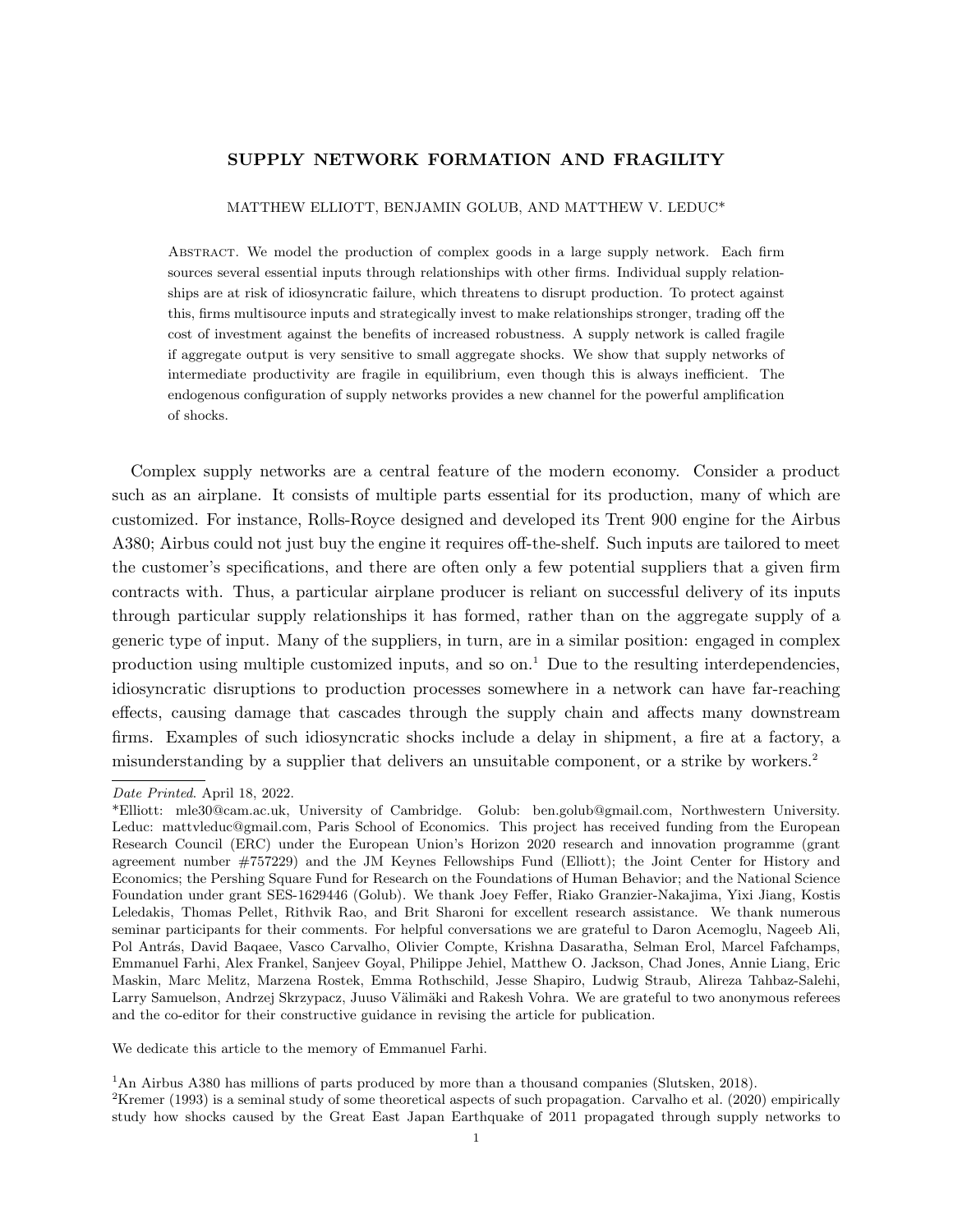We develop a theory in which firms insure against supply disruptions by strategically investing in relationships with potential suppliers, trading off private gains in the robustness of their production against the cost of maintaining strong supply relationships. Our main results examine how the resulting equilibrium supply networks respond to idiosyncratic and aggregate risk. We find that, in equilibrium, (i) the economy is robust to idiosyncratic shocks, yet (ii) small shocks that systemically affect the functioning of supply relationships are massively amplified. Moreover, (iii) the functioning of many unrelated supply chains is highly correlated, and (iv) the complexity of production is key to the nature of these effects and the level of aggregate volatility.

Underlying these results is a discontinuous phase transition in the structure of production networks that arises due to production being complex—reliant on multiple inputs at many stages. Thus, a theoretical contribution of our work is the study of novel equilibrium fragilities in the strategic formation of large supply networks, and new methods for analyzing them.

We now describe a simple model of interfirm sourcing relationships and their disruption by shocks. There are many products (e.g., airplanes, engines, etc.). Each has many differentiated varieties, produced by small, specialized firms. A given product has a set of customized inputs that must be sourced via supply relationships and that are essential to its production—e.g., an airplane requires engines, navigation systems, etc. To source these specific, compatible, varieties, firms may multisource, maintaining several substitutable sourcing options. Each of a firm's potential supply relationships may operate successfully or not: e.g., one engine manufacturer's delivery may be delayed by a strike, while another is able to deliver normally. For a firm to be functional, it must have, for each of its essential inputs, at least one operating supply relationship to a firm producing that input. These producers must in turn satisfy the same condition to be functional, and so on—until a point in the supply chain where no customized inputs are required. Our modelling of supply relationship risk is simple: independently, each relationship avoids a bad shock with a probability called the *relationship strength*.<sup>3</sup> This probability represents the chance of avoiding logistical disruptions and failures of contracts in any specific relationship. Given the set of operational relationships, the firms that are able to produce purchase their required inputs and then sell their products to other firms as well as to consumers. Social welfare is increasing in the number of firms able to produce. Firms earn profits from production.

Let us, to begin with, take relationship strength to be exogenous and symmetric across the supply network, and examine aggregate output as we vary this parameter. Even this basic question about the mechanics of a supply network is not well-understood. The key parameters, other than relationship strength, determining aggregate output are (i) the depth of supply chains, i.e., the number of steps of specialized sourcing; (ii) the number of distinct inputs required in each production process; (iii) the number of potential suppliers of each input. The first two dimensions capture the complexity of production, while the third captures the availability of multisourcing. In our model there is a continuum of firms and the fraction of firms functioning is deterministic.<sup>4</sup>

locations far from the initial disruption. Barrot and Sauvagnat (2016) show that firms are reliant on their specific suppliers in the medium run.

<sup>3</sup>Though the basic shocks are modeled as independent, the interdependence between firms and their suppliers makes failures correlated between firms that (directly or indirectly) transact with each other.

<sup>&</sup>lt;sup>4</sup>This is by a standard diversification argument. There are enough supply chains that none of them is systemically important. On the complementary issue systemically important firms, see Gabaix (2011) and the ensuing literature.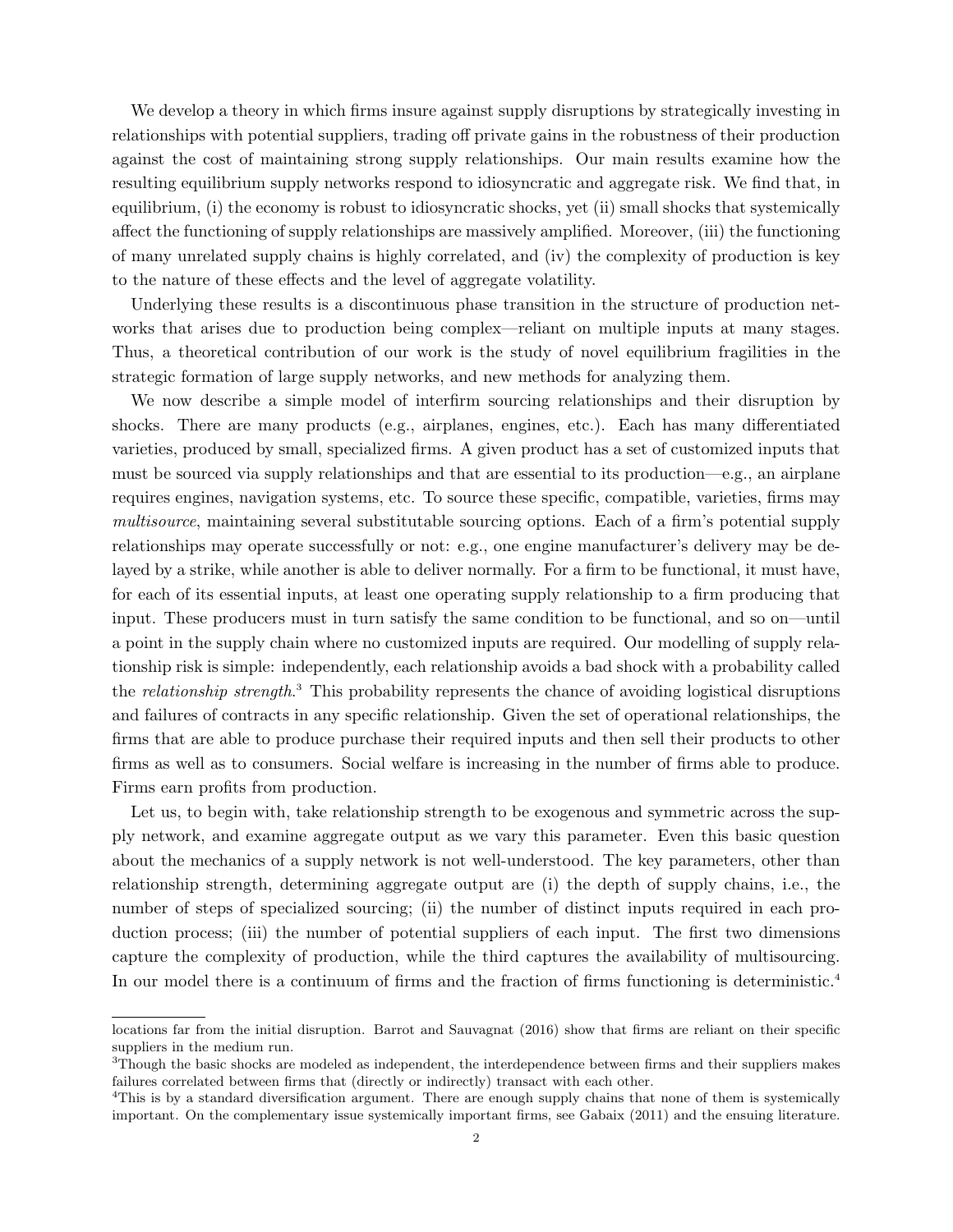This fraction is our main outcome of interest, and we call it the *reliability* of the supply network. We are interested in the function mapping relationship strength to reliability. Our first main result concerns a distinctive form of sensitivity—what we call a precipice—in this function. Suppose production is complex in the sense that it is many steps deep, with multiple inputs at each step. There is an arbitrarily steep change in reliability as we vary relationship strength, holding all else fixed, when relationship strength transitions past a certain threshold (defining the precipice). Thus, if relationship strengths happen to be close to the precipice, a small, systemic, negative shock to relationship strengths is amplified arbitrarily strongly, leading to severe economic damage. We also show that a social planner choosing a level of investments in relationship strengths to maximize welfare would never choose a level such that the supply network is on a precipice.

Systemic shocks to relationship strengths can occur through several possible channels. Suppose, first, that the institutions that help uphold contracts and facilitate business transactions suddenly decline in quality, for example due to a political shock. Each supply relationship then becomes more prone to idiosyncratic disruptions.<sup>5</sup> Even if the damage to any single relationship is small (e.g., because usually contracts function without enforcement being relevant), our results show that such a shock can cause widespread disruptions throughout the supply network. Consider, next, a small shock to the availability of credit for businesses in the supply network. The shock matters for firms that are marginal recipients of loans that are essential for them to deliver on a commitment, and who do not receive such loans after the shock. The effect of such a credit shock can be modeled as any given supply relationship being slightly less likely to function (depending on ex ante uncertain realizations determining whether a firm is on the relevant margin). Third, during the Covid-19 crisis, technological disruptions and congestion delays degraded many relationships, with considerable uncertainty over which supply links would be affected, and at which times. This can be modeled as a systemic decrease in the probability that suppliers, in a given period, are able to deliver the inputs required from them.<sup>6</sup>

Our first result about the precipice took relationships strengths to be exogenous and showed that, starting at certain strength levels, supply network functioning can be very sensitive to slight shocks to strengths. However, relationship strengths are partly determined by strategic decisions. Our main results concern whether a supply network will be near a precipice when relationship strengths are shaped by equilibrium choices rather than being set exogenously or by a planner. The endogenous determination of relationship strengths is realistic. Since production is risky, an optimizing firm will strategically choose its relationship strength to manage the risk of its production being disrupted. By investing more, a firm can increase the probability that one of its potential suppliers for each of its essential inputs is able to supply it, hence allowing the firm to produce its output and make profits.<sup>7</sup> This investment is costly, and firms trade off these costs against the benefits of increased robustness.<sup>8</sup>

<sup>&</sup>lt;sup>5</sup>Blanchard and Kremer (1997) present evidence that the former Soviet Union suffered a large shock of this kind when it transitioned to a market-based economy.

<sup>6</sup>Elliott and Golub (2022) survey some facts on supply chain disruptions and their consequences.

<sup>7</sup>This can be interpreted in two ways: (1) investment on the intensive margin, e.g. to anticipate and counteract risks or improve contracts; (2) on the extensive margin, to find more partners out of a set of potential ones.

<sup>8</sup>Strategic responses to risk in networks is a topic that has attracted considerable attention recently. See, for instance, Bimpikis, Candogan, and Ehsani (2019a), Blume, Easley, Kleinberg, Kleinberg, and Tardos (2011), Talamàs and Vohra (2020), and Erol and Vohra (2018), Amelkin and Vohra (2019), and Acemoglu and Tahbaz-Salehi (2020). On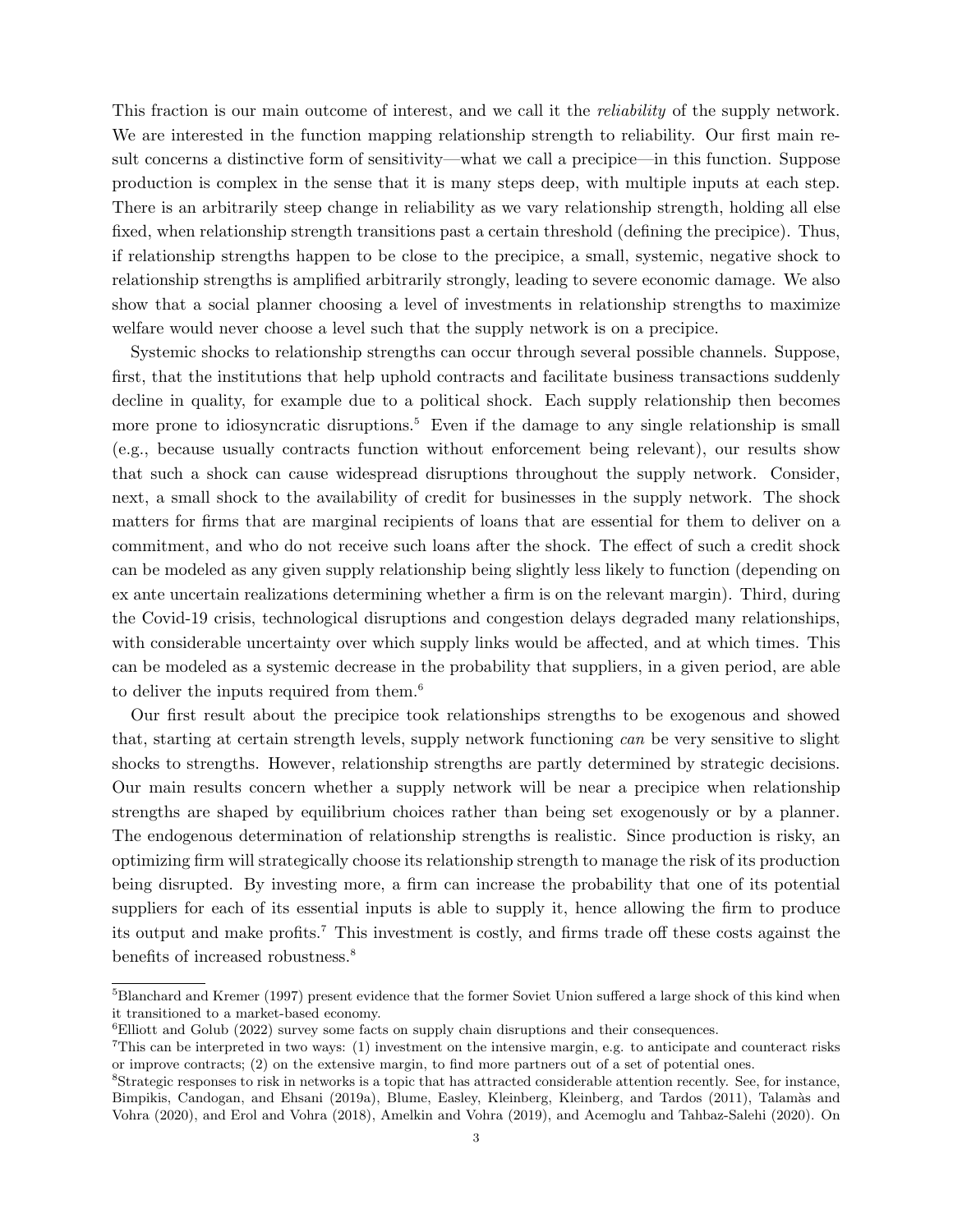Our main findings give conditions for equilibrium relationship strength levels to put the supply network on the precipice, and show that the precipice is not a knife-edge outcome. Indeed, we characterize a positive-measure set of parameters (governing the profits of production and the costs of forming relationships) for which the equilibrium supply network is on the precipice. The fragility that a supply network experiences in this regime is highly inefficient: a social planner would never put a supply network on the precipice for the same parameters. As supply networks become large and decentralized, one might think that the impact of uncertainty on the probability of successful production would be smoothed by firms' endogenous investments to protect against shocks, and by averaging outcomes across a continuum population. We find the opposite: in equilibrium, there are powerful forces driving a supply network to a situation where aggregate productivity is very sharply sensitive to relationship strength. This is in contrast to many standard production network models, where the aggregate production function is never too sensitive to small shocks, even aggregate ones. The location of equilibrium on the precipice arises from three features of our environment. The first is complexity: The supply networks we study are many layers deep and firms must source multiple essential inputs that cannot be purchased off-the-shelf. The second is the presence of idiosyncratic disruptions that disable some links. The third is endogenous underinvestment in relationships.

In our main results, we vary an aggregate productivity parameter capturing the value of output relative to the costs of maintaining relationships, and examine whether the supply network is on a precipice. Depending on the value of this parameter, the supply network in equilibrium can end up in one of three configurations: (i) a noncritical equilibrium where the equilibrium investment is enough to keep relationship strength away from the precipice; (ii) a *critical equilibrium* where equilibrium relationship strength is on the precipice; and (iii) an unproductive equilibrium where positive investment cannot be sustained. These regimes are ordered. As the productivity of the supply network decreases from a high to a low level, the regimes occur in the order just given. Each regime occurs for a positive interval of values of the parameter. Equivalently, for an economy consisting of many disjoint supply networks distributed with full support over the parameter space, a positive measure of them will be in the fragile regime, and these will collapse if relationship quality is shocked throughout the economy.

Our analysis makes a conceptual, modeling, and technical contribution to the theory of economic networks. First, we introduce percolation analysis (i.e., disabling some links at random) to an otherwise standard network model of complex production—with *complex* meaning that each firm must source multiple inputs through customized relationships.<sup>9</sup> As a result, the aggregate production function exhibits a *discontinuous* phase transition, where aggregate functionality abruptly disappears when relationship strengths cross a critical threshold. Simple production, where each firm relies on risky sourcing for at most one type of input, is not susceptible to this fragility. Second, as a modeling contribution, we demonstrate the tractability of studying equilibrium investments in links—or, more precisely, investments in the probability that links are operational. Thanks to a continuous investment choice and a continuum of nodes, investment problems are characterized

the practical importance of the strength of contracts in supply relationships, see, among others, Antràs (2005) and Acemoglu, Antràs, and Helpman (2007).

<sup>&</sup>lt;sup>9</sup>A recent model motivated by some of the same questions is Acemoglu and Tahbaz-Salehi (2020), where each node in a production network relies on one failure-prone custom supplier. In Section VI, we discuss related models on information sharing, financial contagion, and other settings.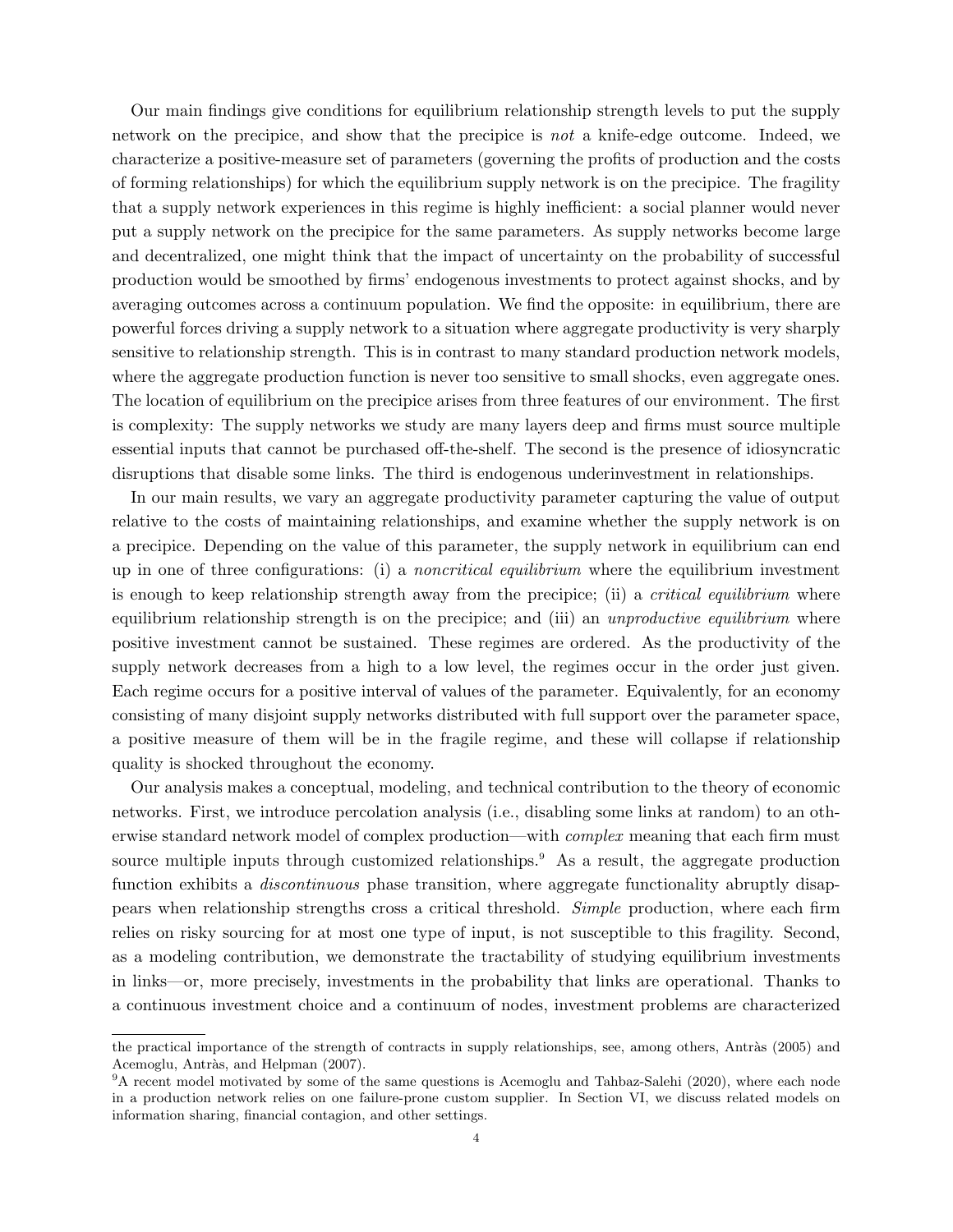by relatively tractable first-order conditions, where firms take expectations over the randomness in network realizations. We expect the modeling devices we develop to have other applications. Finally, using our equilibrium conditions to deduce the ordering of regimes discussed above requires developing some new techniques for the analysis of large network formation games.<sup>10</sup> For example, a crucial step in our main results depends on showing that firms' investments in network formation are locally strategic substitutes at the equilibrium investment levels. This depends on subtle properties of equilibrium network structure and incentives, which we characterize.

We conclude by exploring some extensions and implications of our modeling. First, we examine robustness on a number of dimensions—e.g., in how we model shocks and relationship investments. Perhaps our most important robustness check relaxes certain symmetry or homogeneity assumptions imposed on the supply network for simplicity in our main analysis. We study how fragility manifests with firm heterogeneity. Precipices continue to obtain in presence of rich heterogeneity across multiple dimensions: number of inputs required, multisourcing possibilities, directed multisourcing efforts, profitability, etc. One important additional implication of our heterogeneity analysis is that a supply network is only as strong as its weakest links: as one product enters the fragile regime, all products that depend on it directly or indirectly are simultaneously pushed into the fragile regime. Second, we interpret our main results in terms of the short- and medium-run resilience of a supply network to shocks, and consider whether the fragility we identify can be ameliorated by natural policy interventions. Third, we show how the supply networks we have studied can be embedded in a larger economy with intersectoral linkages that do not rely on specific sourcing. Our model yields a new channel for the propagation of shocks across sectors, and their stark amplification. Fourth, while the focus of our analysis is on linking complex supply networks to aggregate volatility, we also discuss how the model can provide a perspective on some stylized facts concerning industrial development. After presenting our results, in Sections V and VI we discuss in detail how they fit into the most closely related literatures.

### I. Model: The supply network

Our main object of study is a network whose nodes are a continuum of small firms producing differentiated products. These are connected to their suppliers by a network of potential supply relationships, a random subset of which are realized as operational for sourcing.

A outcome of central interest is the set of firms that are functional—i.e., capable of producing given the realization of operational relationships. This set is key in determining welfare and network formation incentives, which we introduce in Section III. The purpose of this section is to set up the basic structure of the production network and define the set of functional firms.

# A. Nodes: Varieties of products

There is a finite set  $\mathcal I$  of products. For each product  $i \in \mathcal I$ , there is a continuum  $\mathcal V_i$  of varieties of i, with a typical variety v being an ordered pair  $v = (i, f)$ , where  $f \in \mathcal{F}_i \subseteq \mathbb{R}$  is a variety index. Each variety is associated with a small firm producing it. We take  $\mathcal{F}_i = [0, \frac{1}{|\mathcal{I}|}]$  for all i, so that the

 $10$ Because our networks are sparse, the methods we use differ from and complement the use of graphons—see, e.g., Erol, Parise, and Teytelboym (2020).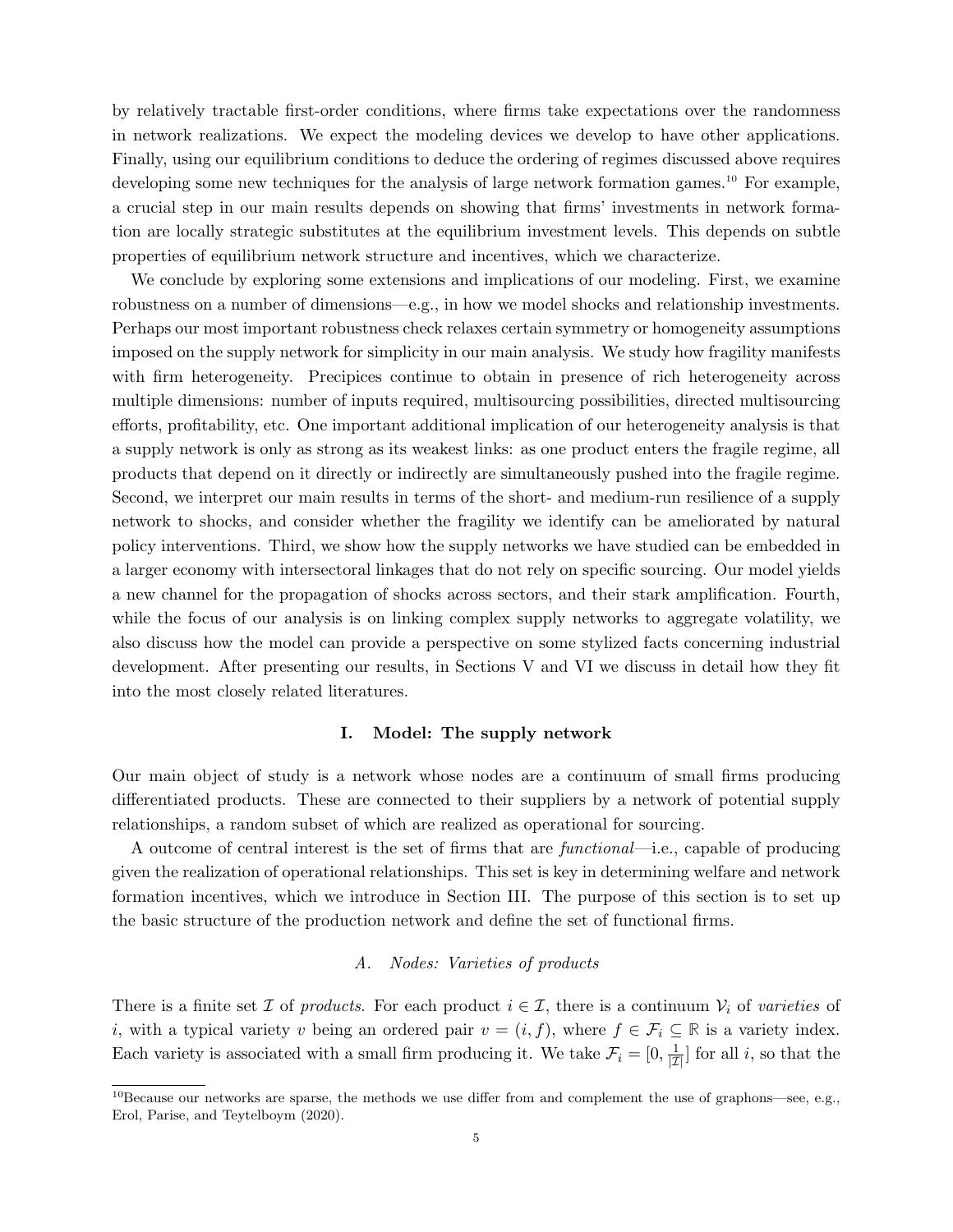total mass of varieties (and firms) in the supply network is 1. Let  $\mathcal{V} = \bigcup_{i \in \mathcal{I}} \mathcal{V}_i$  be the union of all the varieties. These are the nodes in our supply network.

#### B. Links: Potential and realized supply relationships

First, for each product  $i \in \mathcal{I}$  there is a set of required inputs  $I(i) \subseteq \mathcal{I}$ . Second, each variety  $v \in \mathcal{V}$ is associated with a supply chain depth  $d(v) \in \mathbb{Z}_+$  that specifies how many steps of customized, specifically sourced production are required to produce  $v$ , with varieties of larger depth requiring more steps. Different varieties of the same product can have different depths. The measure of varieties with any depth  $d \geq 0$  is denoted by  $\mu(d)$ .

Consider any variety  $v \in \mathcal{V}_i$ . For each  $j \in I(i)$  (i.e., each required input) the variety v has a set of potential suppliers,  $PS_j(v) \subseteq V_j$  and a random subset of *realized suppliers*  $S_j(v) \subseteq PS_j(v)$ .

First consider the varieties  $v \in V$  such that  $d(v) = 0$ . Specialized sourcing of inputs is not required for these varieties, and they operate without disruption. Thus, in this case, we take  $S_i(v) = V_j$  for each  $j \in I(i)$ .

Next, consider any variety  $v \in V_i$  that has depth  $d(v) > 0$ . For each  $j \in I(i)$ , the set  $PS_i(v)$  is a finite set of distinct varieties  $v' \in V_j$  with each such v' having depth  $d(v') = d(v) - 1$ . The identities of these suppliers are independent draws from the set of varieties v' such that  $d(v') = d(v) - 1$  (i.e., the set of varieties of compatible depth).<sup>11</sup> Specialized sourcing requirements represent the need for a customized input, the procurement of which is facilitated by relational contracts.



FIGURE 1. This illustration depicts the network of potential supply relationships upstream of a variety a1, in a supply network with underlying products  $\mathcal{I} = \{a, b, c, d, e\}$ . (We abbreviate  $(a, 1)$ ) as a1, and similarly for other varieties.) Each variety requires two distinct inputs; the relevant input requirements are apparent from the illustration. Here variety a1 has depth  $d(a1) = 2$ . Varieties higher up are upstream of a1, and their depths are smaller. For inputs that must be specifically sourced (i.e., those at a depth of 1 or greater), there is an edge from the sourcing variety to each potential supplier of the input. Orders or sourcing attempts go in the direction of the arrows, and products are delivered in the opposite direction, downstream.

Each sourcing relationship between v and a variety  $v' \in PS_j(v)$  is *operational* or not—a binary random outcome. For every  $v \in V$ , there is a parameter  $x_v$ , called *relationship strength* (for now exogenous) which is the probability that any relationship  $v$  has with one of its potential suppliers is operational. All realizations of relationship operation are independent. The set of actual suppliers  $S_i(v)$  is then obtained by including each potential supplier in  $PS_i(v)$  independently with probability  $x_v$ . Whereas the potential supply relationships define compatibilities, the realized supply network

 $11$ For a formal construction of the potential and realized supply networks, see Supplementary Appendix SA1.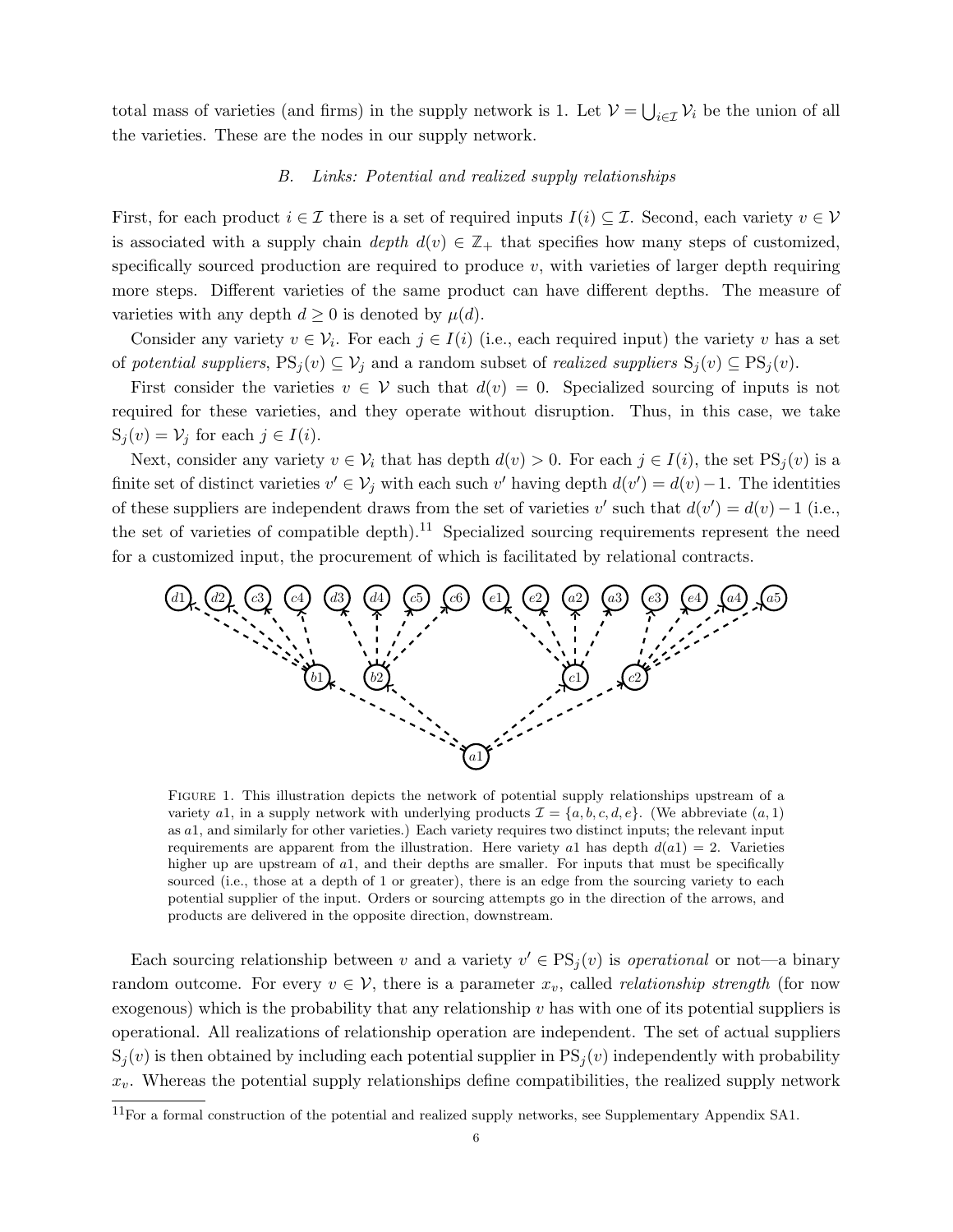

FIGURE 2. An illustration of the algorithm for determining the set of functional varieties given a realized supply network. Functional varieties are represented by squares, while non-functional ones are octagons. Varieties that have not yet been assigned a functionality status are circles. Varieties of depth 0 are always functional. This figure illustrates the step of the algorithm that assigns functionalities to varieties of depth 1. At this stage of the algorithm, no status is assigned to a1, the sole variety of depth 2. At the next step of the algorithm, a1 would become nonfunctional, changing into an octagon, since it has no functional supplier of the b input.

identifies which links are actually available for sourcing. The stochastic nature of availability arises, e.g., from uncertainty in delivery of orders, miscommunications about specifications, etc.<sup>12</sup>

We define two random networks on the set  $V$  of nodes. In the *potential supply network*  $\mathcal{G}$ , each v has links directed to all its potential suppliers  $v' \in \bigcup_{j \in I(i)} PS_j(v)$ . (See Figure 1 for an illustration.) In the *realized supply network*  $\mathcal{G}'$ , each v has only the operational subset of links, to the realized suppliers:  $v' \in \bigcup_{j \in I(i)} S_j(v)$ . See the links in Figure 2 for an illustration of the subset of supply relationships that are operational.

# C. The set of functional varieties

For a given realization of the supply network, we will inductively define which varieties are functional, which means that sourcing disruptions do not prevent them from producing.

Depth-0 varieties are defined to be functional always: sourcing failures can never prevent the production of such varieties simply because their sourcing is unconstrained by definition. Given functionalities of varieties of depth  $d-1$ , a variety v of depth d is functional if and only if its set of realized suppliers  $S_i(v)$  contains at least one functional supplier for each input j that v requires. Figure 2 provides an illustration of the potential supply network shown in Figure 1 and a particular realization of operational supply links. It also illustrates the determination of which varieties are functional.

We let  $\mathcal{V}'$  denote the (random) set of functional varieties, and  $\mathcal{V}'_i$  denote the set of functional varieties in product i.

 $^{12}$ In a bit more detail,  $x_v$  can capture uncertainty regarding compatibility, whether delivery can happen on time, possible misunderstandings about the required input, access to credit that may be needed to deal with unexpected costs, etc. It will depend on the context or environment in which production occurs, and also (as we explicitly model below) on the investments the firm producing  $v$  makes. See Section V for more on interpretation.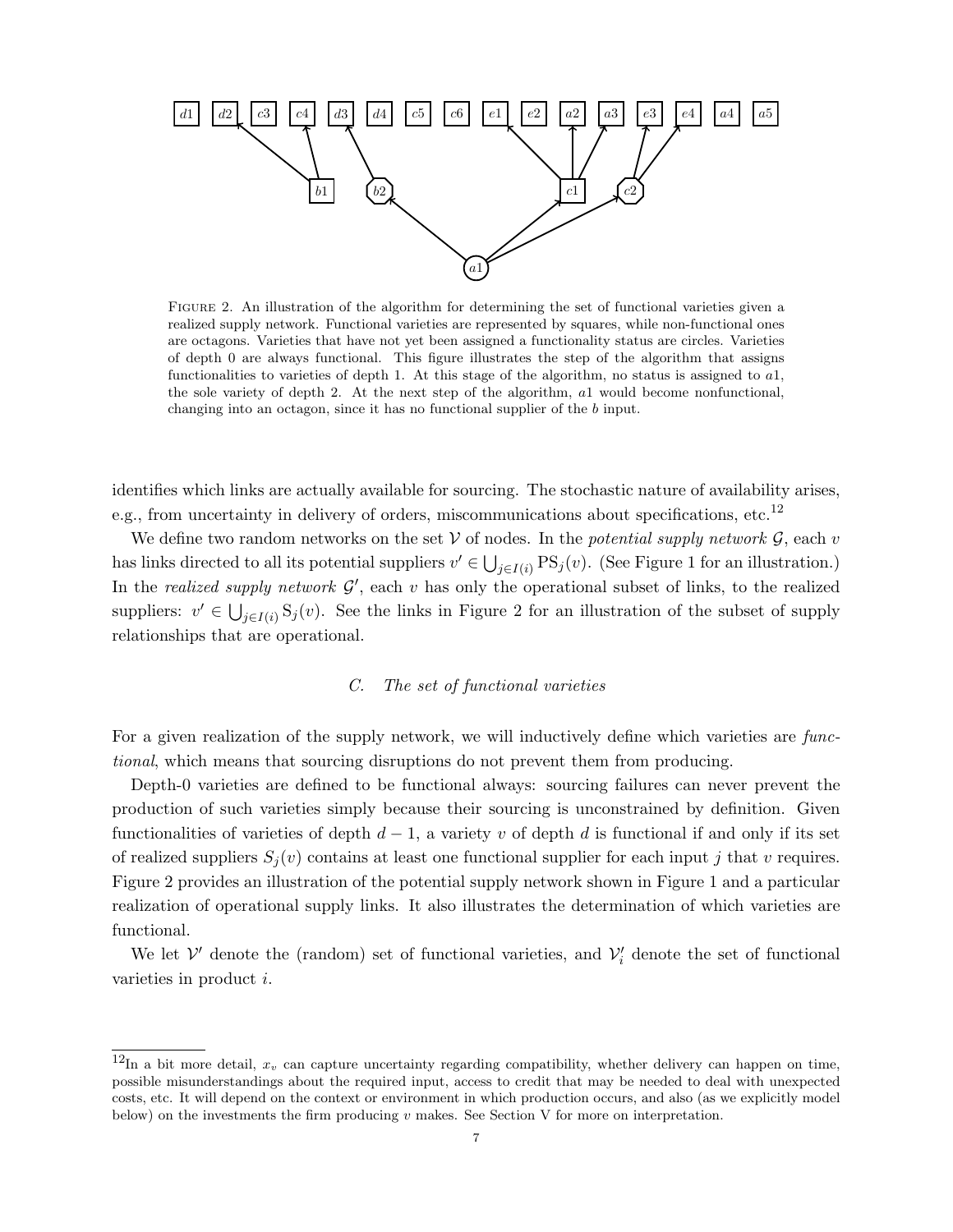#### II. Reliability with exogenous relationship strengths

This section studies the size of the set of functional varieties when the distribution of shocks is given exogenously. It presents a key phenomenon in the mechanics of production: a discontinuous drop in aggregate production possibilities as relationship strength degrades.

# A. Setup: Reliability in regular supply networks

We first present our main findings in *regular* supply networks. These are defined by two main symmetries. First, the number of essential inputs is  $|I(i)| = m$  for each product i. Second, each variety of depth  $d > 0$  has n potential suppliers for each input—i.e.  $|PS_i(v)| = n$  whenever j is one of the required inputs for variety v. Networks with these homogeneous structures are depicted in Figures 1 and 2. In this section, we posit that relationship strengths are given by  $x_v = x$ , the same number for each v, and this x is exogenous.<sup>13</sup>

It will be important to characterize how the measure of functional firms  $\mathcal{V}'$  varies with relationship strength x. Denote by  $\tilde{\rho}(x, d)$  the probability that an arbitrary variety of depth d is functional when relationship strength is x. Zero-depth varieties are functional by our assumption that they do not need any specialized inputs:  $\tilde{\rho}(x, 0) = 1$ . By symmetry of the supply tree, the probability  $\tilde{\rho}(x, d)$ does indeed only depend on x and  $d$  (and we calculate it explicitly below in Section IIC). The probability that a variety selected uniformly at random is functional is called the reliability of the supply network. Since it depends on the distribution of depths  $\mu$ , we denote this by  $\rho(x,\mu)$  and define it as

$$
\rho(x,\mu) = \sum_{d=0}^{\infty} \mu(d)\widetilde{\rho}(x,d). \tag{1}
$$

Deep supply networks: Taking limits.  $-A$  focus throughout will be the case where a typical variety has large depth.<sup>14</sup> We thus introduce a notation for asymptotics: we fix a sequence  $(\mu_{\tau})_{\tau=1}^{\infty}$ of distributions,  $\tau$  is a parameter we will take to be large. We assume  $\mu_{\tau}$  places probability at least  $1-\frac{1}{\tau}$  $\frac{1}{\tau}$  on  $[c\tau,\infty)$  for some  $c > 0$ .<sup>15</sup> For instance, we can take  $\mu_{\tau}$  to be the geometric distribution with mean  $\tau$  (in which case  $\tau$  has an exact interpretation as average depth). For large  $\tau$ , if inputs are single-sourced  $(n = 1)$  and links fail with positive probability, there will only be a very remote probability of successful production. We therefore restrict attention to the case of multisourcing  $(n \geq 2).$ 

### B. A discontinuity in reliability

A key implication of the model is the shape of the aggregate reliability function as we vary x. As we will see in the next section, this function is closely linked to the aggregate production function of the supply network, and thus its shape underlies many of our results. Our first result characterizes important properties of this shape.

<sup>13</sup>We endogenize relationship strengths in the next section, and we relax the symmetry assumptions in Section VD. <sup>14</sup>Supplementary Appendix SA7 investigates how reliability varies with investment in production trees with bounded depth.

 $15$ Note that this means varieties of low depth have many incoming edges in the potential supply network, since there are relatively few of them, but they make up a relatively large number of the nodes in a typical production tree.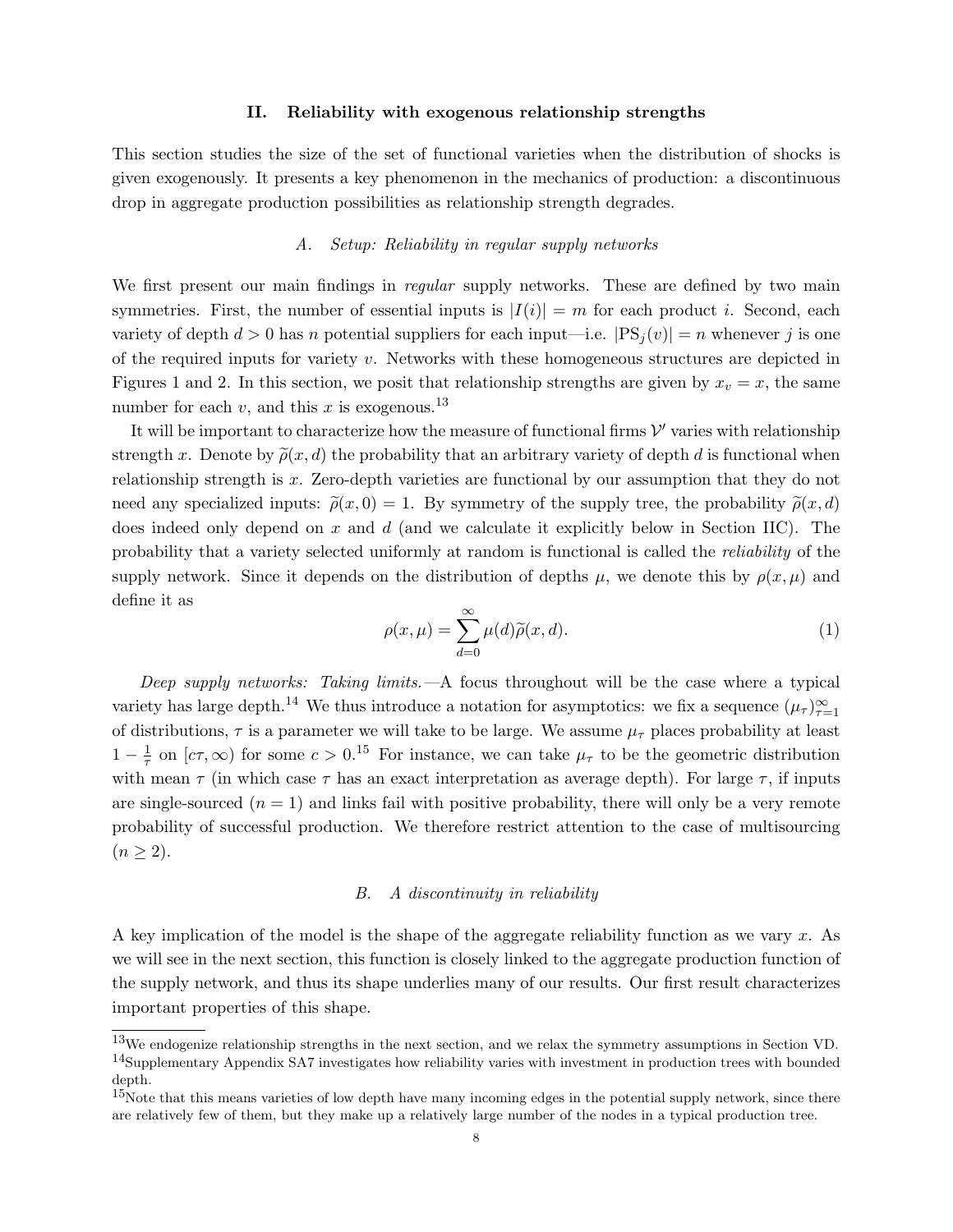

FIGURE 3. Panel (A) shows how reliability varies with relationship strength x for a particular  $\tau$ . Panel (B) depicts a correspondence that is the limit of the graphs  $\rho(x, \mu_{\tau})$  as  $\tau$  tends to infinity.

**Proposition 1.** Fix any  $n \geq 2$  and  $m \geq 2$ . Then there exist positive numbers  $x_{\text{crit}}$ ,  $\overline{r}_{\text{crit}} > 0$  such that,

- (i) if  $x < x_{\text{crit}}$ , we have that  $\rho(x, \mu_{\tau}) \to 0$  as  $\tau \to \infty$ . That is, reliability converges to 0 for relationship strength x below  $x_{\text{crit}}$ .
- (ii) if  $x > x_{\text{crit}}$ , then, for all large enough  $\tau$ , we have  $\rho(x, \mu_{\tau}) > \bar{r}_{\text{crit}}$ . That is, reliability remains bounded away from 0 for relationship strength x above  $x_{\text{crit}}$ .

In Figure 3(A) we plot the reliability function  $\rho(x, \mu_{\tau})$  for a fixed finite value of  $\tau$  against the probability x of each relationship being operational. One can see a sharp transition in relationship strength x. This can be seen more sharply in Figure  $3(B)$ , where we plot the limit of the graph shown in (A) as  $\tau \to \infty$ . We use the  $m = n = 2$  case here as in our illustrations above. There is a critical value of relationship strength, which we call  $x_{\text{crit}}$ , such that the probability of successful production is 0 when  $x < x_{\text{crit}}$ , but then increases sharply to more than 70% for all  $x > x_{\text{crit}}$ . Moreover, the derivative of the limit reliability graph as we approach  $x_{\text{crit}}$  from above grows arbitrarily large (i.e.,  $\lim_{x \downarrow x_{\rm crit}} \lim_{\tau \to \infty} \rho'(x, \mu_{\tau}) = \infty$ . This has important ramifications, as we will see. An immediate one is that small improvements in relationship strength  $x$ , for example through the improvement of institutions, can have large payoffs for an economy, and the net marginal returns on investment in x can change sharply from being negative to being positive and very large.

# C. The reasons for the shape of the reliability function

To explain the logic behind the proposition, let us now calculate the probability that a given variety v with depth d is functional. Recall that we denote by  $\tilde{\rho}(x, d)$  the probability that a variety of depth d is functional when relationship strength is x. We will argue that this can be expressed recursively as follows. First,  $\tilde{\rho}(x, 0) = 1$ , since varieties of depth 0 are sure to be functional. Then, for a suitably defined function  $\mathcal{R}_x : [0,1] \to [0,1]$ , we can write the depth-d reliability in terms of the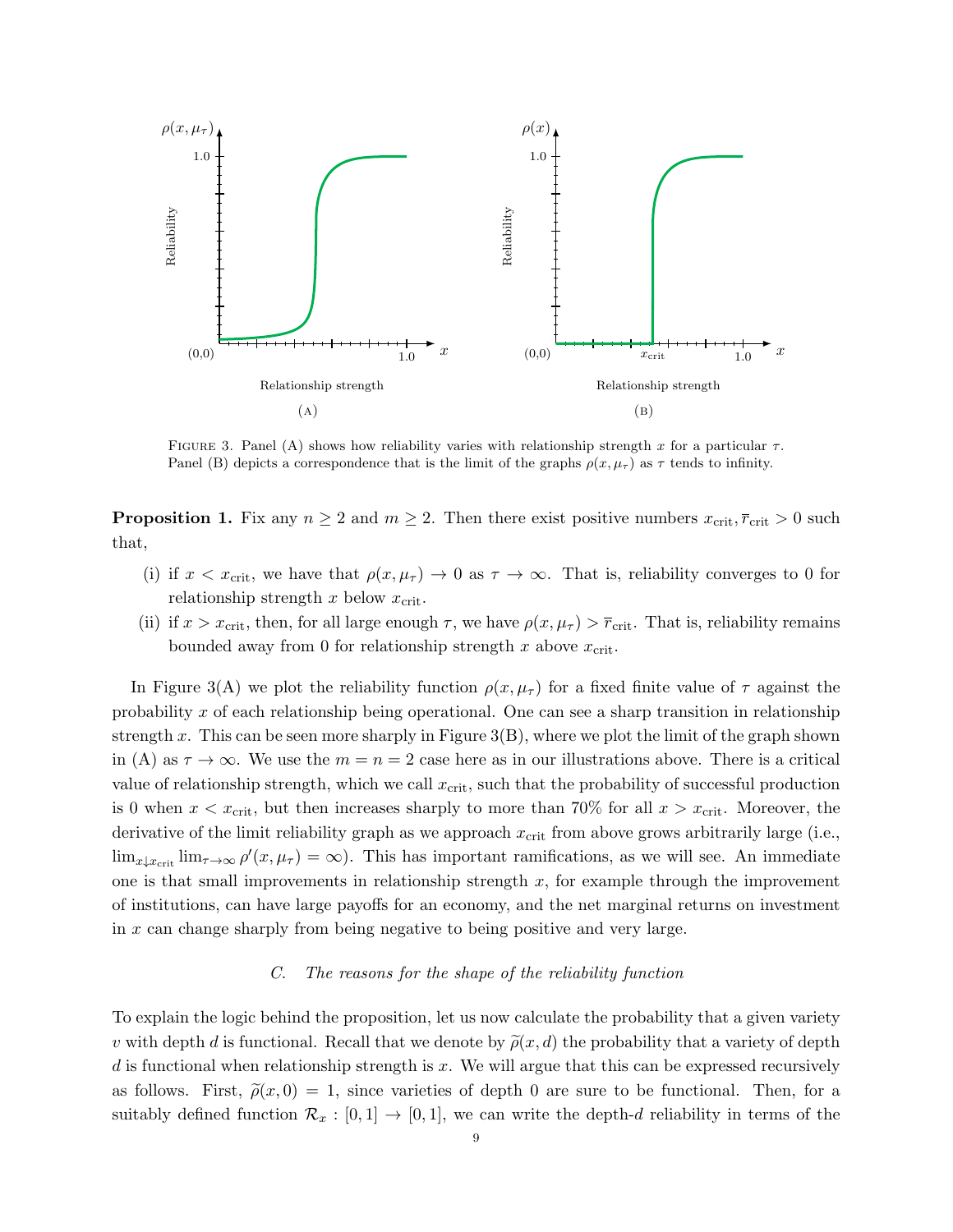

FIGURE 4. Panel (A) shows the probability,  $\mathcal{R}_x(r)$ , that a focal firm is functional as a function of r, the probability that a random supplier is functional. Here we use the parameters  $n = 4$ ,  $m = 2$  and  $x \in \{0.5, 0.55, 0.6, 0.65\}$ . The intersections with the 45 degree line marked by the circles represent reliability values (for deep supply trees) associated with the given exogenous parameters. Panel (B) shows, the limit reliability,  $\rho(x)$ , as a function of x. Note that, for each x, the value of  $\rho(x)$  is at the same height as the intersection of the corresponding  $\mathcal{R}_x$  curve with the 45-degree line in Panel A.

 $depth-(d-1)$  reliability:

$$
\widetilde{\rho}(x,d) = \mathcal{R}_x(\widetilde{\rho}(x;d-1)).
$$
\n(2)

Indeed, more explicitly, the function that makes this true is  $16$ 

$$
\mathcal{R}_x(r) = (1 - (1 - xr)^n)^m.
$$

As we look at networks with large typical depths, it is the  $\tilde{\rho}(x, d)$  for large d that will matter. Proposition SA1 in Supplementary Appendix SA2.1 shows that there is a unique correspondence  $\rho(x)$  that is the limit of the graphs of  $\rho(x, \mu_{\tau})$  in a suitable sense as  $\tau \to \infty$ . By analyzing this correspondence we can show that a sharp transition like that shown in Figure 3(B) occurs for any complexity  $m \geq 2$  and any multisourcing level  $n \geq 2$ , once depths become large.

The intuition for the sharp transition is illustrated in Figure 4. In panel  $(A)$ , we plot the probability that a given firm is functional against the probability that its suppliers are functional (which is taken to be common across the suppliers, and denoted by r). The curve  $\mathcal{R}_x(r)$  is shown for several values of x. The shape of this curve, and how it moves as we vary  $x$ , will be crucial to explaining the shape of the reliability curve. We first examine the determination of equilibrium reliability given one of these curves. In Figure 5, we zoom in on the top-right corner of Figure  $4(A)$ —note the change in axes—and sketch one of these curves for a particular value of x, namely  $x = .55$ , along with the 45-degree line. We start at  $r = \tilde{\rho}(x, 0) = 1$  and apply  $\mathcal{R}_x$  to this value;

 $^{16}$ Fix a variety and consider any one of its inputs. For a given supplier of that input, by definition its reliability is the argument  $r$ , and the probability that the link to the supplier is operational is  $x$ . The probability that both events happen is xr. The probability that this combination of events happens for at least one of the n potential suppliers of the first input is therefore  $1 - (1 - xr)^n$ . Finally, the probability that for all m inputs, such a "good event" happens is  $(1-(1-xr)^n)^m$ .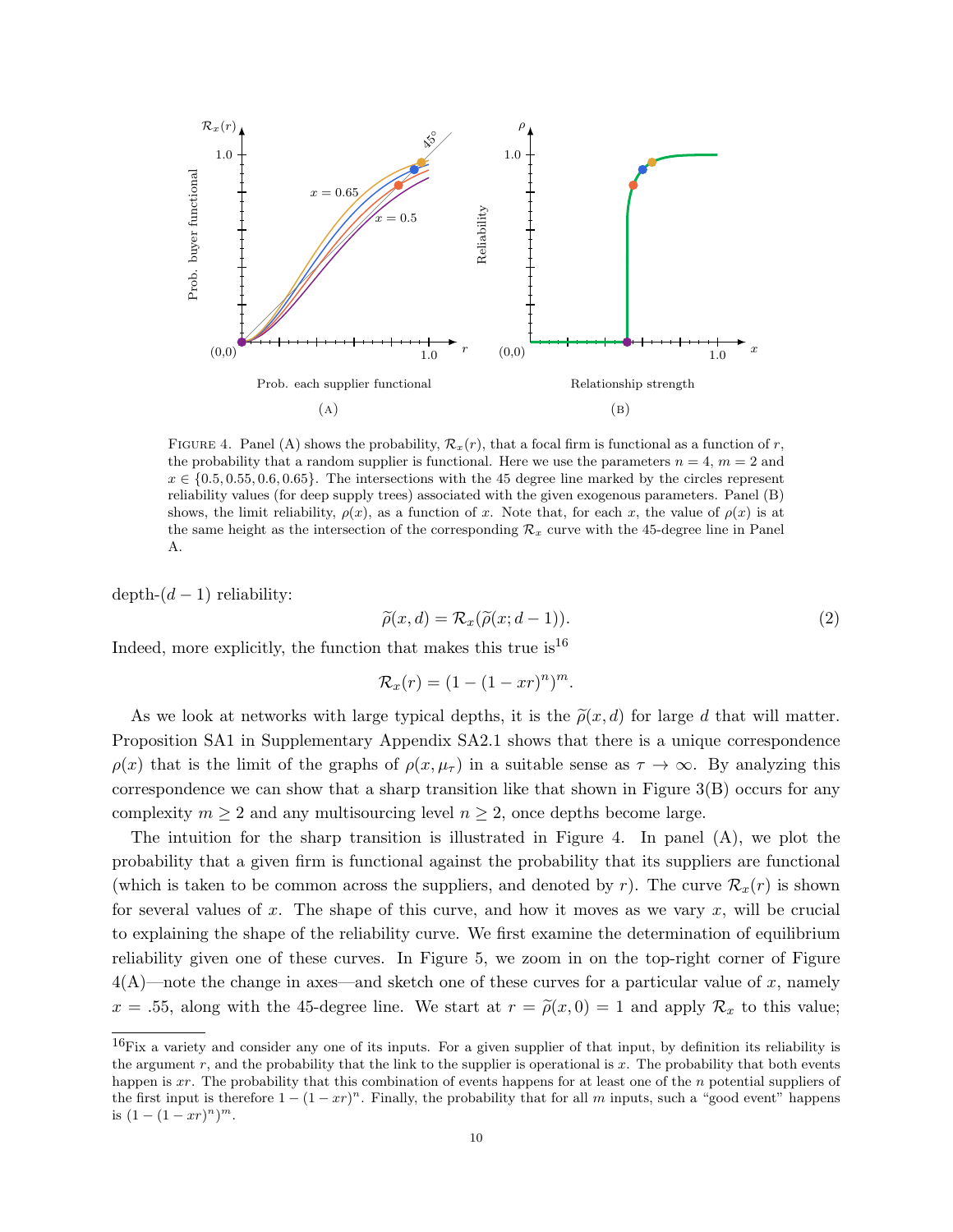

Prob. each supplier functional

FIGURE 5. The curve  $\mathcal{R}_x(r)$  is shown for values of  $r \in [0.8, 1]$ , for relationship strength  $x = 0.55$ . The values of  $\tilde{\rho}(x, d)$  for  $d \in \{0, 1, ..., 4\}$  given by equation (2) are depicted. Note that the largest intersection of  $\mathcal{R}_x(r)$  with the 45-degree line is approached quite closely after a few steps.

then we apply  $\mathcal{R}_x$  to the output of that, and so on. Figure 5 shows how, in doing so, we obtain a sequence of  $\tilde{\rho}(x, d)$  converging to the largest fixed point of  $\mathcal{R}_x(r)$ . As supply networks become deep, a firm and its suppliers occupy essentially equivalent positions, so it is natural that the limit probability of being functional for large-depth firms is equal to such a fixed point.

Returning to Figure 4, the reliability levels r that are fixed points of the function  $\mathcal{R}_x(r)$  in equation (2) are given by its intersections with the 45-degree line, illustrated in panel (A) for several values of  $x$  (each corresponding to one of the curves). We will now examine how the largest such intersection depends on x. For high enough x, the function  $\mathcal{R}_x(r)$  has a fixed point with  $r > 0$ . When x is below a certain critical value  $x_{\text{crit}}$ , the graph of  $\mathcal{R}_x$  has an intersection with the 45-degree line only at  $(0, 0)$ , and so the limit of  $\tilde{\rho}(x, d)$  as  $d \to \infty$  is 0. Crucially, the largest fixed point of  $\mathcal{R}_x(r)$  does not decrease continuously to 0 as we lower x. Instead, it drops down discontinuously when x decreases past  $x_{\text{crit}}$ —defined as the (positive) value of x where there is a point of tangency between  $\mathcal{R}_x(r)$  and the 45-degree line. At this point, the largest r solving  $r = \mathcal{R}_x(r)$  jumps down from the r corresponding to this point of tangency to 0. This is the discontinuous "precipice" drop. As we explain in Section VB, where we contrast complex production  $(m > 1)$  with simple production  $(m = 1)$ , the convex-then-concave shape of the  $\mathcal{R}_x$  curve is essential for creating a precipice.

Comparative statics of the reliability function.—Some straightforward comparative statics can be deduced from what we have said. If  $n$  (multisourcing) increases while all other parameters are held fixed, then one can check that  $\mathcal{R}_x$  (as illustrated in Figure 4(A)) increases pointwise on  $(0, 1)$ , and this implies that all the  $\tilde{\rho}(x, d)$  increase. It follows that the  $\rho$  curve moves upward, and the discontinuity occurs at a lower value of x.

Similarly, when m (complexity) increases, the  $\mathcal{R}_x$  curve decreases pointwise, implying that all the  $\tilde{\rho}(x, d)$  decrease. It follows that the  $\rho$  curve moves downward, and the discontinuity occurs at a higher value of x.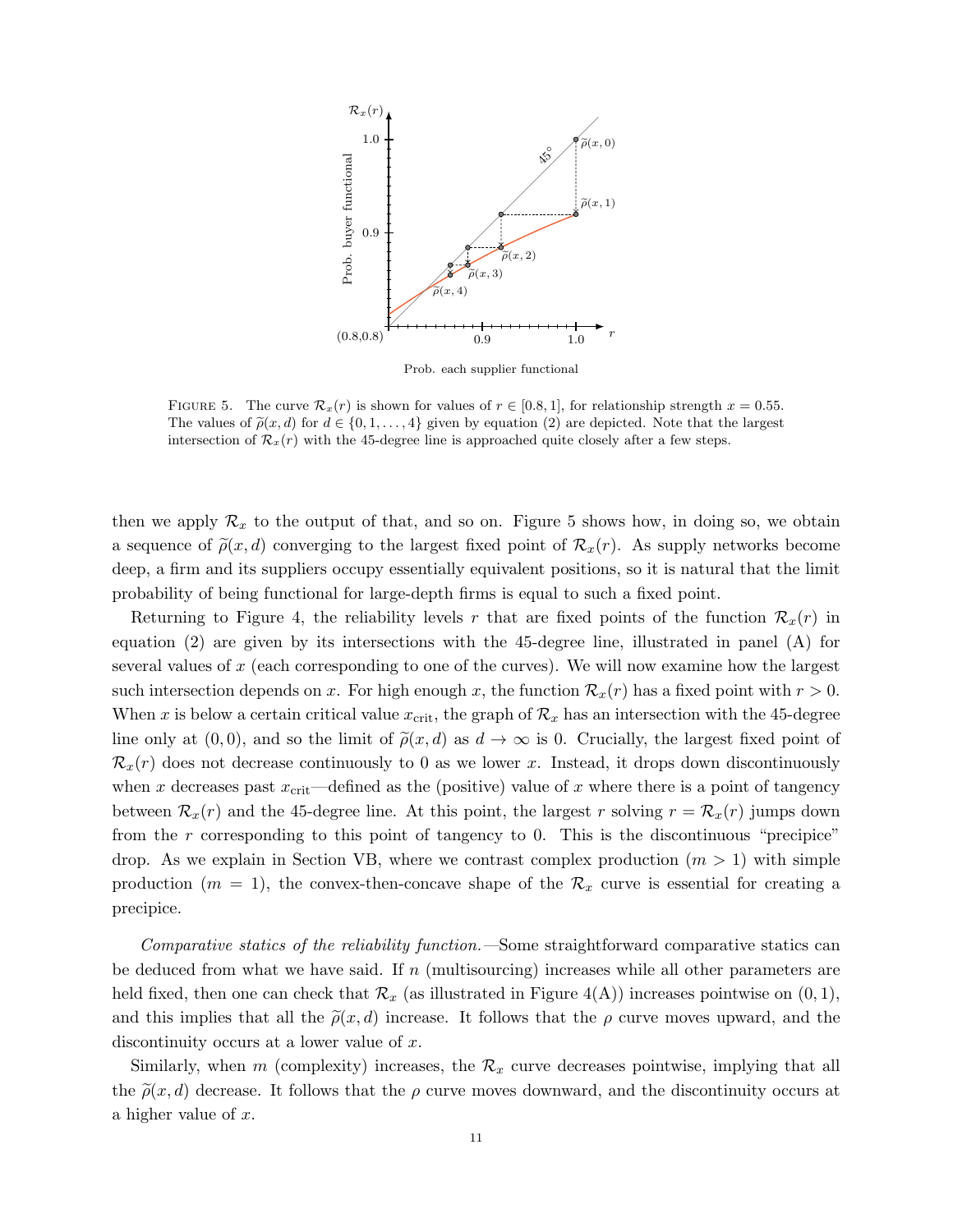#### III. Supply networks with endogenous relationship strength

In this section, we study the endogenous determination of relationship strength. We first examine a planner's problem, in which strength is chosen in a centralized way, and show that while investments that put the supply network on the precipice are very inefficient. We then set up a decentralized problem in which firms invest in their own relationship strengths. Throughout, we focus on symmetric outcomes.

To connect the graph-theoretic notion of reliability in the previous section with economic outcomes, we introduce a relationship between reliability and output. In particular, we posit that there is a function Y such that  $Y(V')$  is the (expected) aggregate gross output associated with a given set  $\mathcal{V}'$  of functional firms. We assume that it satisfies the following assumption:

**Property A.** In a regular supply network, gross output satisfies  $Y(V') = h(\rho(x,\mu))$ , where  $h : [0,1] \to \mathbb{R}$  is a strictly increasing, concave function with bounded and continuous derivative. Moreover,  $h(0) = 0$ .

In Supplementary Appendix SA3, we provide a microfoundation for this assumption: we define a standard production network model on top of the supply network, being explicit about production functions and markets at the micro level. There, we show that aggregate output satisfies Property A. However, our main results—about efficient and equilibrium networks—do not rely on any details of the microfoundations. Instead, they rely only on assumptions about benefits and costs of production that we bring out into named properties.

Property A sets the stage for our study of the planner's problem.

# A. A planner's problem

We study a planner who chooses a global  $x$  that determines the values of all relationship strengths,  $x_v = x$ . This can be interpreted as investing in the quality of institutions, at a cost that we will introduce below. As stipulated in Property A, the gross output of the supply network is an increasing function of reliability,  $Y(V') = h(\rho(x,\mu))$ , where reliability  $\rho$  depends on the symmetric level of relationship strengths x and depth distribution  $\mu$ . The planner's cost of a given choice of x enters through subtracting a quantity  $\frac{1}{\kappa} c_P(x)$  of output, where  $\kappa$  is a strictly positive productivity parameter and  $c_P : [0, 1] \to \mathbb{R}$  is a fixed function. Higher values of  $\kappa$  have the interpretation that they shift down the costs of obtaining a given level of relationship strengths, i.e., of obtaining a given level of gross output. The planner seeks to maximize expected net aggregate output by choosing relationship strengths  $x$ , and hence solves the **planner's problem** 

$$
\max_{x \in [0,1]} h(\rho(x,\mu)) - \frac{1}{\kappa} c_P(x). \tag{3}
$$

We make the following assumption concerning  $c_P (x)$ :

**Property B.** The planner's cost function  $c_P : [0, 1] \to \mathbb{R}$  is continuously differentiable and weakly convex, with  $c_P(0) = 0$ ,  $c_P(x_{\text{crit}}) > 0$ ,  $c_P'(0) = 0$ , and  $\lim_{x \to 1} c_P'(x) = \infty$ .

Substantively, the conditions in this property entail that there are increasing marginal social costs of relationship strength and achieving the critical level of reliability requires a positive investment. The Inada conditions on derivatives ensure good behavior of optima.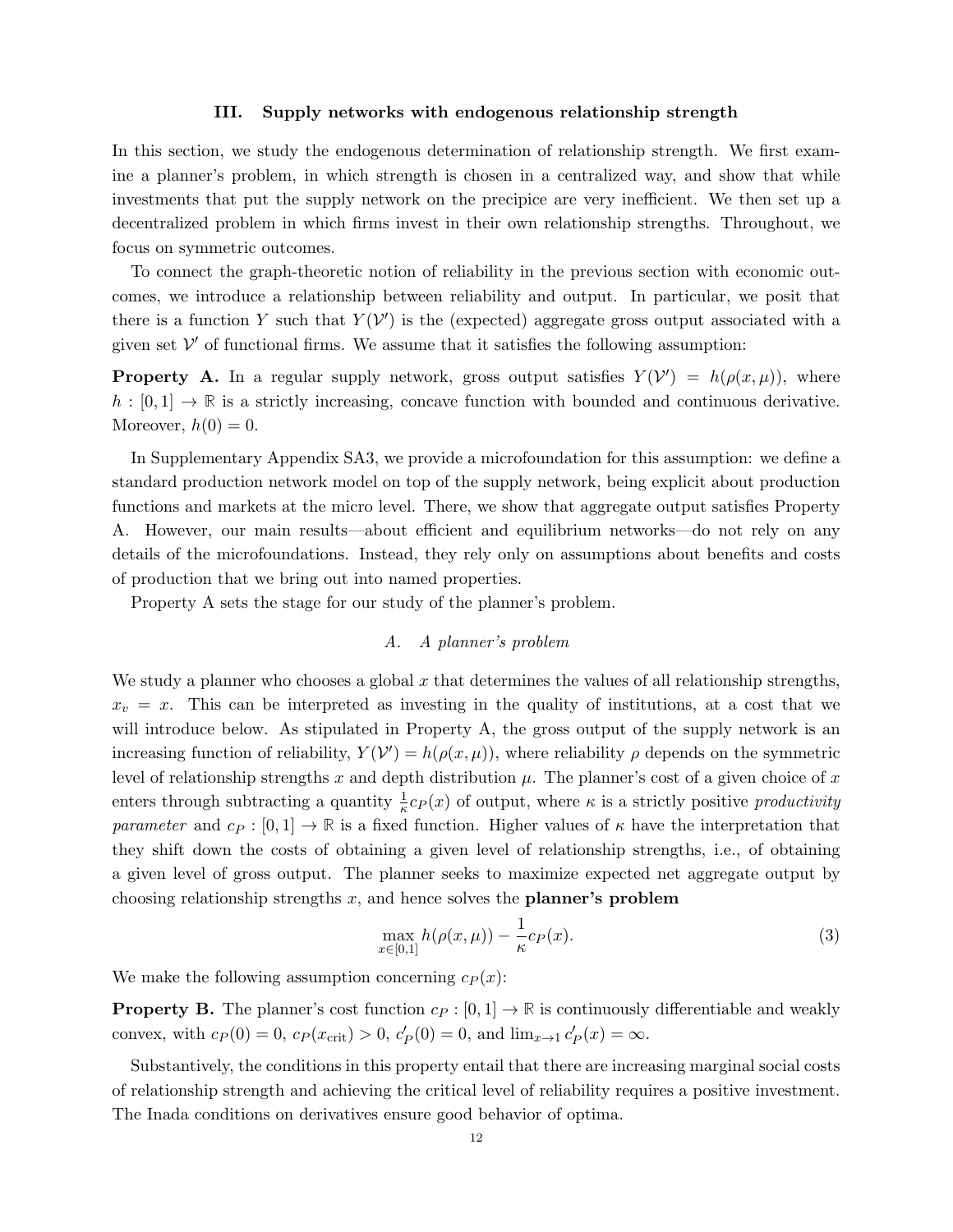Define the correspondence

$$
x^{\rm SP}(\kappa,\mu) := \underset{x \in [0,1]}{\operatorname{argmax}} \left[ h(\rho(x,\mu)) - \frac{1}{\kappa} c_P(x) \right].
$$

This gives the values of x that solve the social planner's problem for a given  $\kappa$  and distribution of supply chain depths  $\mu$ . As elsewhere, we consider a sequence  $(\mu_{\tau})_{\tau=1}^{\infty}$  of depth distributions, where  $\mu_{\tau}$  places mass at least  $1-\frac{1}{\tau}$  $\frac{1}{\tau}$  on  $[\tau, \infty)$ .

**Proposition 2.** Fix any  $n \geq 2$  and  $m \geq 2$ . Then there exists a number  $\kappa_{\rm crit} > 0$  such that, for all small enough  $\epsilon > 0$ , the following statements hold for all large enough  $\tau$ :

- (i) for all  $\kappa < \kappa_{\rm crit}$ , all values of  $x^{\rm SP}(\kappa, \mu_\tau)$  are at most  $x_{\rm crit} \epsilon$ , have cost less than  $\epsilon$ , and yield reliability less than  $\epsilon$ ;
- (ii) for all  $\kappa > \kappa_{\rm crit}$ , all values of  $x^{\rm SP}(\kappa, \mu_\tau)$  are at least  $x_{\rm crit} + \epsilon$  and yield reliability at least  $r_{\rm crit} + \epsilon;$
- (iii) for  $\kappa = \kappa_{\rm crit}$ , all values of  $x^{\rm SP}(\kappa, \mu_\tau)$  are outside the interval  $[x_{\rm crit} \epsilon, x_{\rm crit} + \epsilon]$  and reliability is outside the interval  $[\epsilon, r_{\text{crit}} + \epsilon]$ .

The first part of Proposition 2 says that when  $\kappa$  is sufficiently low, it is too costly for the social planner to invest anything in the quality of institutions, and hence reliability is very low. As  $\kappa$ crosses a threshold  $\kappa_{\rm crit}$ , it first becomes optimal to invest in institutional quality. At this threshold, the social planner's investment increases discontinuously. Moreover, it immediately increases to a level strictly *above*  $x_{\text{crit}}$ ; and for all larger  $\kappa$  all solutions stay above  $x_{\text{crit}}$ .

It is worth emphasizing that the planner never chooses to invest near the critical level  $x_{\text{crit}}$ . The reason is as follows: sufficiently close to  $x = x_{\text{crit}}$ , the marginal social benefits of investing grow arbitrarily large in the limit as  $\tau$  gets large while marginal costs at  $x_{\text{crit}}$  are bounded, and so the social planner can always do better by increasing investment at least a little. In contrast, in Section IV we will see that individual investment choices can put the supply network on the precipice in equilibrium, and this is not a knife-edge scenario.

#### B. Decentralized investment in relationship strengths

Now we formulate a simple, symmetric, model of decentralized choices of relationship strengths.

Setup and timing.—The decision-makers in this richer model are firms. In each product i, there is a continuum of separate firms  $(i, f)$ , where  $f \in [0, \frac{1}{|\mathcal{I}|}]$ . The firm  $(i, f)$  owns the corresponding variety,  $v = (i, f)$ ; our notation identifies a firm with its variety. We often abbreviate both by if.

Firms simultaneously choose *investment levels*  $y_{if} \geq 0$ . Choosing a level  $y_{if}$  has a private cost  $c(y_{if})$ . The random realization of the supply network occurs after the firm chooses its investment level.<sup>17</sup> If a firm chooses an investment level  $y_{if}$ , then all sourcing links from its variety  $(i, f)$  have relationship strength

$$
x_{if} = \underline{x} + y_{if}.
$$

<sup>&</sup>lt;sup>17</sup>The supply network realization is defined as an assignment of depths to all varieties, and the graphs  $G$  and  $G'$  from Section I. The assumption that investments are made before this realization is technically convenient, as it keeps the solution of the model symmetric. For example, a firm knows that after some number of stages of production, disruption-prone contracts will not be needed by its indirect suppliers (e.g., because these suppliers are able to use generic inputs or rely on inventories). However, the firm does not know how many steps this will take. See the final part of Section VC for an extension where firms have some information about their depths.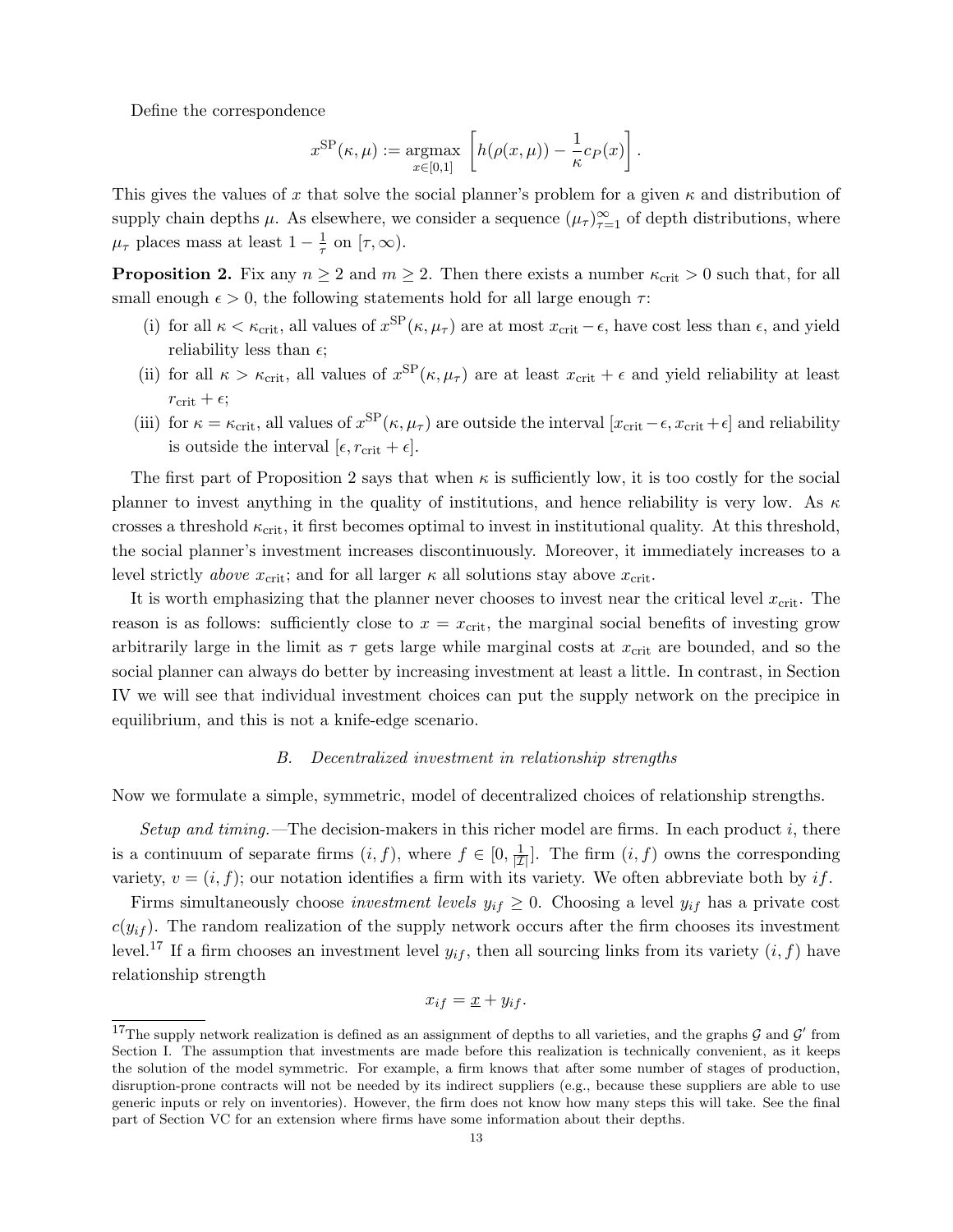The intercept  $x \geq 0$  is a baseline relationship strength that obtains absent any costly investment. This can be interpreted as a measure of the quality of institutions—e.g., how likely a "basic contract" is to deliver.<sup>18</sup> The main purpose of this baseline level is as a simple channel to systemically shock relationship strengths throughout the supply network.

The timing is as follows.

- 1. Firms simultaneously choose their investment levels.
- 2. The realized supply network is drawn and payoffs are enjoyed.

An *outcome* is given by relationship strengths  $x_{if}$  for all firms if. An outcome is symmetric if all firms have the same relationship strength:  $x_{if} = x$  for all if.

*Payoffs and equilibrium.*—A firm's payoff at an outcome can be written as

$$
u_{if} = G_{if} - \frac{1}{\kappa}c(x_{if} - \underline{x}).
$$

This is the firm's expected gross profit,  $G_{if}$ , minus the cost of its investment,  $y_{if} = x_{if} - \underline{x}$ , in relationship strength. We will now discuss the parts of this payoff function in turn.

We begin with the firm's costs. We assume that they satisfy the following property, where  $\kappa > 0$ is a parameter:

**Property B'.** A firm's cost is given by  $\frac{1}{\kappa}c(x_{if} - \underline{x})$ , where the following conditions hold:

- (i)  $\underline{x} < x_{\text{crit}};$
- (ii) c' is increasing, continuously differentiable, and strictly convex, with  $c(0) = 0$ ;
- (iii) the Inada conditions hold:  $\lim_{y\downarrow 0} c'(y) = 0$  and  $\lim_{y\uparrow 1-\underline{x}} c'(y) = \infty$ .

The first part of this assumption ensures that baseline relationship strength is not so high that the supply network is guaranteed to be productive even without any investment. The second part imposes assumptions on investment costs that ensure agents' optimization problems are wellbehaved. The Inada conditions, as usual, ensure that investments are interior. Here  $\kappa$  plays the same role as it did in our social planner optimization exercise: scaling down the costs of investing in relationship strength—and hence achieving a given level of productivity.

We now turn to specifying gross profits at a given outcome. Because we will characterize symmetric equilibria, we need to specify the gross profits of a given firm only for symmetric behavior by other firms. Firms make no gross profits conditional on not producing, and their profits conditional on producing satisfy the following assumption.

**Property C.** At a symmetric outcome with reliability r, conditional on being functional, a firm makes gross profits  $g(r)$ , where  $g: [0, 1] \to \mathbb{R}_+$  is a decreasing, continuously differentiable function.

Property C requires that profits are higher when fewer firms are functioning and there is less competition. Supplementary Appendix SA3 microfounds this property in the same production network model that we used to microfound Property A.

Let  $P(x_{if}; x, \mu)$  be the probability that a firm if is functional if firm if's relationship strength is  $x_{if}$  and all other firms choose symmetric relationship strengths x. Then, under Property C, we

 $18A$  natural interpretation is that this is a feature of the contracting environment—concretely, for instance, it could reflect the quality of the commercial courts.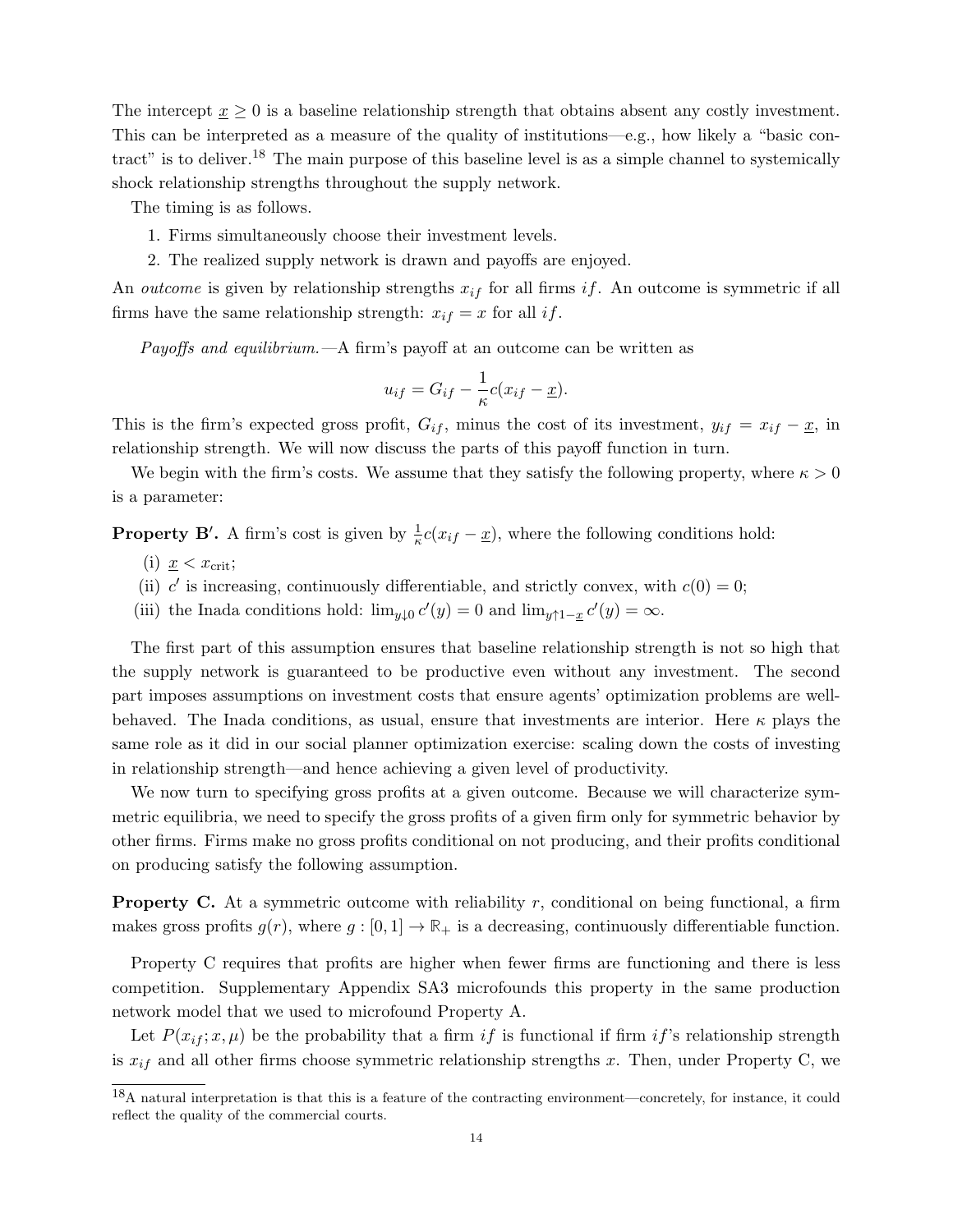have that  $G_{if} = P(x_{if}; x, \mu)g(r)$ , where r is the reliability associated with x. Thus, recalling the payoff formula given at the start of this section, the net expected profit of firm  $if$  when it has relationship strength  $x_{if}$  and all other firms have relationships strengths x, resulting in reliability  $r$ , is

$$
\Pi_{if} = P(x_{if}; x, \mu)g(r) - \frac{1}{\kappa}c(x_{if} - \underline{x}).
$$
\n(4)

Finally, because welfare properties of equilibria will play a role in our analysis, we define social welfare (for symmetric outcomes). The gross output of production given reliability  $r$  has a value of  $h(r)$ , as in the previous section on the planner's problem. (Some of this goes to gross profits and some to consumer welfare, but the sum is given by  $h(r)$ .) The planner's cost function is simply the total of firms' costs,

$$
\sum_{i \in \mathcal{I}} \int_{f \in \mathcal{F}_i} \frac{1}{\kappa} c(x - \underline{x}) df = \frac{1}{\kappa} c(x - \underline{x}),
$$

where we have used our assumption that the mass of firms in each industry is  $1/|\mathcal{I}|$ , so that the total mass of firms is 1. Thus, if  $x$  is the relationship strength of all firms, the social welfare function  $is^{19}$ 

$$
\text{Welfare} = h(\rho(x,\mu)) - \frac{1}{\kappa}c(x-\underline{x}).\tag{5}
$$

### IV. Equilibrium supply networks and their fragility

We now study equilibrium decentralized investment in relationship strengths in the model we have introduced. We are interested in the productivity and robustness of equilibrium supply networks. This section builds up to a main result: Theorem 1. We show that in the limit as production networks become deep, there are three regimes. First, for low values of the parameter  $\kappa$ , there is an unproductive regime in which equilibrium reliability is arbitrarily low. Next, for intermediate values of  $\kappa$ , there is a critical regime in which equilibrium relationship strengths are very close to  $x_{\text{crit}}$  and arbitrarily small shocks to relationship strength lead to discontinuous drops in production. Finally, there is a noncritical regime in which equilibrium relationship strengths are above  $x_{\text{crit}}$  and the supply network is robust to small shocks.

# A. Equilibrium reliability

To examine firms' incentives, it is worth writing a firm's profit, (4), more explicitly. To do this, we calculate  $P(x_{i}, x, \mu)$ , the probability that if is able to produce, as a function of firm if's relationship strength  $x_{if}$ , given that all other firms choose a symmetric relationship strength  $x:^{20}$ 

$$
P(x_{if}; x, \mu) := \mu(0) + \mathbb{E}[1 - (1 - x_{if}\widetilde{\rho}(x, d-1))^n]^m,
$$

where d inside the expectation is drawn from the depth distribution  $\mu$  conditional on depth being at least 1. (Recall from equation (2) in Section IIC the formula for  $\tilde{\rho}(\cdot)$ , the reliability of a variety of a given depth.)

<sup>&</sup>lt;sup>19</sup>This coincides with the welfare function of Section IIIA if we set  $c_P(x) = c(x - x)$  for  $x \ge x$ , and  $c_P(x) = 0$ otherwise.

 $^{20}$ Note that because there is a continuum of firms, the probability that a firm appears in its potential supply network upstream of itself is 0. Thus the reliability of if's suppliers does not depend on  $x_{if}$ .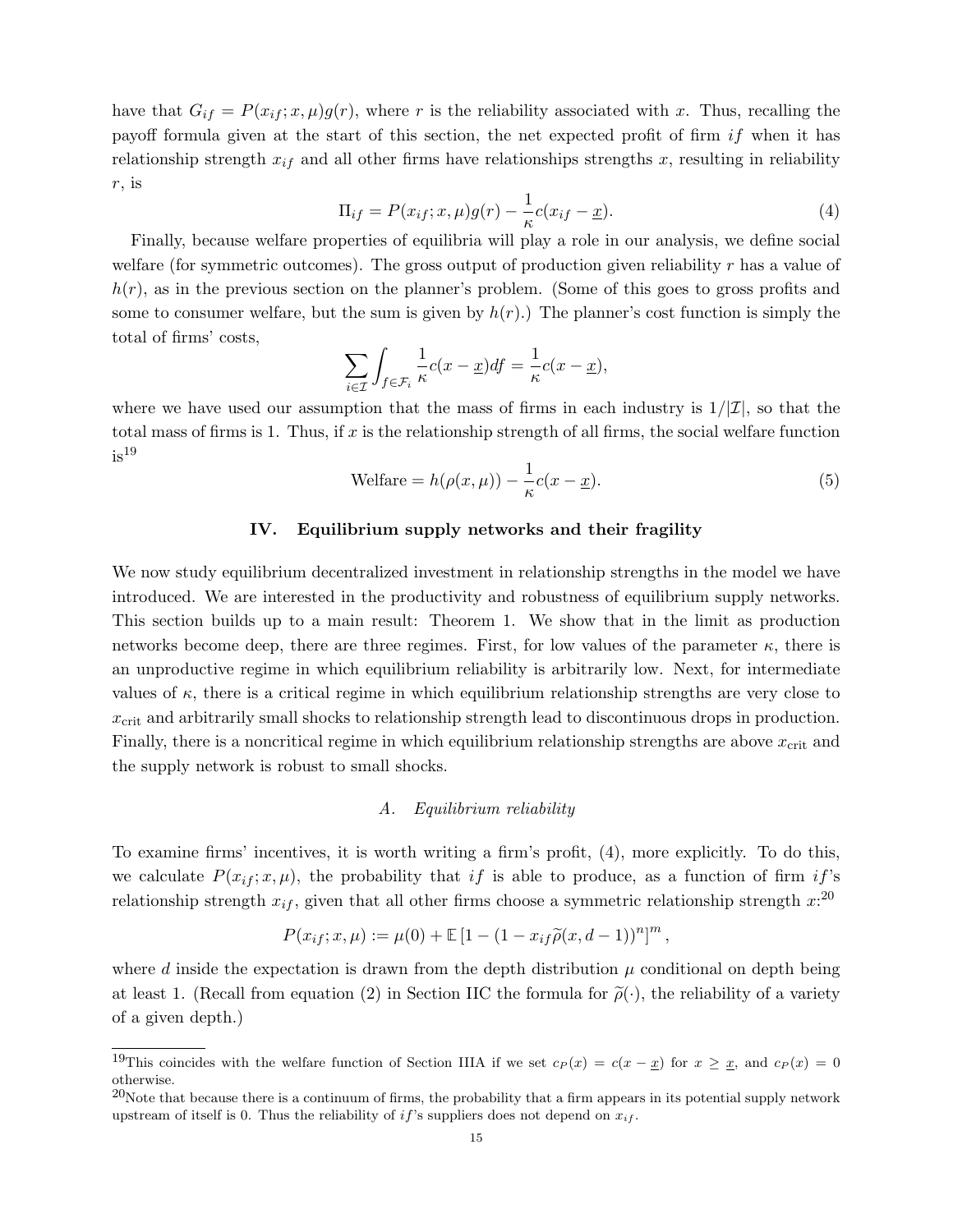**Definition 1.** We say  $x \geq \underline{x}$  is a symmetric equilibrium if  $x_{if} = x$  maximizes  $\Pi_{if}(x_{if}; x, \mu)$  defined in (4) for any firm if. It is a symmetric undominated equilibrium if it is a symmetric equilibrium and, among symmetric equilibria, maximizes the social welfare defined in (5).

When we refer to an equilibrium in the sequel, we mean a symmetric undominated equilibrium unless otherwise noted. Note that a symmetric equilibrium is defined by the level of relationship strength  $x = x + y$  realized in it, rather than the level of investment y. This turns out to be more convenient.

Our equilibrium definition requires that all firms' investment choices are equal and are mutual best responses to each other. Lemma SA4 in the supplementary appendix shows that the efficiency condition selects the symmetric equilibrium associated with the highest investment level, and hence highest reliability. Note that it is always a best response for a firm to choose zero investment when all others choose zero investment. Our equilibrium definition abstracts from potential miscoordination on the zero investment level, or other inefficient ones, by selecting the symmetric equilibrium that maximizes welfare.

In the limit, as the expected depth of the supply networks becomes large, if firms symmetrically choose investments  $y_{if} = 0$  then the reliability is  $\rho(\underline{x}) = 0$  as  $\underline{x} < x_{crit}$  (by Property B'). Hence, for large enough  $\tau$ ,  $x_{if} = \underline{x}$  maximizes  $\Pi_{if}(x_{if}; \underline{x}, \mu_{\tau})$  and so there always exists an equilibrium.

In analyzing the symmetric equilibria it is helpful to make an assumption on the environment that ensures that the first-order conditions of firms' problems are sufficient for optimality among interior solutions. We first state the assumption and then formulate a condition on primitives that is sufficient for it to hold.

**Assumption 1.** For any  $\tau$  and any  $x > x_{\text{crit}}$  the function  $x_{if} \mapsto \prod_{if} (x_{if}; x, \mu_{\tau})$  has a unique interior local maximum for all large enough  $\tau$ .<sup>21</sup>

Assumption 1 will be maintained in the sequel, along with Properties A, B′ , and C. The following lemma shows that we may always set  $x$  so that Assumption 1 is satisfied.

**Lemma 1.** For any  $m \geq 2$ , and any  $n \geq 2$ , there is a number  $22 \hat{x}$ , depending only on m and n, such that, for large enough  $\tau$  we have: (i)  $\hat{x} < x_{\text{crit}}$ ; and (ii) if  $\underline{x} \geq \hat{x}$ , then Assumption 1 is satisfied.

To see why this lemma implies that Assumption 1 is satisfied for a suitable choice of  $\underline{x}$ , consider any environment where  $\underline{x} \in [\hat{x}, x_{\text{crit}})$ . Part (i) of the lemma guarantees that the interval  $[\hat{x}, x_{\text{crit}})$  is nonempty, and part (ii) guarantees that Assumption 1 is satisfied for values of  $x$  in this range.<sup>23</sup> In other words, the lemma guarantees that there is an interval of possible baseline levels of strengths which are short of the critical level (so that fragility is not ruled out a priori) but high enough to ensure that the firms' maximization problem is amenable to a first-order approach.

We now characterize the equilibrium behavior.

 $21$ The assumption permits another local maximum at a corner. We rule this out separately.

<sup>&</sup>lt;sup>22</sup>In the proof, we give an explicit description of  $\hat{x}$  in terms of the shape of the function  $P(x_{if}; x, \mu_{\tau})$ .

<sup>23</sup>While conditions we identify in Lemma 1 are sufficient for satisfying Assumption 1, they are not necessary.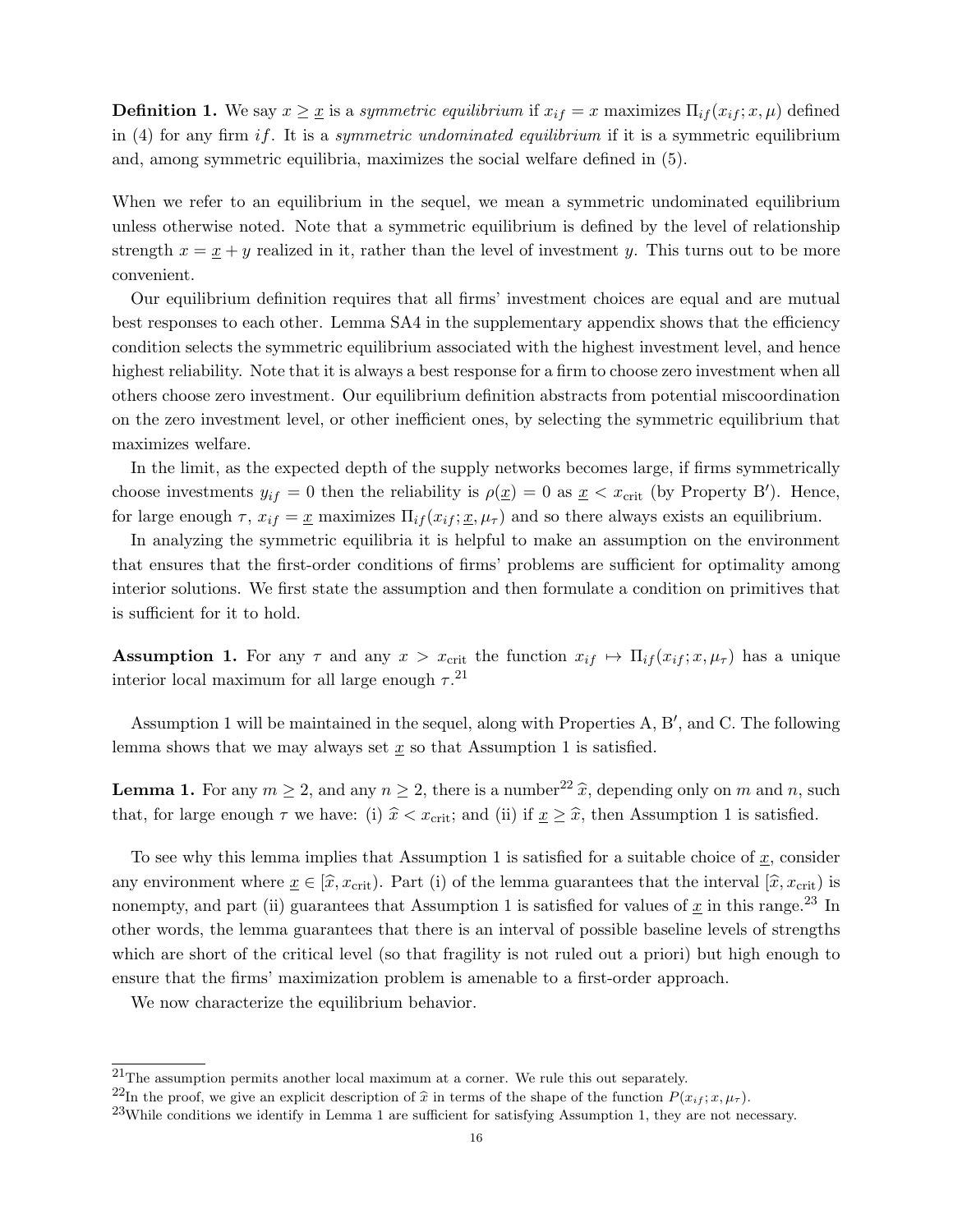**Theorem 1.** Fix any  $n \geq 2$ ,  $m \geq 3$ , and  $\epsilon > 0$ .<sup>24</sup> There are thresholds  $\underline{\kappa}(n,m) < \overline{\kappa}(n,m)$  and a threshold  $\tau$ , so that for all  $\tau \geq \tau$  there is a unique symmetric undominated equilibrium, with a relationship strength denoted by  $x^*_{\tau}(\kappa)$ , satisfying the following properties:

- (i) If  $\kappa < \underline{\kappa}$ , there is no investment:  $x^*_{\tau}(\kappa) = \underline{x}$ .
- (ii) For  $\kappa \in [\underline{\kappa}, \overline{\kappa}]$ , the equilibrium relationship strength satisfies  $x^*_{\tau}(\kappa) \in [x_{\text{crit}} \epsilon, x_{\text{crit}} + \epsilon]$ . We call such equilibria critical.
- (iii) For  $\kappa > \bar{\kappa}$ , the equilibrium relationship strength satisfies  $x^*_{\tau}(\kappa) > x_{\text{crit}}$ . We call such equilibria non-critical.

Moreover, for  $\tau \geq \tau$ , the function  $x^*_{\tau}(\kappa)$  is increasing on the domain  $\kappa > \underline{\kappa}$ .

If we think of different supply networks as being parameterized by different values of  $\kappa$  in a finite interval, Theorem 1 implies that in the limit as  $\tau$  gets large, there will be a positive fraction of supply networks in which firms will choose relationship strengths converging to  $x_{\text{crit}}$  in equilibrium. This contrasts with the social planner's solution, which never selects relationship strengths near  $x_{\text{crit}}$ . It also means that a positive fraction of supply networks end up perched on the precipice, vulnerable to small unanticipated systemic shocks. This vulnerability extends to anticipated shocks, as discussed in Section VC.

The reasons behind the theorem.—Figure 6 helps give some intuition for Theorem 1. In any symmetric equilibrium, the reliability of each firm must be consistent with the symmetric investment level  $x$  chosen by all other firms—we must be somewhere on the reliability curve we derived in Section IIB. The graphs labeled  $\rho(x)$  in panels  $(A)$ –(D) of Figure 6 illustrate the shape of the reliability curve for large  $\tau$ . Further, in any symmetric equilibrium each firm's (symmetric) investment choice of x must be a best response to the reliability of its suppliers. The curves labeled  $BR(r)$  in panels  $(A)$ –(D) depict the best-response function; these curves should be thought of as having their independent variable (others' reliability) on the vertical axis, and the best-response investment on the horizontal axis. Note that the entire curve  $BR(r)$  depends on  $\kappa$ ; the panels show the best-response curves for increasing values of  $\kappa$ . Intersections of these two curves correspond to potential symmetric equilibria. When there are multiple intersections, we focus on the one associated with the highest reliability, which is the one that is selected by Definition 1. Thus equilibrium reliability is 0 for  $\kappa$  sufficiently small, jumps up discontinuously to  $r_{\rm crit}$  at  $\kappa$ , and is increasing in  $\kappa$  thereafter. This is shown in panel (E). Reliability clearly increases as  $\kappa$  ranges over the interval  $[\kappa, \bar{\kappa}]$ . Nevertheless, for  $\kappa$  in this interval, equilibrium investment for large  $\tau$  remains arbitrarily close to  $x_{\text{crit}}$ , since the equilibrium is on the essentially vertical part of the reliability curve. In other words, equilibrium investment choices bunch around  $x_{\text{crit}}$  for an open interval of values of  $\kappa$ . For all  $\kappa \in [\kappa, \overline{\kappa}]$  a slight shock causing relationship strengths to diminish from  $\underline{x}$  to  $\underline{x} - \epsilon$  causes relationship strengths to fall below  $x_{\text{crit}}$ , and makes equilibrium production collapse. Panel (F) shows reliability after such a shock for different values of  $\kappa$ . As can be seen by comparing panels (E) and (F), the shock does not change the values of reliability at  $\kappa$  below  $\underline{\kappa}$  or above  $\overline{\kappa}$ : the curves

<sup>&</sup>lt;sup>24</sup>In this result, we restrict attention to the case of  $m \geq 3$ . It is essential for our results that supply networks are complex  $(m \ge 2)$ , but the case of  $m = 2$  generates some technical difficulties for our proof technique so we consider  $m \geq 3$ . In numerical exercises, our conclusions seem to also hold for  $m = 2$ .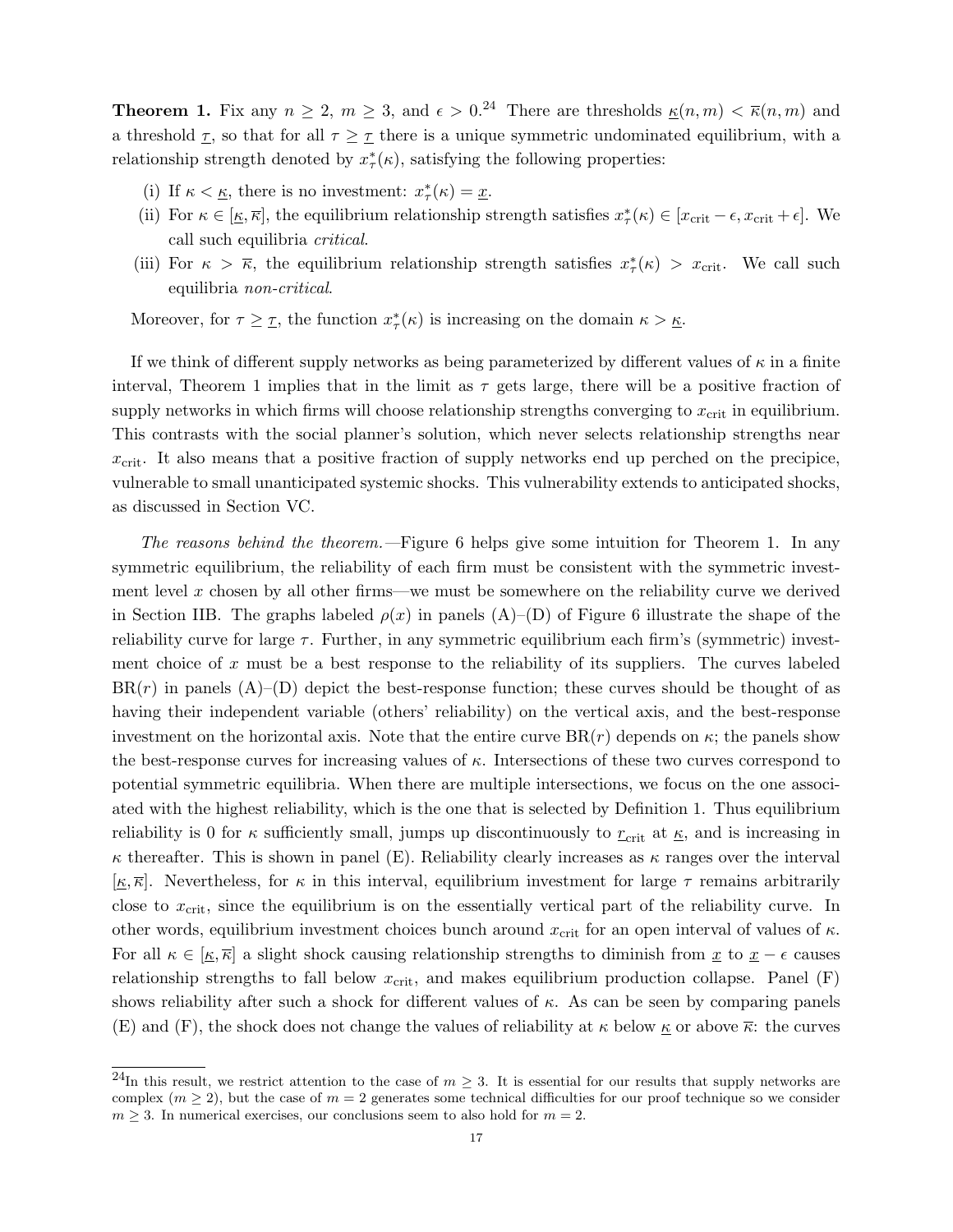

FIGURE 6. Panels (A)–(D) show, for several different values of  $\kappa$ , the reliability curve  $\rho(x)$ , and the best-response curve, a function of the vertical axis variable r (the reliability of a typical supplier). The symmetric undominated equilibrium is marked with a small open circle, when a nonzero one is present. Panel (A) shows a situation with  $\kappa < \underline{\kappa}$ , where the only equilibrium involves no investment. Panel (B) shows an equilibrium with  $\kappa = \underline{\kappa}$ . Panel (C) shows an equilibrium with  $\kappa = \overline{\kappa}$ . Panel (D) shows an equilibrium with  $\kappa > \overline{\kappa}$ . Panel (E) plots how equilibrium reliability varies with  $\kappa$ . Panel  $(F)$  shows how reliability varies with  $\kappa$  following an arbitrarily small negative shock to institutional quality <u>x</u>: note the drop on the interval  $\kappa \in [\underline{\kappa}, \overline{\kappa}]$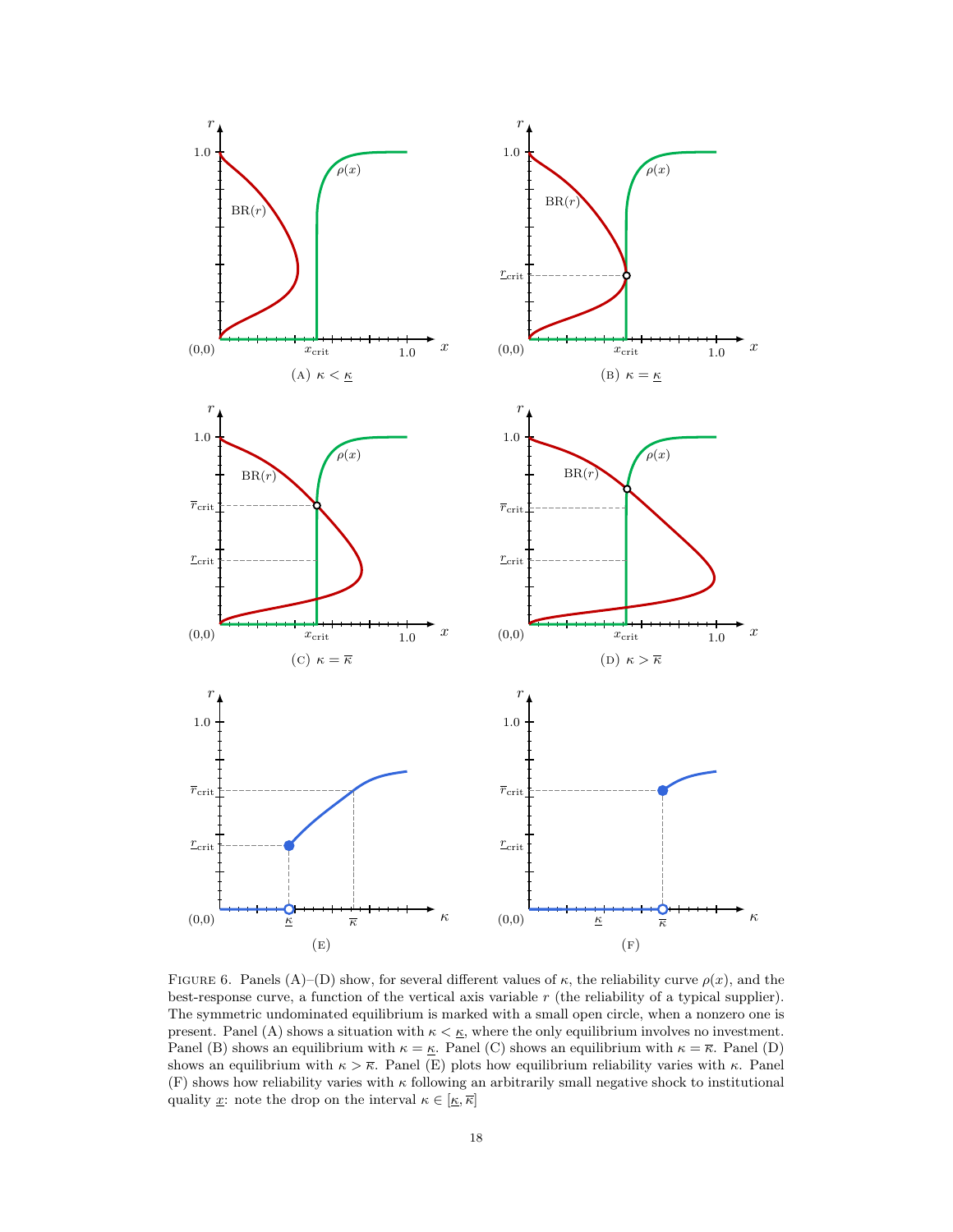in (E) and (F) are essentially identical in those ranges. However, for  $\kappa \in [\kappa, \overline{\kappa}]$ , reliability drops discontinuously to 0.

We now pause to comment on the techniques used to establish these results. While the intuition looks straightforward in our sketches, proving Theorem 1 is technically challenging. We have to get a handle on the shape of the best-response correspondence, and show that the highest intersection of it with the reliability curve moves as depicted in Figure 6. Investment incentives (which determine the shape of the best-response curve, and the implications of changing  $\kappa$ ) are complex, and so equilibrium investment is difficult to characterize directly. We do not have an explicit expression for the best-response curve. It also does not have the kinds of global monotonicity properties that might permit standard comparative statics approaches: Investments in relationship strength are strategic complements in some regions of the parameter space, and strategic substitutes in others.<sup>25</sup> However, some control on the slopes of the intersecting curves is necessary to analyze the dependence of the intersection on parameters. A key step in our analysis is showing that if the highest intersection of best response and reliability curves is at  $r \geq r_{\text{crit}}$ , then the best response curve must be negatively sloped in r there, and strictly so for an intersection at  $r > r_{\text{crit}}$ . We do so by establishing certain properties of the system of polynomial equations that (asymptotically) characterizes the intersection. Another cruicial step is to show that there is at most one point of intersection above  $\bar{r}_{\text{crit}}$  in our diagrams. This permits us to focus on a unique outcome of interest, and to sign the effects of moving  $\kappa$  unambiguously, which is important for the results on equilibrium fragility.

At a technical level, there are two parts to many of our proofs. One part focuses on an idealized "limit supply network," which, in a suitable sense, has infinite depth and therefore a lot of symmetry (a firm's suppliers look exactly like the firm itself). This symmetric network gives rise to fixed-point expressions that we can manipulate to establish the key facts mentioned above. There is then a separate task of transforming these limit results into statements about the supply network with large but finite depths.

Comparative statics in baseline relationship strength.—We close this subsection by noting a corollary: the comparative statics of equilibrium as the baseline quality of institutions  $x$  changes are analogous to those documented with respect to  $\kappa$  in Theorem 1. Here we explicitly include x as an argument in  $x^*$ .

**Corollary 1.** Suppose  $\kappa' > \kappa$ . Then, for large enough  $\tau$ , if  $x^*_{\tau}(\kappa', \underline{x}) > x^*_{\tau}(\kappa, \underline{x})$ , there is an  $\underline{x}' > \underline{x}$ such that  $x^*_{\tau}(\kappa', \underline{x}) = x^*_{\tau}(\kappa, \underline{x}')$ .

#### B. Fragility

Critical equilibria are important because, as the example in Figure 6 shows, they create the possibility of fragility: small unanticipated shocks to relationship strengths via a reduction in  $x$  can result in a collapse of production. We formalize this idea by explicitly examining how the supply

 $^{25}$ When a firm's suppliers are very unreliable, there is little incentive to invest in stronger relationships with them there is no point in having a working supply relationship when the suppliers cannot produce their goods. On the other hand, when a firm's suppliers are extremely reliable, a firm can free-ride on this reliability and invest relatively little in its relationships, knowing that as long as it has one working relationship for each input it requires, it is very likely to be able to source that input.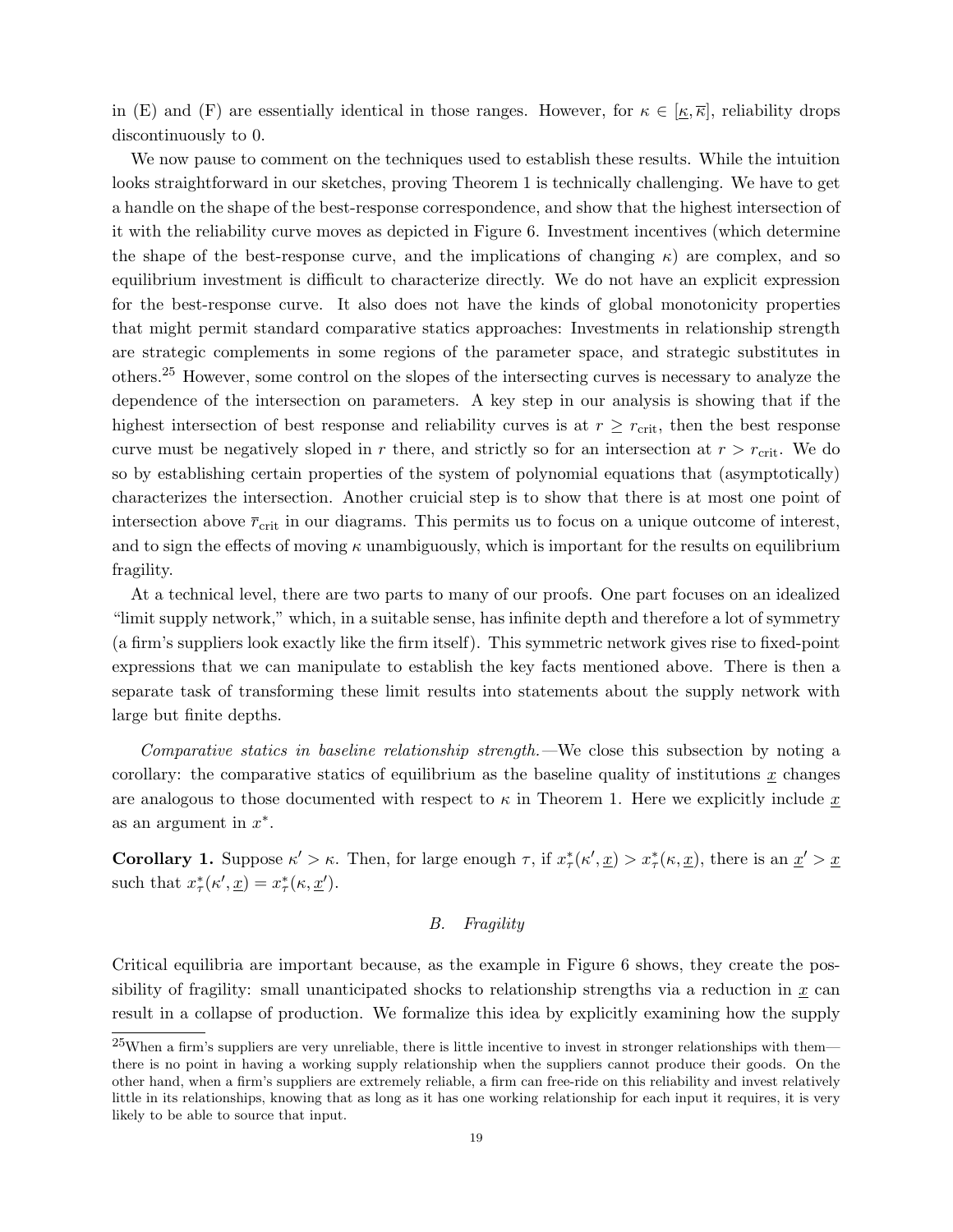network responds to a shock to the baseline quality of institutions  $\underline{x}$ , which for simplicity is taken to have zero probability. (The analysis is robust to anticipated shocks that happen with positive probability—see Section VC.)

Definition 2 (Equilibrium fragility).

• There is *equilibrium fragility* at  $\kappa$  if for any  $\eta, \epsilon > 0$ , for large enough  $\tau$ , we have

$$
\rho(x_{\tau}^*(\kappa)-\epsilon,\mu_{\tau})<\eta.
$$

That is, a shock that reduces relationship strengths arbitrarily little  $(\epsilon)$  from their equilibrium levels leads to a reliability very close to 0 (within  $\eta$ ).

• We say there is *equilibrium robustness* at  $\kappa$  if there is not equilibrium fragility.

Note that the definition of equilibrium fragility makes sense only if  $x^*_{\tau}(\kappa) > 0$  for all large enough  $\tau$ , and this implies reliability bounded away from zero before the shock, since otherwise there would be no incentive for investment. In the definition of fragility, while shocking  $\underline{x}$ , we hold investment decisions and entry choices fixed. This corresponds to the assumption, discussed in Section IVC below, that investments in supply relationships and entry decisions are made over a sufficiently long time frame that firms cannot change the quality of their supply relationships or their entry decisions in response to a shock.

**Proposition 3.** Under the conditions of Theorem 1, there is equilibrium fragility at any  $\kappa \in [\underline{\kappa}, \overline{\kappa}]$ and equilibrium robustness at any  $\kappa > \overline{\kappa}$ .

Proposition 3 follows immediately from the definition of equilibrium fragility and our previous characterization.

# C. Some comments on interpretation

Sources of shocks.—There are many ways in which the small systemic shock involved in our notion of fragility might arise in practice. In the introduction, we discussed the example of a small shock to credit markets making many supply relationships slightly more likely to fail, if they happen to require financing to deal with a disruption. Another example comes from considering new trade regulations: if there is uncertainty about which relationships will be affected by new compliance issues, each supply relationship will be ex ante more prone to disruption. For a third example, consider an increasing backlog in commercial courts—a circumstance that makes contracts more costly to enforce. This again decreases the probability that contracts function in some states of the world—an uncertainty that can affect many players in the supply chain. A final example comes from supply chain stresses due to macroeconomic shocks. Technological factors, such as social distancing measures imposed during a pandemic, can cause stochastic delays and disruptions throughout the dependency links in a supply network. Congestion provides another type of stress. For example, a demand shock to some goods can require ports and transportation hubs to accommodate more traffic, causing queues. These queues delay shipments of goods in many supply networks, even those not affected by the demand shocks that caused the queues (McLain et al., 2021).

Time scales.—In interpreting our model, a crucial issue is that of timing: the time scales on which reliability is degraded, and on which decisions are made. We define the short run to be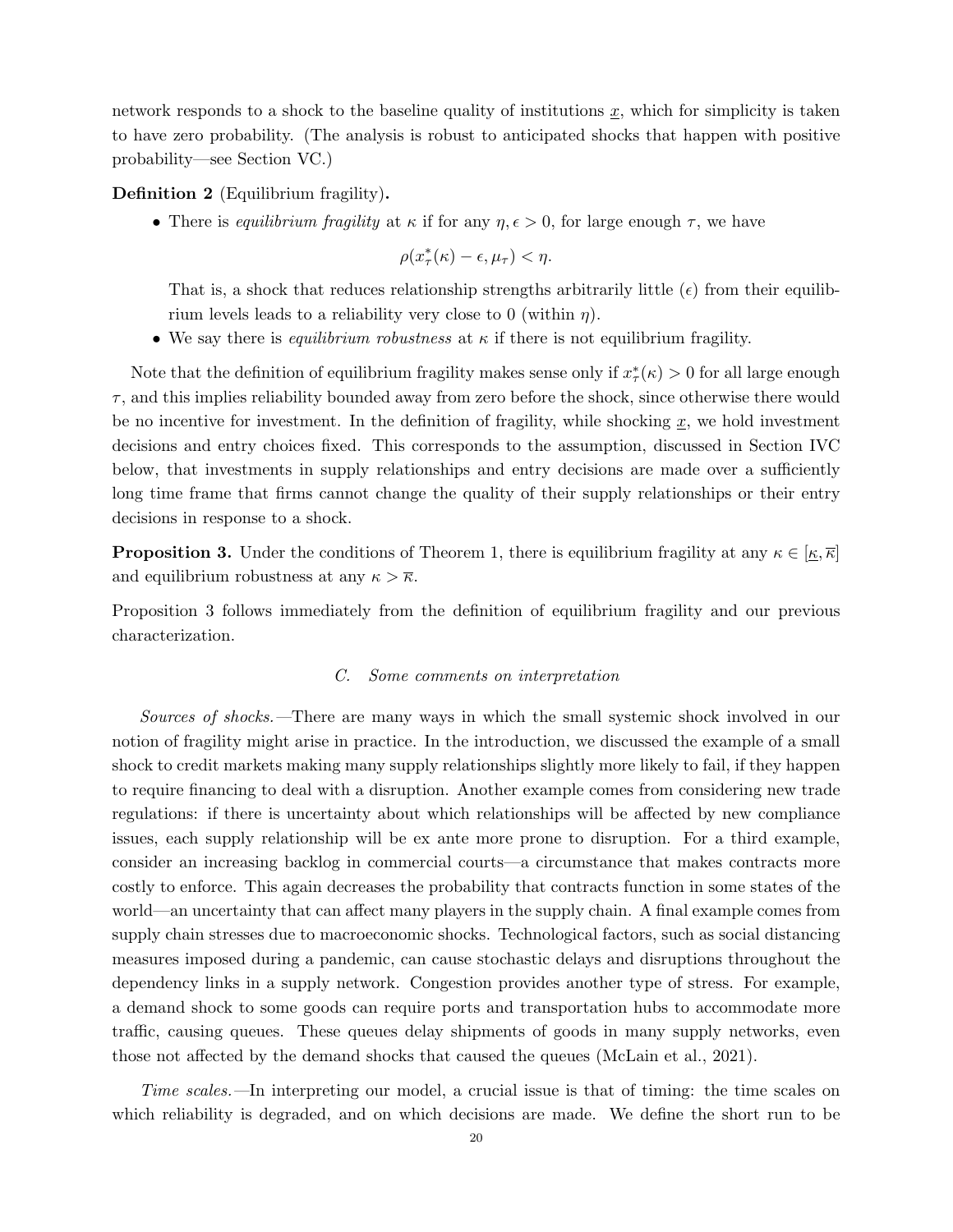period of time over which firms are not able to adjust their relationship strengths. It is this time scale on which the shock we study has its most direct implications in terms of freezing supply chains. Evidence from Barrot and Sauvagnat (2016) suggests that in practice this time scale is on the order of magnitude of several quarters. In contrast, the medium run as a period of time over which adjustments in relationship strength are possible.<sup>26</sup> Thus, following a shock to relationship strengths, in the short run a collapse in production will occur when the supply network is in the fragile regime—that is, holding investments in relationship strengths at their old values. In the medium run, it is possible that firms can choose investment levels that allow the supply network to resume being productive. Our equilibrium selection here is optimistic: it focuses on the outcome where, in recovering from the shock, firms coordinate on the most productive investment equilibrium, and thus limit the losses. Alternatively, once production has become disrupted, it could be that firms stop investing altogether. If such coordination problems occur, disruptions can be longer-lasting and consistent with long-lasting productivity damage following a shock.

# V. Discussion of the model

This section discusses our modeling choices. First, in Section VA, we highlight which features of our model are essential and motivate them. We provide some benchmarks to help highlight their importance in Section VB. Beyond the key assumptions, we make a variety of assumptions for tractability or simplicity. In Section VC, we discuss the robustness of our model to various relaxations of these non-essential assumptions.

# A. Essential features

The three features that are essential in our model are that supply relationships are specific (firmto-firm) and subject to disruption; that firms endogenously invest to strengthen their relationships; and that production is complex in that it relies on multiple essential inputs at each of a sufficiently large number of layers.

There is considerable evidence for the importance of the specific sourcing relationships that are at the heart of the model. These have been documented in many settings—for relationship lending between banks and firms see Petersen and Rajan (1994, 1995); for traders in Madagascar see Fafchamps and Minten (1999); for the New York apparel market see Uzzi (1997); for food supply chains see Murdoch, Marsden, and Banks (2000); for the diamond industry see Bernstein (1992); for Japanese electronics manufacturers see Nishiguchi (1994)—and so on. Indeed, even in fish markets, a setting where we might expect relationships to play a minor role, they seem to be important (Kirman and Vriend, 2000; Graddy, 2006). Specific sourcing relationships in supply networks are also a major concern of the management literature on supply chains (Datta, 2017). Barrot and Sauvagnat (2016) find that firms have difficulty switching suppliers even when they need to do so. These literatures examine many reasons behind firms' reliance on a small number of suppliers to source a given type of input. For example, technological compatibility and geography can limit the pool of potential suppliers; hold-up problems can make trust important; and frequent repeated interactions can help firms to avoid misunderstandings.

<sup>&</sup>lt;sup>26</sup>Other technological dimensions, such as the complexity of production, m, might change on a longer time scale still; see Section VIID.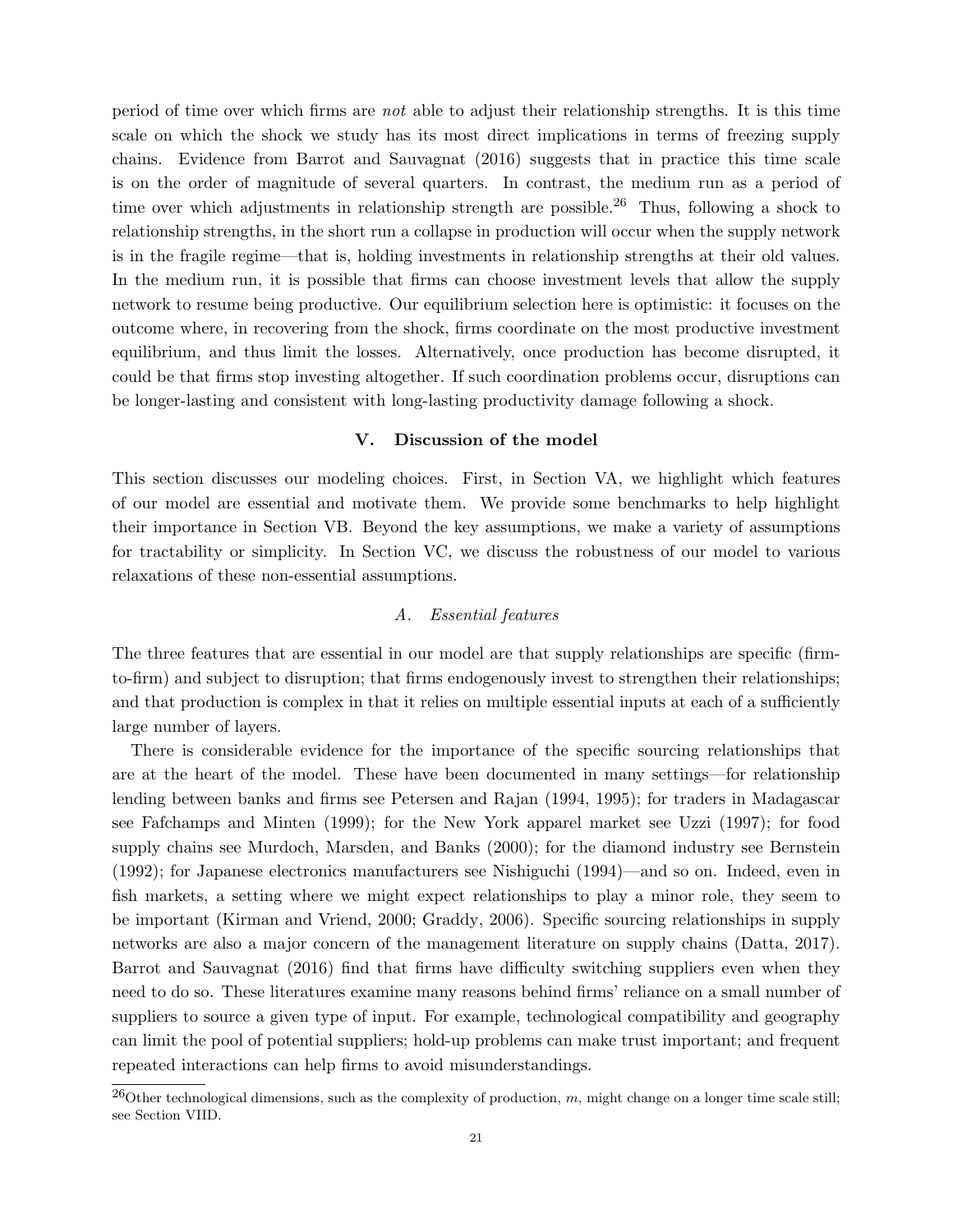The specific relationships that firms maintain for sourcing facilitate the contagion of disruption. Indeed, cascading disruptions (see, for example, Carvalho et al. (2020)) are evidence of firms' reliance on failure-prone sources of supply that cannot be quickly replaced. Interesting qualitative descriptions of cascades of disruption due to idiosyncratic shocks can be found in the business literature. A fire at a Philips Semiconductor plant in March 2000 halted production, preventing Ericsson from sourcing critical inputs, causing its production to also stop (The Economist, 2006). Ericsson is estimated to have lost hundreds of millions of dollars in sales as a result, and it subsequently exited the mobile phone business (Norrman and Jansson, 2004). In another example, two strikes at General Motors parts plants in 1998 led 100 other parts plants, and then 26 assembly plants, to shut down, reducing GM's earnings by \$2.83 billion (Snyder et al., 2016). Though these particular examples are especially well-documented, disruptions are more frequent than might be expected. In a survey of studies on this subject in operations and management, Snyder et al. (2016) write, "It is tempting to think of supply chain disruptions as rare events. However, although a given type of disruption (earthquake, fire, strike) may occur very infrequently, the large number of possible disruption causes, coupled with the vast scale of modern supply chains, makes the likelihood that some disruption will strike a given supply chain in a given year quite high." An industry study recorded 1,069 supply chain disruption events globally during a six-month period in 2018 (Supply Chain Quarterly, 2018). Elliott and Golub (2022) surveys a range of evidence on the importance of specific sourcing in complex supply networks and the impact of disruptions.

Endogenous investment in relationships is the second key model feature. Given the frequency of disruptions and the impact these can have on firms' profitability, $27$  it is natural that firms take actions to mitigate them. In practice, these investments are often "soft" in nature. A literature in sociology helps document them—a prominent contribution being Uzzi (1997), who offers a detailed account of the systematic efforts and investments made by New York garment manufacturers and their suppliers to maintain good relations. These investments include practices such as building a better understanding of a supplier's or customer's capabilities by visiting their facilities, querying odd instructions to help catch mistakes, building social relationships that span the organizations, and reciprocal gift-giving. Such investments are hard to observe and even harder to verify. They are thus very difficult to contract on. This motivates the way we model investments—as a noncooperative game of private investment in one's local relationships.<sup>28</sup>

The third feature crucial for our theoretical results that production is complex. One aspect of complexity is in the horizontal dimension of network diagrams such as Figure 1: firms need to procure multiple inputs via specific sourcing relationships. Barrot and Sauvagnat (2016) provide evidence that supports this assumption. They show that if a supplier is hit by a natural disaster, it severely disrupts the production of their customers and also negatively impacts their customers'

 $^{27}$ Hendricks and Singhal (2003, 2005a,b) examine hundreds of supply chain problems reported in the business press. Even minor disruptions are associated with significant and long-lasting declines in sales growth and stock returns.

 $28$ The key feature here is the non-cooperative part. Even if firms were allowed to invest in others' relationships, rather than merely their own, they would typically not want to in equilibrium. Following the logic of Bergstrom, Blume, and Varian (1986), each firm would be willing to invest in each relationship (between any two firms) up to the point that the marginal private benefit of the investment equals the marginal cost. However, the marginal benefits are heterogeneous and it will typically be possible for this condition to be satisfied by only one firm—the one that experiences the highest returns from such investment.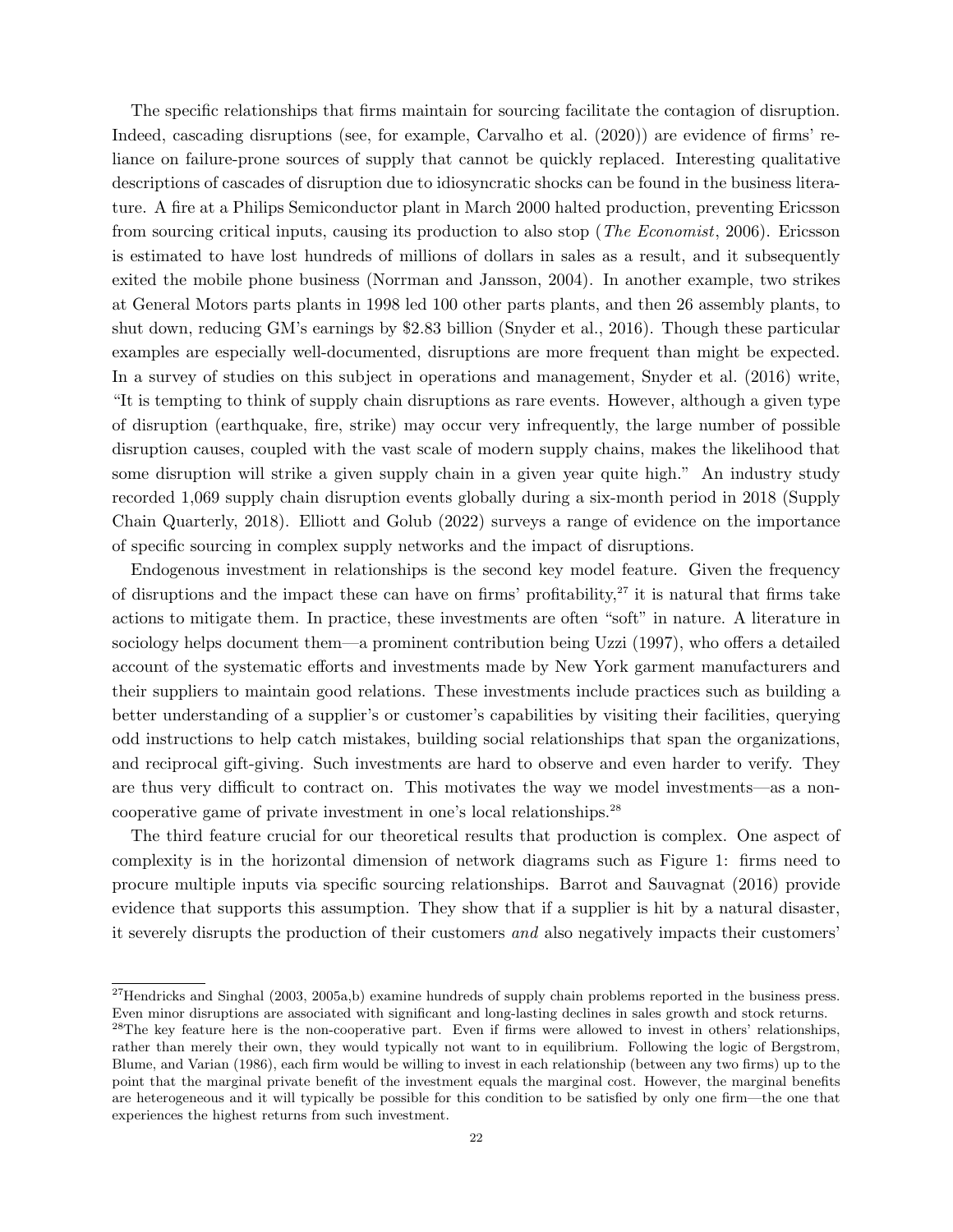other suppliers. This would be unlikely to occur if production did not rely on multiple specificallysourced, complementary inputs.<sup>29</sup> Relatedly, this evidence suggests that inventories are not held at high enough levels to avoid disruption, though they may help delay it. Another aspect of complexity is that production takes place in multiple layers—i.e., is sufficiently deep. As we show in Section SA7 of the Supplementary Appendix, even without taking any limits, realistic degrees of complexity either in the horizontal or vertical dimension generate patterns that have the key qualitative features driving our main results.

A concrete example of a firm with a relatively complex supply chain is Toyota. After the Great East Japan Earthquake, Toyota suffered considerable disruption to its supply network due, in part, to the impact on firms several layers upstream of it. Following this, Toyota made an effort to map out its supply network so it could better anticipate and respond to such problems. It has been reported that this mapping got as far as the tenth level and identified 400,000 items that Toyota sources directly or indirectly (McLain, 2021); nevertheless, the supply network was sufficiently vast that the mapping project was not finished.

One final observation is that the nodes in our model can be reinterpreted as describing processes or inputs, rather than firms, as long as the key conditions outlined in this section hold. From this perspective, the phenomena we discuss may happen within a firm or other organization. Increasing the strength of relationships would then correspond to increasing various forms of redundancy or robustness in sourcing. When agency frictions are significant and decisions about robustness are made in a decentralized way, our model of endogenous investments would also be relevant.

#### B. Contrasts with models without the essential features

In this subsection, we briefly examine two alternative models as benchmarks that help highlight the necessity of key features discussed in the previous section.

Contrast I: Sourcing through spot markets.—In this benchmark, each firm sources all its inputs through spot markets, rather than requiring pre-established relationships. A spot market is populated by those potential suppliers that are able to successfully produce a certain input. To keep the technology of sourcing comparable to that of the main model, we posit that, after a buyer places an order in a spot market, there is still a chance that sourcing fails. (A shipment might be lost or defective, or a misunderstanding could lead the wrong part to be supplied.) In other words, we now assume each firm extends relationships *only* to functional suppliers (as opposed to suppliers whose functionality is random, in our main model), but we still keep the randomness in whether the sourcing relationships work. Two other features are carried over from the main model: firms may multisource, extending multiple such relationships; and the randomness in sourcing is realized simultaneously, independently across relationships.

We now work out which firms can produce, focusing on an example where each firm requires two inputs ( $m = 2$ ) and each firm if multisources by contracting with two potential suppliers of each input  $(n = 2)$  in the spot market. Let the probability that a given attempt at sourcing an input succeeds be  $x$ . The probability that both potential suppliers of a given input type fail to provide

 $^{29}$ Indeed, other suppliers providing substitute inputs would benefit from the disruption to a competitor rather than being adversely affected.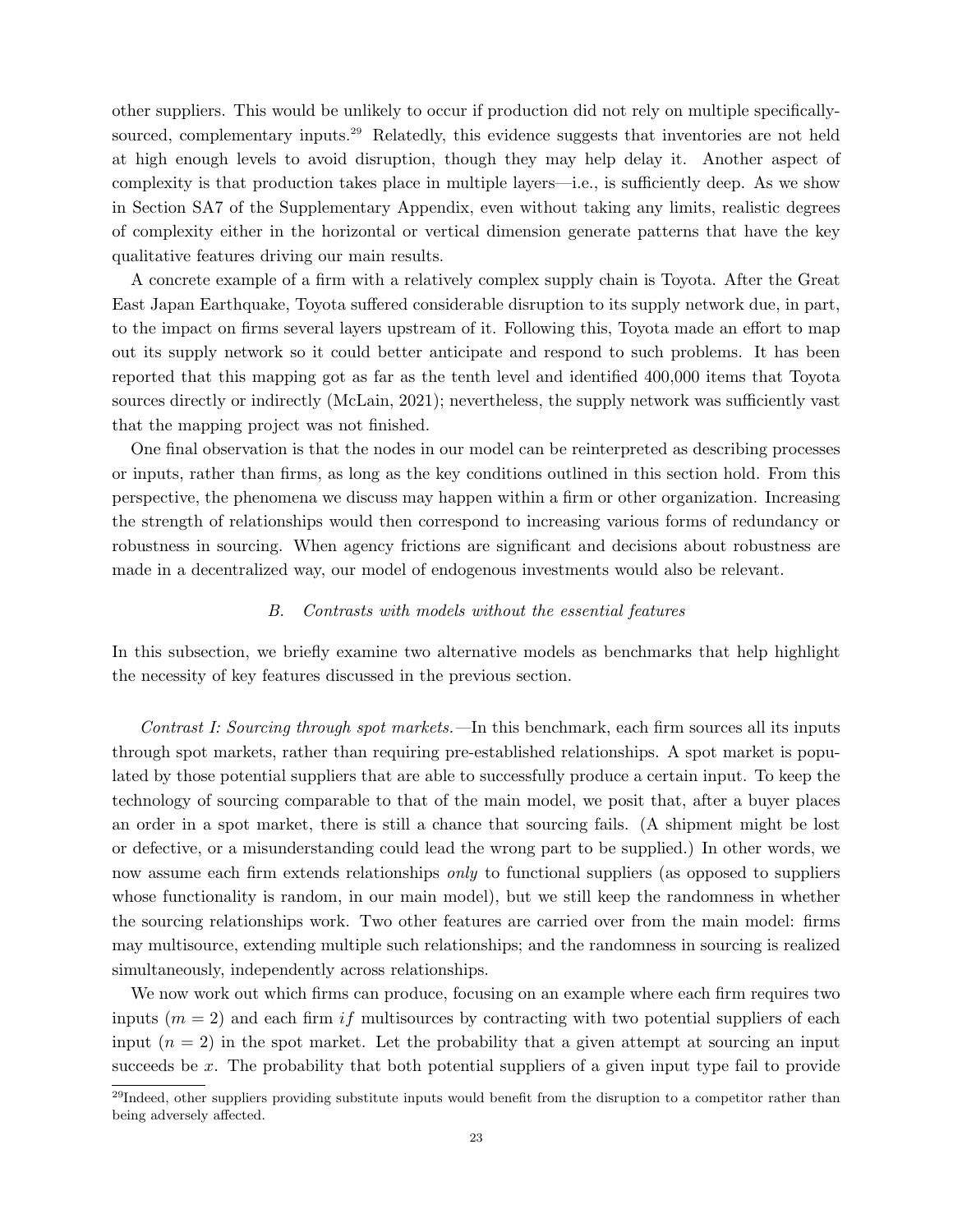

Prob. a sourcing attempt is successful

Figure 7. The probability of successful production for a firm as market-based sourcing attempts become more likely to succeed.

the required input is  $(1-x)^2$ , and the probability that at least one succeeds is  $1-(1-x)^2$ . As the firm needs access to all its required inputs to be able to produce, and it requires two different input types, the probability the firm is able to produce is  $(1 - (1 - x)^2)^2$ . In Figure 7, we plot the analogue of reliability—the probability a random firm is able to produce—as a function of the success probability of individual sourcing attempts. Reliability increases smoothly as  $x$  increases. This benchmark thus shows that perfect spot markets remove the discontinuities in our main analysis.

On the other hand, the fragility of complex production remains a concern in the presence of imperfect substitutes for specifically sourced inputs. More precisely, suppose the quality of a firm's output is discounted by a certain factor whenever the firm cannot source high-quality inputs for all customized inputs required. Such a firm instead produces a lower-quality version of its good. Shocks disrupting sourcing relationships propagate downstream just as in our main analysis, but where affected firms can still produce low-quality goods.

Contrast II: Sourcing for simple production.—To emphasize that it is essential that multiple inputs are sourced through relationships, we consider a benchmark model where each firm requires only a single relationship-sourced input  $(m = 1)$ . Because each firm requires only one type of risky input relationship to work, we call such production  $simple^{30}$  We plot how the probability of successful production varies with relationship strength in Figure 8(B) for an example with  $n = 2$ . Compared to the case of complex production illustrated in Figure 3(B). For values of  $x < 0.5$  the probability of successful production is 0, and for values of  $x > 0.5$  the probability of successful production is strictly positive, paralleling the qualitative transition seen in the main model. There is a stark contrast, however, in the nature of the change at  $x = 0.5$ ; productivity is continuous in the simple-production case, with no sharp jump (though the derivative is discontinuous).

<sup>30</sup>As a matter of interpretation, there may be more than one physical input at each stage. The key assumption is that all but one are sourced as commodities rather than through relationships, and so are not subject to disruption via shocks to these relationships. The term "simple" is inspired by the contrast between simple and complex contagion in the literature on networks: see Elliott and Golub (2022) for a discussion of this in the context of supply network models.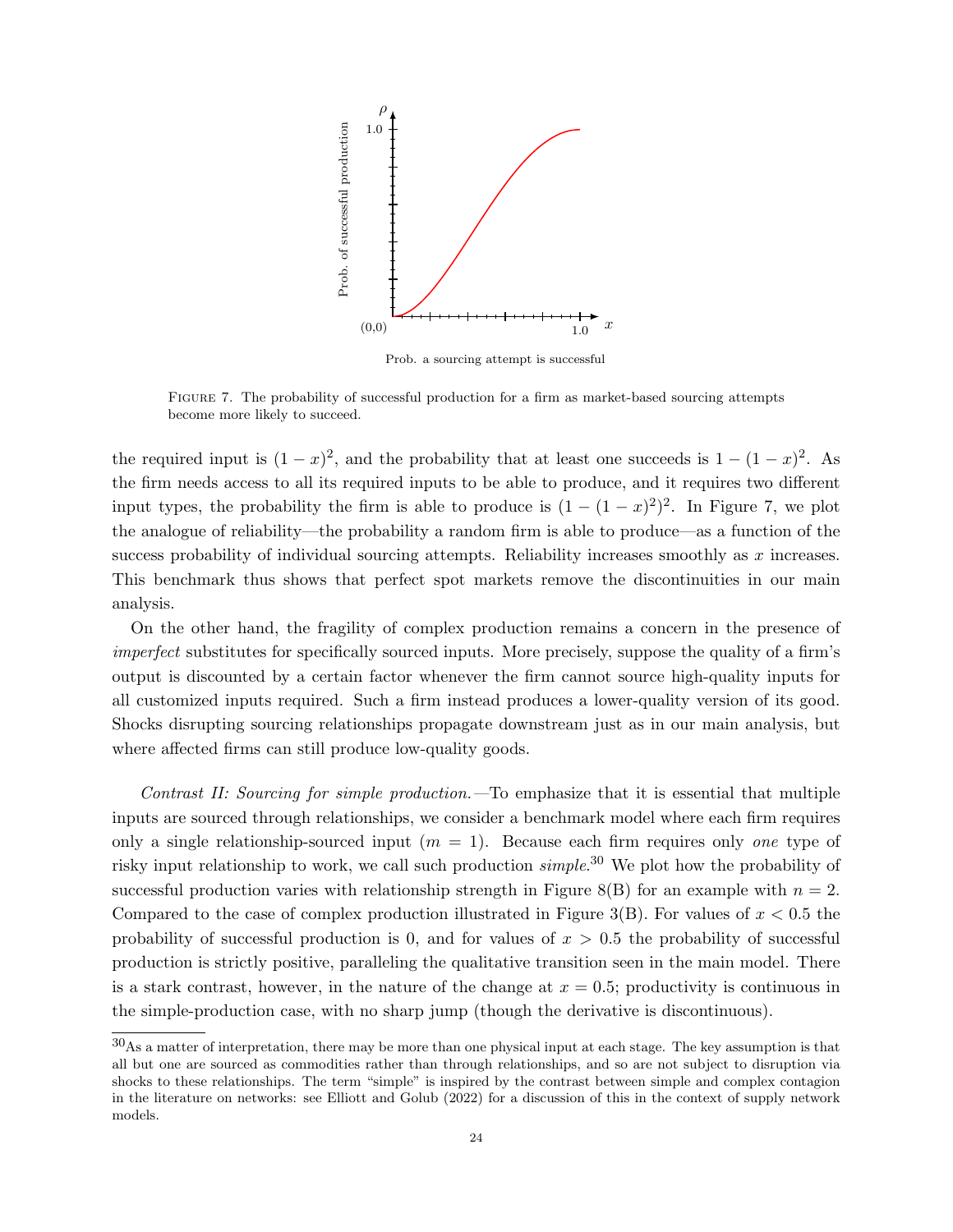

FIGURE 8. (A) The probability,  $\mathcal{R}_x(r)$ , that a focal firm is functional as a function of r, the probability that a random supplier is functional. This plot is for  $n = 3$  with  $x \in \{0.2, 0.35, 0.4, 0.5, 0.65\}$ . The plot parallels Figure  $4(A)$ , which depicts the same function for the complex production  $(m > 1)$ case. The marked intersections with the 45 degree line reflect limit reliability outcomes. (B) The reliability in a supply network for simple goods  $(m = 1$  distinct inputs needed) as relationship strength x varies.

One can obtain the reliability curve via a graphical analysis analogous to that of Section IIC, now with the  $\mathcal{R}_x(r)$  curve depicted in Figure 3(A). The key difference is that, because the curve  $\mathcal{R}_x(r)$  is globally concave, as x decreases and the curve descends, the points of intersection depicted in Figure 3(A) approach  $(0, 0)$  continuously in x. This corresponds to the continuity of the curve in Figure 3(B).

Another intuition for the transition in reliability in this case is familiar from the networks literature and in particular from studies of contagion (see, for example, Elliott, Golub, and Jackson (2014) in the context of financial contagion, or Sadler (2020) for information diffusion). In the large-depth limit, production will be successful if the supply tree of functional producers upstream of a given firm continues indefinitely, rather than being extinguished due to an excess of failures. This depends on whether the rate at which new branches in the network are created is higher or lower than the rate at which existing branches die out due to failure. It turns out that when  $x > 0.5$ , a supply tree grows without bound in expectation, while when  $x < 0.5$  it dies out.<sup>31</sup> The kink in the probability of successful production around the threshold of 0.5 is related to the emergence of a giant component in an Erdös–Rényi random graph. That continuous phase transition is different from the discontinuous one driving our main results. To see the importance of the difference in

 $31$ Given that each producer has two potential suppliers for the input, and each of these branches is operational with probability x, the expected number of successful relationships a given firm in this supply network has is  $2x$ . When  $x < 1/2$ , each firm has operational links to less than 1 supplier on average, and so the rate at which branches in the supply tree fail is faster than the rate at which new branches are created. The probability that a path in the supply network reaches beyond a given length l then goes to 0 as l gets large and production fails with probability 1. On the other hand, when  $x > 1/2$ , the average number of operational links each firm has exceeds 1, and so new branches appear in the supply tree at a faster rate than they die out, leading production to be successful with strictly positive probability.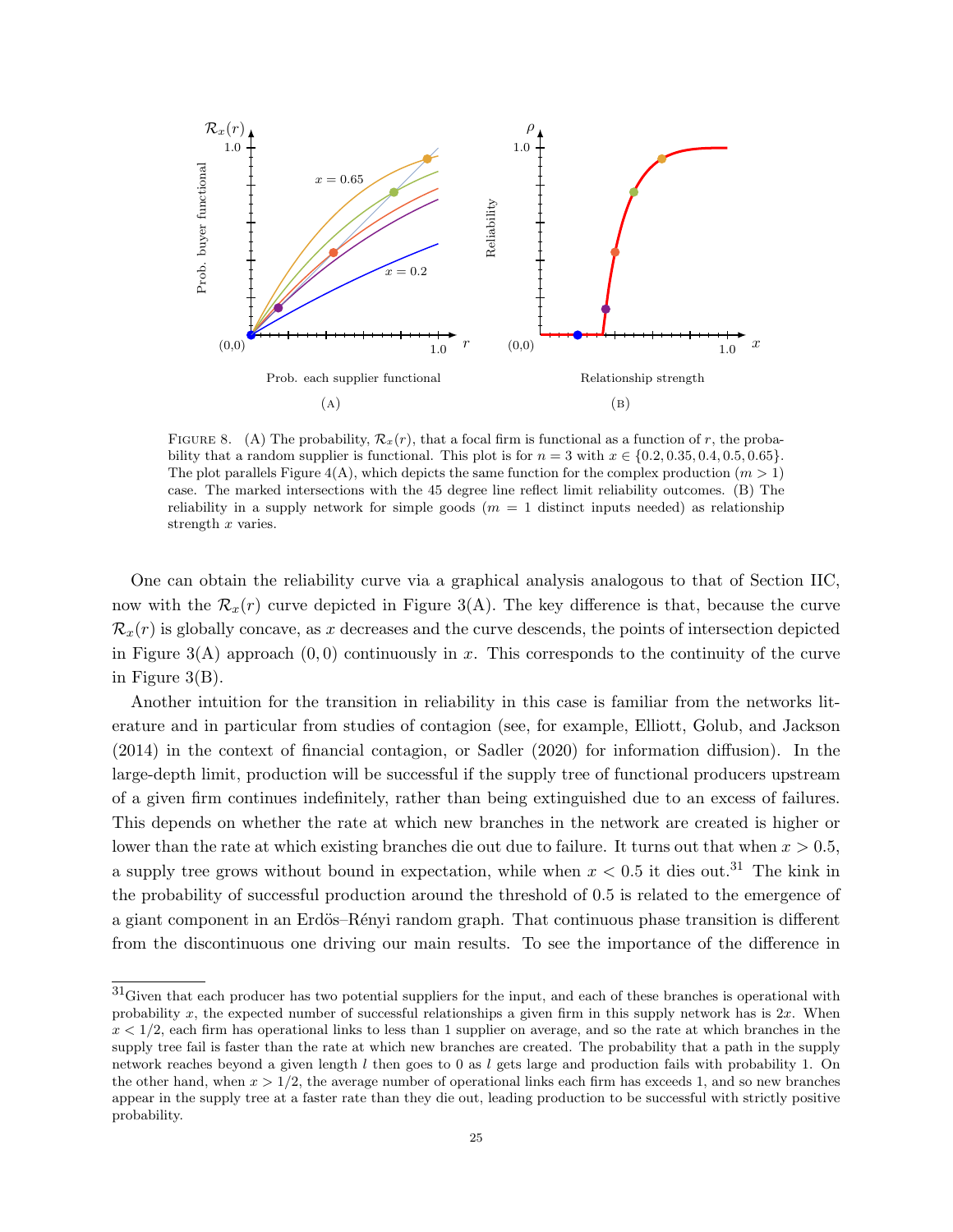these phase transitions for equilibrium fragility, consider a productive equilibrium when production is simple. It can be immediately be seen from Figure  $8(B)$  that a small shock to reliability x will only cause a small change in the probability of successful production. The reason is that, in contrast to the complex production case, the reliability curve does not become arbitrarily steep in the large-depth limit.

# C. Robustness: Extensions relaxing simplifying assumptions

In this section we discuss directions in which the analysis can be extended to show that certain simplifying assumptions are not essential to the main findings. We begin with extensions to the model in which firms remain homogeneous (in the distribution of their network positions), and then turn to heterogeneities in the next subsection.

Investments on the extensive margin.—Our modeling of investments in supply relationships is compatible with multiple interpretations. The first interpretation is that the set of possible suppliers is fixed, and the investment works on the intensive margin to improve the quality of these relationships (e.g., by reducing misunderstandings and so on). The second interpretation is that the investment works on the extensive margin—i.e., firms work to find a supplier willing and able to supply a given required input type, but their success in this search is stochastic. In this interpretation there is a fixed set of  $n$  potential suppliers capable of supplying the required input, and each one of them is found independently with probability  $x_{if}$ .<sup>32</sup> Conditional on a supplier being found, the relationship is operational. In Supplementary Appendix SA9 we discuss a richer extensive-margin interpretation, and also one that permits separate efforts to be directed to the extensive and intensive margins simultaneously.

Anticipated shocks.—We assume that the small shock to  $x$  is unanticipated. It is straightforward to use our analysis to see that this is not essential. Suppose now all firms anticipate that a shock to x will happen with some probability  $p_{\text{shock}}$ , and suppose  $\kappa$  is in an open subset of the critical productivities, so that a collapse would have occurred in the baseline model. When we write the profit function for firms in the extended model, there will now be an expectation over the shock's arrival, and this will change profits and the best-response correspondence. However, for a small enough probability of the shock, this change will be small, and the best-response curve in a plot such as Figure 6(C) will move only slightly. Thus the equilibrium will still be on the precipice if it was before. Indeed, for  $\kappa$  not too close to the boundary of the critical productivities, the probability of the shock can be quite substantial without changing the main prediction. The key intuition is as follows. Because of externalities, all firms may prefer a commitment to invest more to avoid being on the precipice (and avoid disruptions due to the shock). But the free-riding problem can be too severe to achieve this, even when shocks are anticipated. Indeed, note that in Figure 6, even fairly large shifts in the best-response curve can leave the equilibrium on the precipice, implying that these free-riding effects are considerable.

Shocks to firms.—The fundamental source of shocks in our model is at the level of links in the supply network. One could also consider shocks directly hitting firms—i.e., shocks to nodes in our

<sup>32</sup>This search technology is similar to ball-and-urn models of search, and is compatible with a matching function exhibiting constant returns to scale (see, for example, Hall (1979)).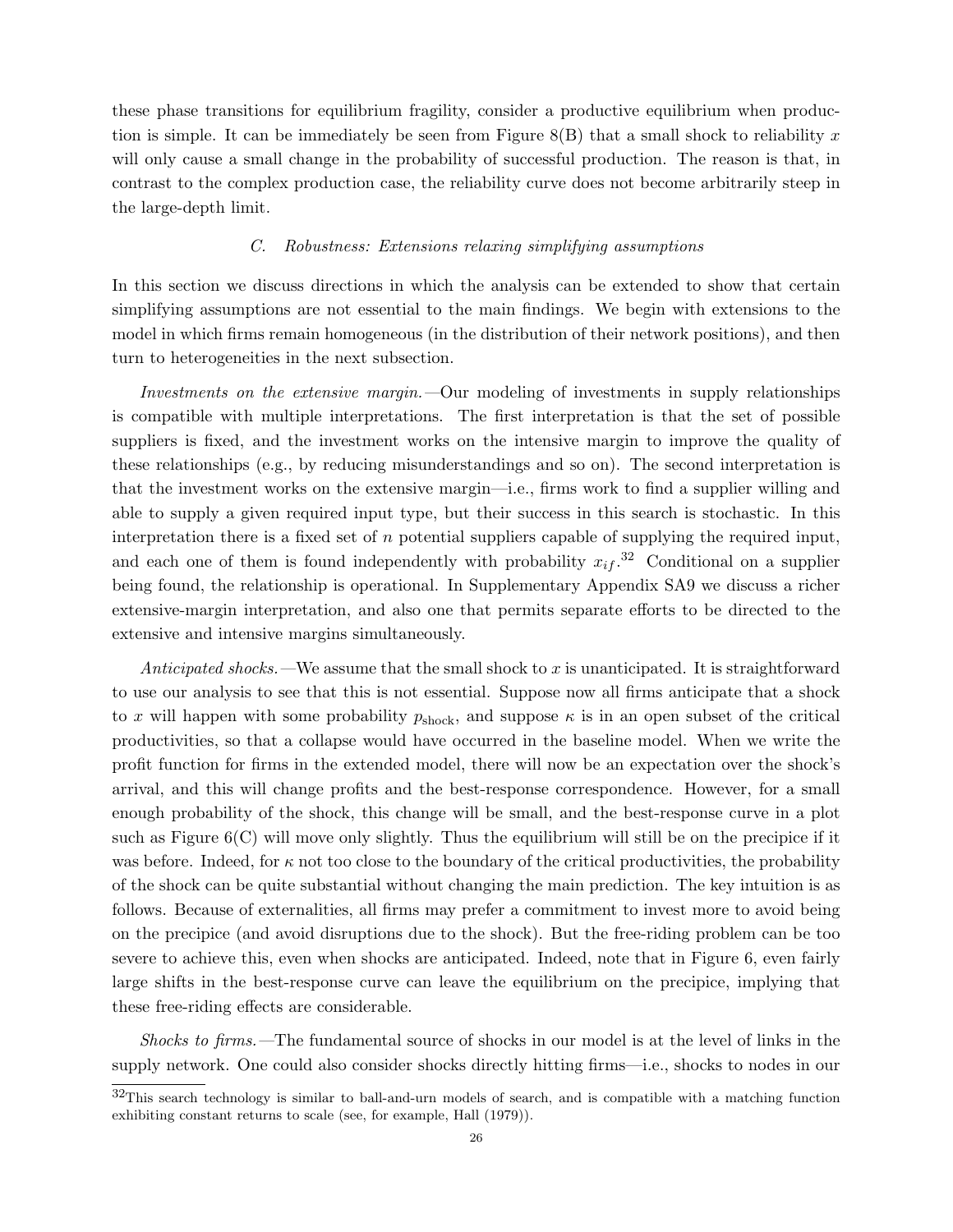supply network rather than links. The key conclusions regarding precipices are robust to adding this source of shocks, or even making node-level shocks the main source of disruptions.<sup>33</sup> We focus on shocks to relationships for simplicity, but the mathematical forces we identify also operate in alternative models of disruption.

Endogenous entry.—Our model takes the varieties in the market as given, and does not include entry decisions by firms. This is done to keep the model simple. However, the key insights carry over in a model with entry.

Consider an extended model where there is an entry stage preceding all others. At this stage, firms  $(i, f)$  simultaneously decide whether to pay a sunk entry cost  $\Phi(f)$ , where  $\Phi$  is a strictly increasing function. Then the measure of varieties in each product is set equal to the measure of entering firms (i.e., each entering firm produces one variety), and the "investment game" where firms choose their relationship strengths proceeds as we described earlier. A (nontrivial) symmetric equilibrium is now one where  $\bar{f} > 0$  firms enter in each product and the expected post-entry profits of the marginal firm are equal to its entry cost.

This model also features an open set of productivity parameters  $\kappa$  where equilibrium production is on the precipice. The basic logic is as follows. When the supply network is reliable and gross profits after entry are high, firms want to enter. As they enter, competition drives down gross profits and makes it less appealing to pay costs to make relationships strong. Recalling Figure 6, the key to the argument is that increasing entry moves the best-response curve leftward for a given  $\kappa$ . So, in equilibrium, relationships get weaker as more entry occurs. The question is where this dynamic stops. The precipice is a natural stopping point. Once the investment level is  $x_{\text{crit}}$ , reliability can adjust down until further entry is deterred, while investment remains the same. By reasoning parallel to that of our main results, this state is reached for an open set of model parameters.

# D. Robustness to heterogeneity

We have so far assumed for tractability that all firms have identical network positions ex ante. One might suspect that the regularity of the network structure, or some other kind of homogeneity, plays an important role in generating the sharp transition in the probability of successful production. However, homogeneities across the firms are not essential to our main points. To establish this, we now discuss extensions with two forms of heterogeneity in firm type.

Partial knowledge of depth.—We have assumed that firms make investments ex ante of the realization of their supply network depths, so that their investment decision problems are identical. This symmetry simplifies the analysis considerably. However, in practice, firms do have some information about the depth of their supply networks. We now introduce this into the model and give conditions under which our main findings extend.

We refer to the model analyzed in Sections II–IV as the *baseline model*, and we will define the model with partial knowledge of depths with reference to it.

The firms are now partitioned into two types: low-depth firms, with depth less than or equal to  $\overline{d}_l \geq 0$ , constitute a proportion  $\mu_l < 1$  of the population, and high-depth firms, with depth

<sup>33</sup>This variant of the model is worked out in Elliott and Golub (2022).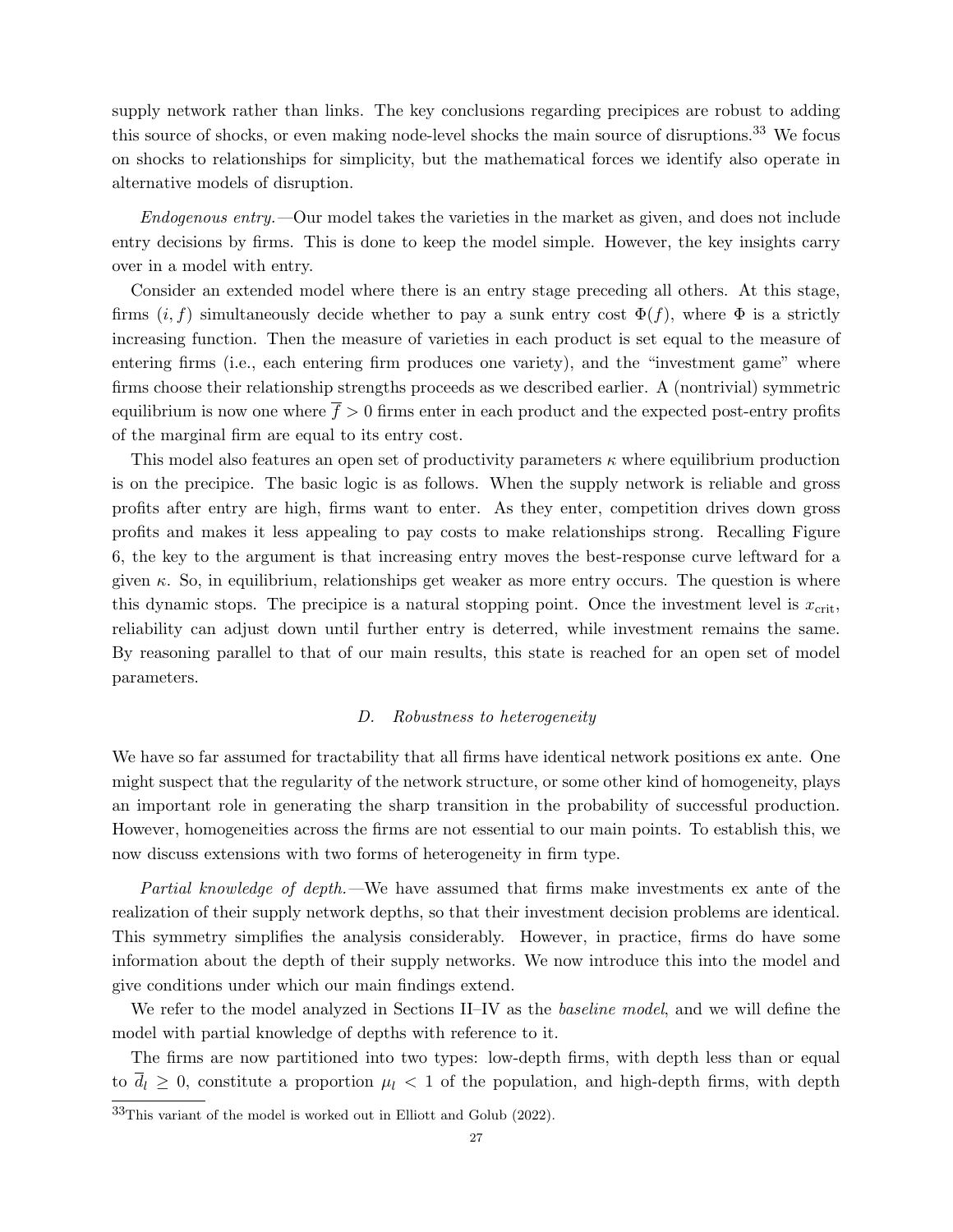greater than  $d_l$ , constitute the remainder. (We discuss the case of more than two types below.) Firms' information about depth consists of knowing which type they are. We use the subscript l for low-depth firms and h for the high-depth firms.

Each type of firm has gross profits from production equal to  $g_t(r_t)$ , where  $r_t$  is the aggregate reliability of that type of firm  $(t = l$  for low-depth firms, and  $t = h$  for high-depth ones). This amounts to assuming that each type of firm sells into a separate market, and its gross profits are dependent on competition in that market through  $r_t$ . Similarly, each type of firm has a cost function 1  $\frac{1}{\kappa_t}c_t$ . The model is otherwise the same, with the functions  $g_t$  and  $c_t$  satisfying the assumptions made on  $g$  and  $c$ , respectively, in the homogeneous model.

We now extend the definition of equilibrium to allow low-depth and high-depth firms to behave differently; equilibrium again refers to a symmetric Nash equilibrium that is not Pareto-dominated by any other symmetric equilibrium, but where "symmetric" now means that strategy depends only on type. We let the vector  $x^*_{\tau}(\kappa_l, \kappa_h)$  denote relationship strengths for the low-depth and highdepth firms in such an equilibrium (where  $\tau$  is, as before, the index on the depth distribution  $\mu_{\tau}$ ). The function  $\rho_t(x,\mu)$  gives the reliability of type-t firms under strengths x and depth distribution  $\mu$ .

Our focus will be on the high-depth firms. We thus define an equilibrium to be fragile if, for large enough typical depth, a very small shock causes the *high-depth firms* to have very low reliability.

**Definition 3** (Equilibrium fragility with partial knowledge of depth). There is *equilibrium fragility* at  $\kappa = (\kappa_l, \kappa_h)$  if for any  $\eta, \epsilon > 0$ , for large enough  $\tau$ , we have

$$
\rho_h(\boldsymbol{x}_{\tau}^*(\boldsymbol{\kappa})-\epsilon\mathbf{1},\mu_{\tau})<\eta.
$$

That is, a shock that reduces relationship strengths arbitrarily little  $(\epsilon)$  from their equilibrium levels leads to a reliability very close to 0 (within  $\eta$ ) for the high-depth firms.

**Proposition 4.** Suppose there is equilibrium fragility at  $\kappa$  in the baseline model under gross profit function g. Then in a partial knowledge of depth model with  $g_h = g$ , the following holds: If  $x_h^*(\kappa) > 0$  for all sufficiently large  $\tau$  (i.e. there is positive investment), then there is also equilibrium fragility.

To gain some intuition for the result, note that in a (symmetric undominated) equilibrium, the high-depth firms take the reliability of the low-depth firms as given. In particular, all lowdepth firms from which the high-depth firms source are at depth exactly  $\overline{d}_l$  and hence have the same reliability. For  $\kappa_h = \kappa$ , the high-depth firms are then in an equivalent position to firms in our baseline model, except that the firms at depth  $\overline{d}_l$  play the role of the depth-zero firms in the baseline model. In that model, the depth zero firms have reliability 1. In the partial depth knowledge model, the depth  $\bar{d}_l$  firms have some reliability  $\bar{r} \leq 1$ . Nevertheless, as long as  $\bar{r} \geq \bar{r}_{\rm crit}$  this difference does not matter for  $\tau$  sufficiently high. This is because the high-depth firms will have the same limit reliability as in the baseline model if they make the same investments, by the reasoning in Section IIC. Our assumption that there is equilibrium fragility at  $\kappa$  in the baseline model implies that, in that model, the limit of equilibrium investment is  $x_{\text{crit}}$ . The proof shows that there will also be limit investment  $x_{\text{crit}}$  for the high-depth firms in the symmetric undominated equilibrium of the extended model (as  $\tau \to \infty$ ).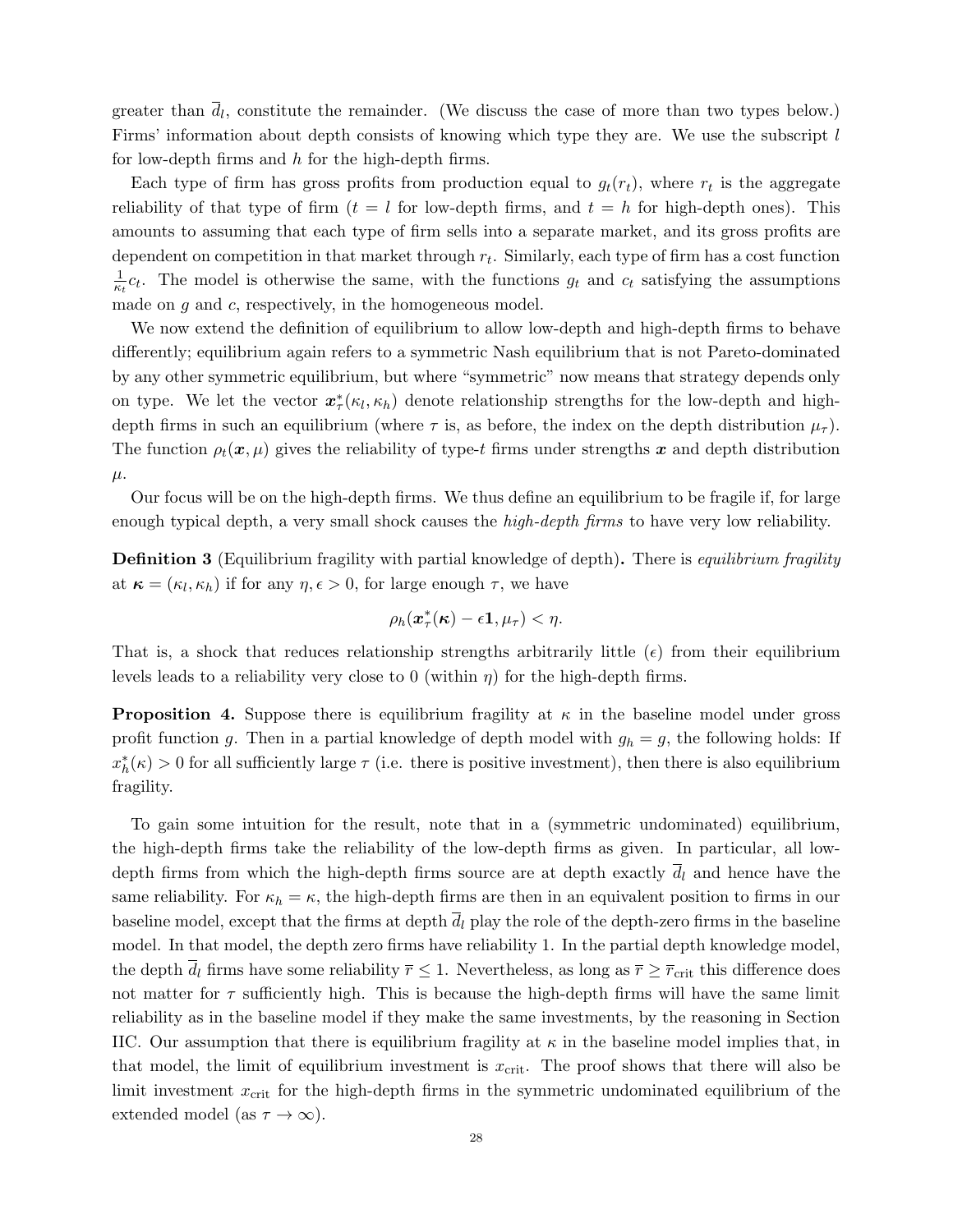This leaves the case when the reliability of the depth  $\bar{d}_{\ell}$  firms is  $\bar{r} < \bar{r}_{\rm crit}$ . We just need to show that in this case limit reliability is either 0 or  $\bar{r}_{\text{crit}}$ . Hence it is sufficient to rule out limit equilibrium investment  $x > x_{\text{crit}}$ . Such investment cannot be supported in equilibrium for the same reasons that it could not be supported in the corresponding baseline model.

It is important for interpreting Proposition 4 that we know the high-depth firms sometimes make positive investments, since this is required for equilibrium fragility to make sense. To show that the positive-investment assumption is not vacuous, note that we can always set  $\kappa_l$  sufficiently high to induce equilibrium investments for the low-depth firms above  $x_{\text{crit}}$ , which is sufficient for ensuring the reliability of depth  $\overline{d}_l$  firms is above  $r_{\text{crit}}$ . Then the conditions on  $\kappa_h$  for positive investment parallel those of the baseline model.

When there is equilibrium fragility, it is only the high-depth firms that are affected. Moreover, the low-depth firms operate independently of the high-depth firms, and so even if production is disrupted for all the high-depth firms, the low-depth firms can still produce. This readily extends to a finer partitioning of firms by their depth. In this case, those firms in all but the highest depth group have bounded depth and behave like the low-depth firms; the highest-depth group would behave like the high-depth firms. Extending the model to include partial knowledge of depth, as we have done in this section, changes the quantitative implications—fewer firms in a supply chain will be on the precipice—but not the qualitative implications insofar as a positive mass of the firms will be on the precipice. The discussion in Section VA suggests that a considerable number of high-value products would be included in this set.

It is worth noting that, for simplicity, we have firms depend on others upstream of themselves (their suppliers, their suppliers' suppliers, and so on) but not downstream.<sup>34</sup> If the profits of low-depth firms were instead derived from selling to high-depth firms, then the inability of the high-depth firms to produce would, via reduced demand for the low-depth firms' products, affect the profitability of production for the low-depth firms and they might not be able to profitably produce, either. This type of propagation could be incorporated in to the specification of the gross profit function g. Baqaee (2018) offers a detailed study of such contagion of failure in both directions in a different model.

Heterogeneous product networks.—We now consider an extension of our model with flexible heterogeneity in network structure. We focus in this subsection on the mechanics of how reliability depends on relationship strengths. In the Supplementary Appendix (Section SA8) we flesh out the details rigorously and also present an extension of the endogenous investment model.

The key point in this extension is that the number of inputs required, m, and the number of potential suppliers,  $n$ , is no longer held fixed across the supply network; these are allowed to vary with the product. More formally, there is a finite set of products,  $\mathcal{I}$ . Each product  $i \in \mathcal{I}$  is associated with a *product complexity*  $m_i$  and a finite set of inputs  $I(i) \subseteq \mathcal{I}$  of cardinality  $m_i$ . Thus, the number of inputs required can be different for different products. The neighborhoods  $I(i)$ define the *product dependence graph*, with the convention that arrows are directed upstream. For each firm producing product i, each needed input j can be supplied to the firm by  $n_{ij}$  potential suppliers. For each pair  $i, j \in \mathcal{I}$ , there is a relationship strength  $x_{ij}$  such that every link from a

<sup>34</sup>In our microfoundations (Supplementary Appendix SA3), the upstream but not downstream dependence is modeled by letting all firms sell to final consumers, and letting all profits be derived from such sales.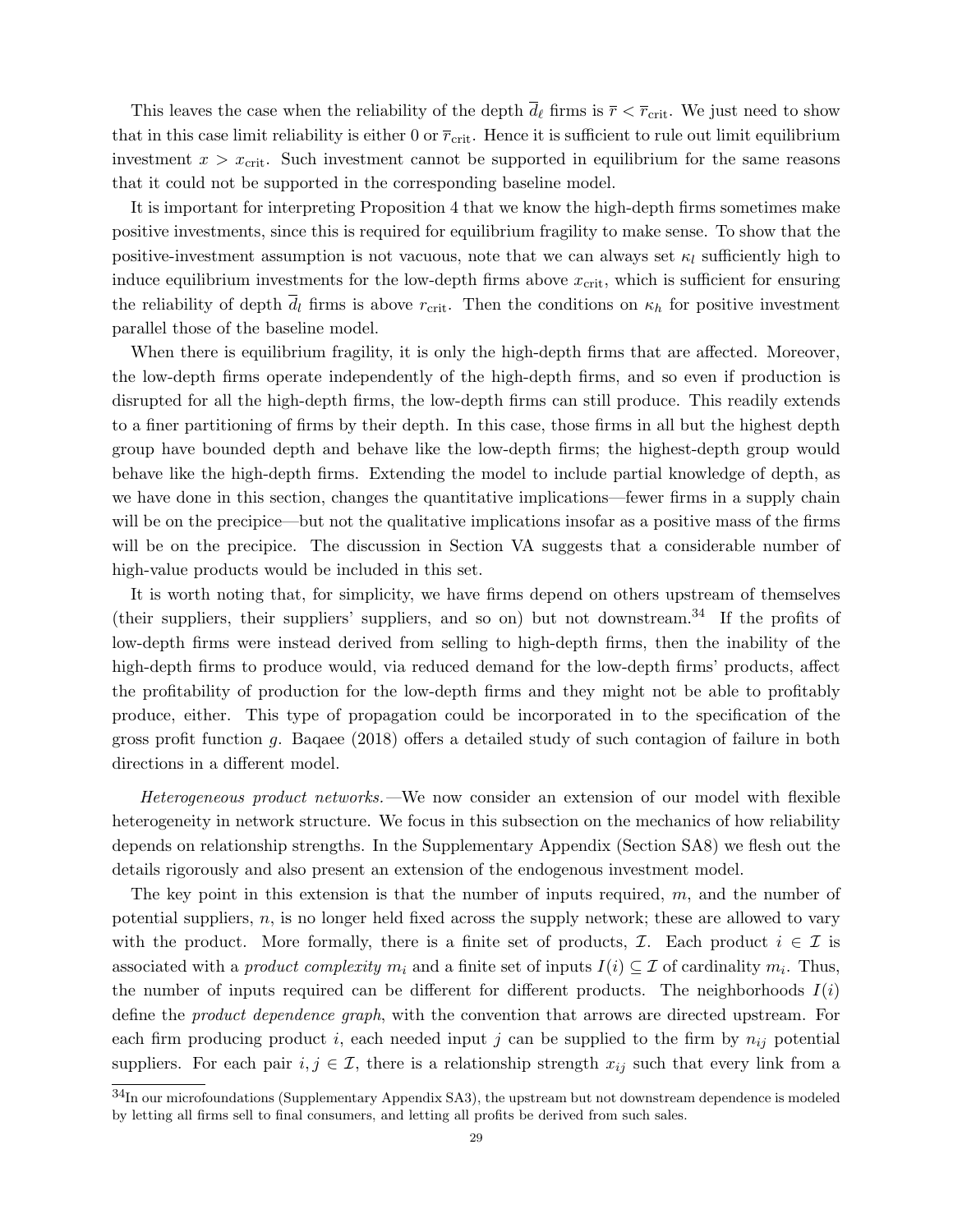firm producing i to a potential supplier of product j has a probability  $x_{ij}$  of being operational. The product dependence graph is illustrated in Figure  $9(A)$ , while the heterogeneities in the number of multisourcing possibilities and in link strength are illustrated in panel (B). We denote by  $\mathbf{x} = (x_i)_{i \in \mathcal{I}}$ the profile of relationship strength vectors for the different products, where  $x_i = (x_{i,j})_{j \in I(i)}$ .



FIGURE 9. Panel (A) depicts a product dependence graph in the heterogeneous case. An arrow from a to b means that b is an input required in the production of a, i.e.  $b \in I(a)$ . Product b requires  $m_b = 3$  inputs (products a, c and d). Other products require 2 inputs and thus  $m_i = 2$ for  $i \in \{a, c, d, e\}$ . There are two strongly connected components:  $\{a, b, c, d\}$  and  $\{e\}$  (which is highlighted). Panel (B) shows a potential supply network for variety  $a_1$ . Here input products  $b$ and d are required, as indicated in  $(A)$ , and the number of potential suppliers of each input can be different: there are  $n_{ab} = 2$  potential suppliers of input b while there are  $n_{ad} = 3$  potential suppliers of input d. Moreover, the relationship strength is input-specific, with  $x_{a,b}$  being possibly different from  $x_{a,d}$ .

Analogously to our main model, we introduce depths of each variety. Depth-zero varieties are those that require no specifically sourced inputs. We specify the matching process so that each variety sources from varieties of strictly smaller depth. Subject to this, we allow a flexible distribution of input depths, relaxing the requirement from the baseline model that all suppliers of a given firm are exactly one level less deep. We are again interested in the limit as depths of most firms become arbitrarily large. In Supplementary Appendix SA8 we present the details of this setup and characterize this limit, paralleling Section IIB in the homogeneous case. This analysis yields a limit *reliability correspondence*  $\rho$  mapping x to a profile  $(r_i)_{i\in\mathcal{I}}$  of reliabilities. The correspondence has the property that, for any  $x$ , if depths are sufficiently large, the reliabilities are arbitrarily close to those given by  $\rho$ .

Our first main result is that the sharp transition in the production function persists in the heterogeneous model. There are values of the vector  $x$  where arbitrarily small shocks to relationship strengths result in large drops in reliability. The following definition is helpful for making this point:

**Definition 4** (Critical product). The product i is *critical at*  $x$  if the product has positive reliability  $\rho_i(x) > 0$  at strengths x, but has reliability  $\rho_i(x') = 0$  at any profile x' of strengths that is elementwise strictly lower than  $x$ .

In Section SA8.1 of the supplementary appendix we generalize Proposition 1 by giving conditions guaranteeing that critical products exist in the heterogeneous model. The key condition is, as before, that production requires  $m_i \geq 2$  distinct inputs at each step.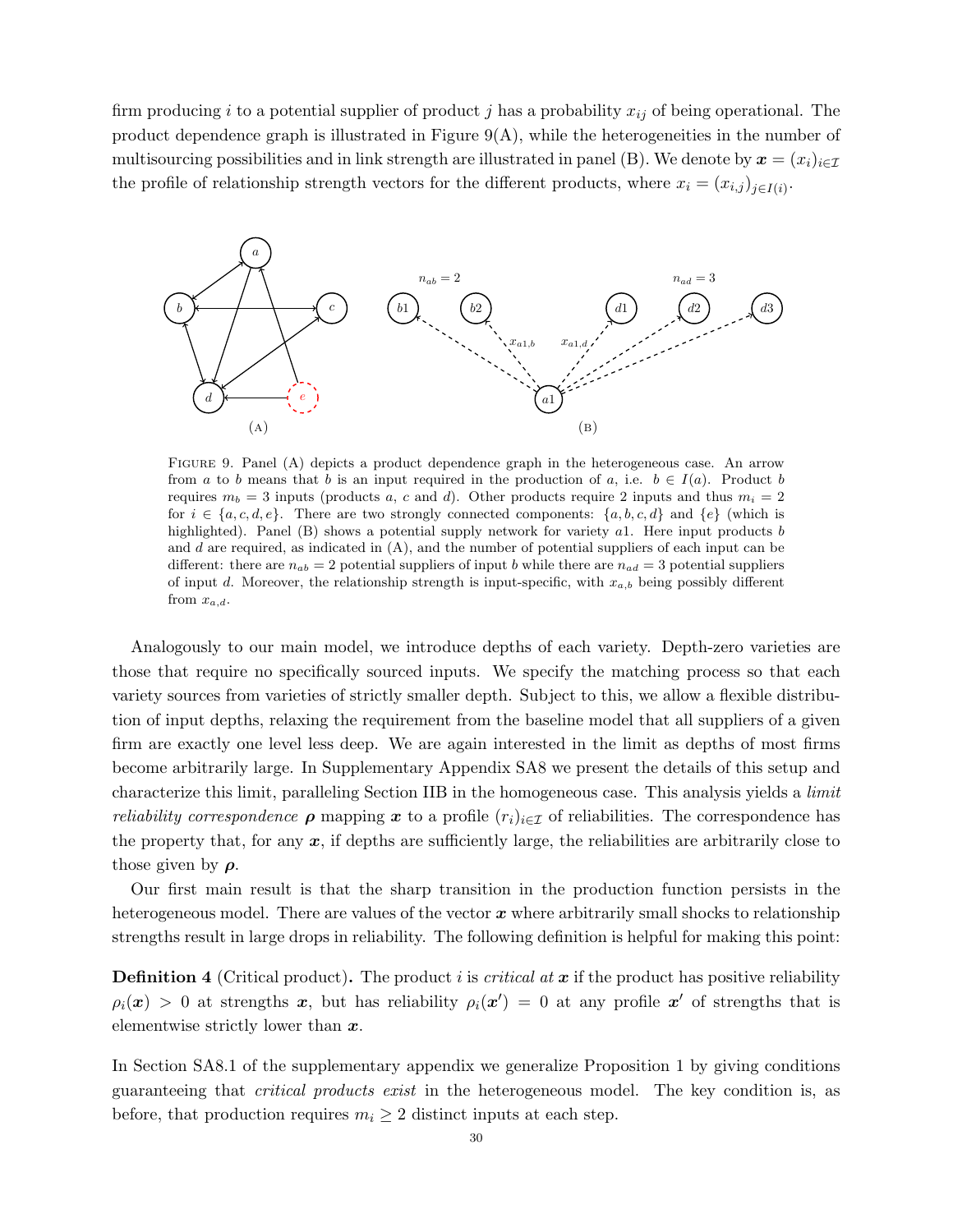We next show that supply networks in the presence of heterogeneities feature a *weakest link* property (Proposition 5): When one product is critical, all products that rely directly or indirectly on it are critical as well.<sup>35</sup> This result uses the notion of a product dependence graph, whose nodes are a set  $\mathcal I$  of products, and products have directed links to the input products they require (see Figure  $9(A)$  for an illustration).

Proposition 5 (Weakest link property).

- (i) Suppose product  $i$  is critical. Then any product that has a directed path to  $i$  in the product dependence graph is critical.
- (ii) Let  $\mathcal{I}^{SC} \subset \mathcal{I}$  be a set of products that are part of a strongly connected component of the product dependence graph. Then either all producers of products  $i \in \mathcal{I}^{SC}$  are critical or no producers of products  $i \in \mathcal{I}^{SC}$  are critical.

Proposition 5 asserts that supply networks suffer from a weakest link phenomenon. First, in part (i), we see that if a product is critical, then any small systemic shock (which causes it to fail, by definition of criticality) causes the failure of all other products that use it as an input, directly or indirectly. For example, in Figure  $9(A)$ , we see that if product b is critical, then a small systemic shock to relationship strengths causes its production to fail and will also cause products a, c, d and e to fail. Products a, c, d fail because they use b directly as an input. Product e fails because it indirectly uses product b as an input (through  $a$  and  $d$ ).

Second, in part (ii), we begin by recalling that a *strongly connected component* of the product dependence graph is a set of nodes (i.e. products) where each node can be reached from any other node in that set by following some directed path of dependencies. For example, in the product dependence graph of Figure 9(A), the nodes represented by full black circles  $(a, b, c \text{ and } d)$  form such a strongly connected component. Node e is not part of this component since it cannot be reached from the other nodes by following the direction of the arrows. A strongly connected component of products is a set of products such that each product is used as input (directly or indirectly) by every other product of that set. This is key to the intuition behind the fact that such a component is only as strong as its weakest link. Indeed, if one product is critical, then all products in that component are also critical at the same time.

In Section SA8.3 of the Supplementary Appendix, we provide proofs supporting this section and illustrate both the discontinuities and the weakest link property with numerical examples. We also extend our endogenous investment model and show that the configurations we have described are consistent with strategic investment in relationship strength.

# VI. Related literature

We have already discussed many prior works that are relevant for motivating our assumptions or interpreting our results in Section V. In this section we review several high-level connections to related literatures not covered by our previous discussions.

 $35$ Thus, as in Bimpikis, Ehsani, and Ilkılıç (2019b) the social planner has different gains from intervening in different parts of the network (see their Proposition 8).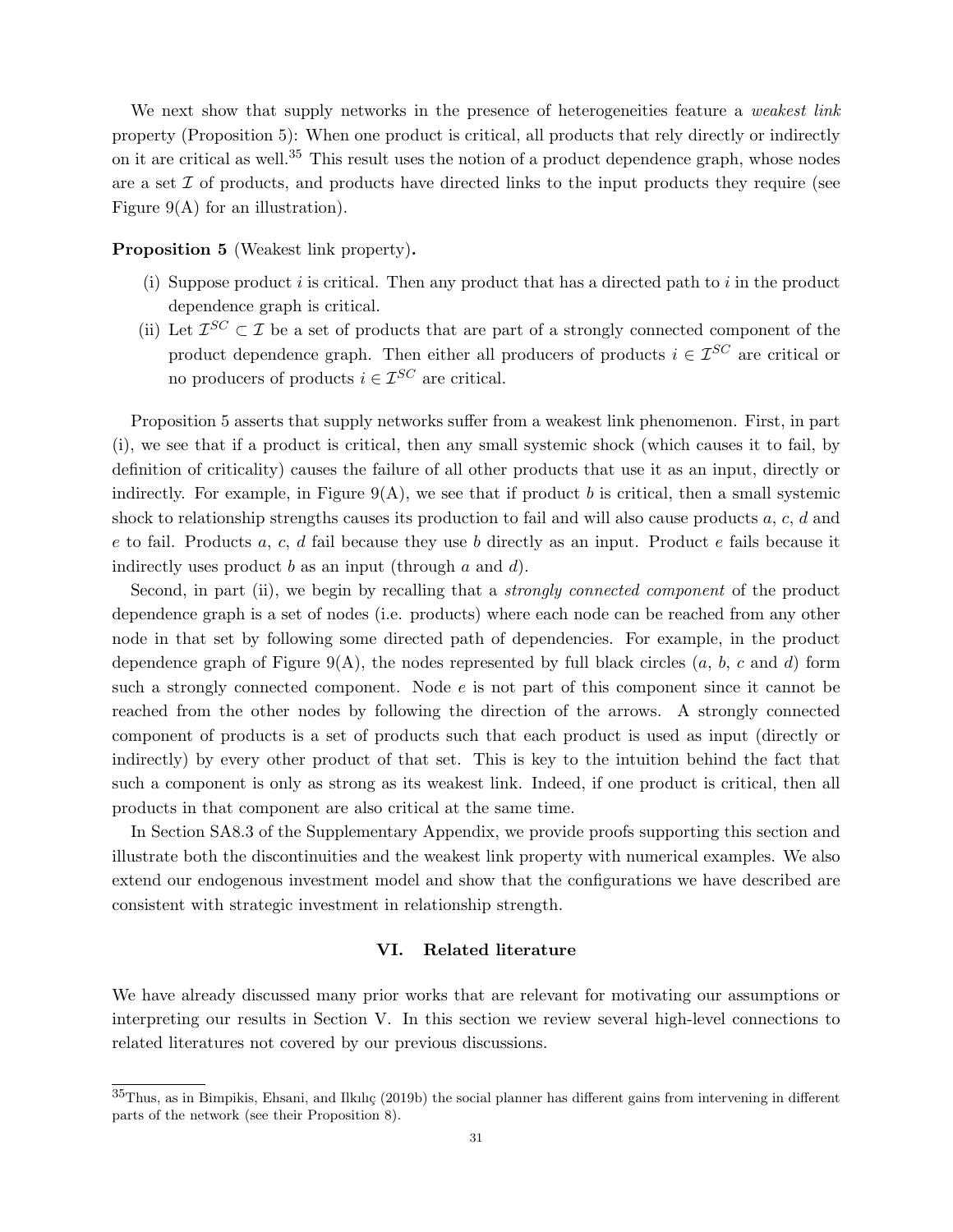There has been considerable recent interest in markets with non-anonymous trade mediated by relationships.<sup>36</sup> The work most closely related to ours in this area also studies network formation in the presence of shocks. This includes work in the context of production (e.g., Fafchamps (2002), Levine (2012), Brummitt, Huremović, Pin, Bonds, and Vega-Redondo (2017), Bimpikis, Candogan, and Ehsani (2019a), Yang, Scoglio, and Gruenbacher (2019), Amelkin and Vohra (2019)), work on financial networks (e.g., Cabrales, Gottardi, and Vega-Redondo (2017), Elliott, Hazell, and Georg (2018), Erol (2018), Erol and Vohra (2018), Jackson and Pernoud (2019)), and other contexts (e.g., Blume, Easley, Kleinberg, Kleinberg, and Tardos (2011) Jackson, Rodriguez-Barraquer, and Tan (2012), Talamàs and Vohra (2020)). More broadly, the aggregate implications of relying on relationships to transact have been studied across a variety of settings.<sup>37</sup> At a methodological level, we advocate an approach that may be useful more broadly: Agents make a continuous choice that determines the probability of their relationships operating successfully. The links that form may, however, fail in a "discrete" (i.e., discontinuous) way. The first feature makes the model tractable, while the second one brings discrete properties of networks into the model; this ultimately leads to the possibility of discontinuities in the aggregate production function and distinguishes the predictions from models where the aggregate production function is differentiable. It might be thought that aggregating over many supply chains, these discontinuities would be smoothed out at the level of the macroeconomy; we show they are not.

There is a vibrant literature in macroeconomics on production networks. This literature dates back to investigations of the input-output structure of economies and the implications of this (Leontief, 1936). Carvalho and Tahbaz-Salehi (2019) provides a comprehensive survey. Three recent developments in the literature are particularly relevant to our work: (i) the modeling of the endogenous determination of the input-output structure; (ii) a firm-level approach as opposed to considering inter-industry linkages at a more aggregated level; (iii) an interest in non-linearities in aggregate production. Some of the most relevant work on (i) and (ii) includes Atalay, Hortacsu, Roberts, and Syverson (2011), Oberfield (2018), Carvalho and Voigtländer (2014), Acemoglu and Azar (2020), Boehm and Oberfield (2020), Tintelnot, Kikkawa, Mogstad, and Dhyne (2018), Liu  $(2019)$ , Acemoglu and Tahbaz-Salehi  $(2020)$ , and König, Levchenko, Rogers, and Zilibotti  $(2019)$ . On the third point, Baqaee and Farhi (2019) and Baqaee and Farhi (2020) focus specifically on the implications of nonlinearities, and discuss how nonlinearities in firms' production functions propagate and aggregate up. Whereas they focus on smooth nonlinearities, we show that especially extreme nonlinearities—discontinuities—naturally come from complex supply networks. We have discussed throughout how our explicit modeling of sourcing failures in complex production at the micro level gives rise to new effects (see Section VB).

Strong complementarities in production are crucial for creating fragility in our model, and this aspect of our work builds on a large literature following the seminal contribution of Kremer (1993). This literature argues that complementarities can help provide a unified account of many economic

 $36A$  literature in sociology emphasizes the importance of business relationships, see for example Granovetter (1973) and Granovetter (1985). For a survey of related work in economics see Goyal (2017).

 $37$ For work on thin financial markets see, for example, Rostek and Weretka (2015), for buyer-seller networks see, e.g., Kranton and Minehart (2001), and for intermediation see, e.g., Gale and Kariv (2009). Our work focuses on network formation for production and emphasizes the distinctive network formation concerns that arise due to strong complementarities.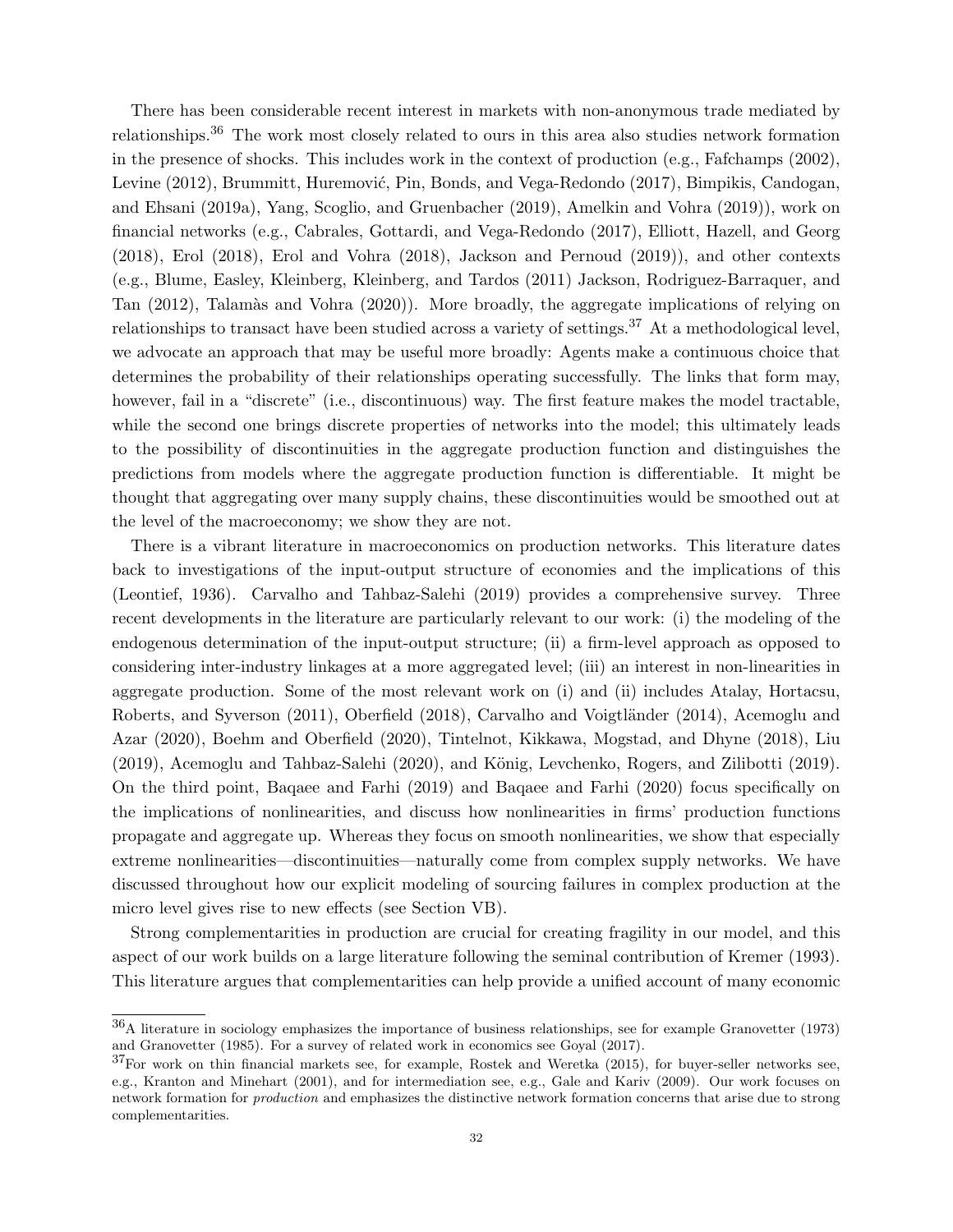phenomena. These include very large cross-country differences in production technology and aggregate productivity; rapid output increases during periods of industrialization; and the structure of production networks and international trade flows; see, among many others, Ciccone (2002), Acemoglu, Antràs, and Helpman (2007), Levchenko (2007), Jones (2011) and Levine (2012).<sup>38</sup> A possible concern with this literature is that if firms were allowed to take actions that mitigate supply risks (for example, by multisourcing), that this would endogenously dampen the crucial complementarities. Our work helps address this concern. We show that even when firms can take actions to mitigate their risk by multisourcing, a very severe form of equilibrium fragility arises, and strong complementarities continue to manifest in the aggregate production function.

At a technical level, our work is related to a recent applied mathematics literature on so-called multilayer networks and their phase transitions (Buldyrev, Parshani, Paul, Stanley, and Havlin, 2010). Discontinuities such as the one we study are termed first-order phase transitions in this literature.<sup>39</sup> Buldyrev, Parshani, Paul, Stanley, and Havlin (2010), and subsequent articles in this area such as Tang, Jing, He, and Stanley (2016) and Yang, Scoglio, and Gruenbacher (2019), study quite different network processes, typically with exogenous networks. We show that discontinuous phase transitions arise in canonical models of production networks, once specific sourcing relationships are taken into account. Moreover, in contrast to prior works taking supply networks and shocks to be exogenous, we endogenize investments affecting the probabilities of link operation and elucidate a new economic force endogenously putting equilibria on a precipice. Dasaratha (2021) studies endogenous investment in a random network in an information-sharing model without aggregate shocks; that work identifies interesting and distinct interactions between phase transition phenomena and equilibrium network formation. Predating the recent literature just discussed, Scheinkman and Woodford (1994) used insights from physics models on self-organized criticality to provide a "sandpile" model of the macroeconomy in which idiosyncratic shocks have large aggregate effects.<sup>40</sup> The setup and behavior of the model are rather different from ours: the main point of commonality is in the concern with endogenous fragility. In our model, investments in supply relationships leave the supply network robust to idiosyncratic shocks, but very sensitive to arbitrarily small systemic shocks to relationship strength.

#### VII. Concluding discussions

We conclude by sketching some implications of our analysis. We first note some basic welfare implications of the model, complementing the descriptive analysis of fragility that has been our focus so far. We then turn to the implications for policy approaches aimed at improving the robustness of supply networks. Finally, we briefly suggest some potential applications of the precipice phenomena to macroeconomic modeling and to studies of industrial development.

<sup>38</sup>Prior to his literature, Jovanovic (1987) examines how strategic interdependencies or complementarities can produce aggregate volatility in endogenous variables despite only seemingly "diversifiable" idiosyncratic volatility in exogenous variables.

<sup>39</sup>These can be contrasted with second-order phase transitions such as the emergence of a giant component in a communication network, which have been more familiar in economics—see Jackson (2008).

 $^{40}$ Endogenously, inventories reach a state analogous to a sandpile with a critical slope, where any additional shock (grain dropped on the sandpile) has a positive probability of leading to an avalanche.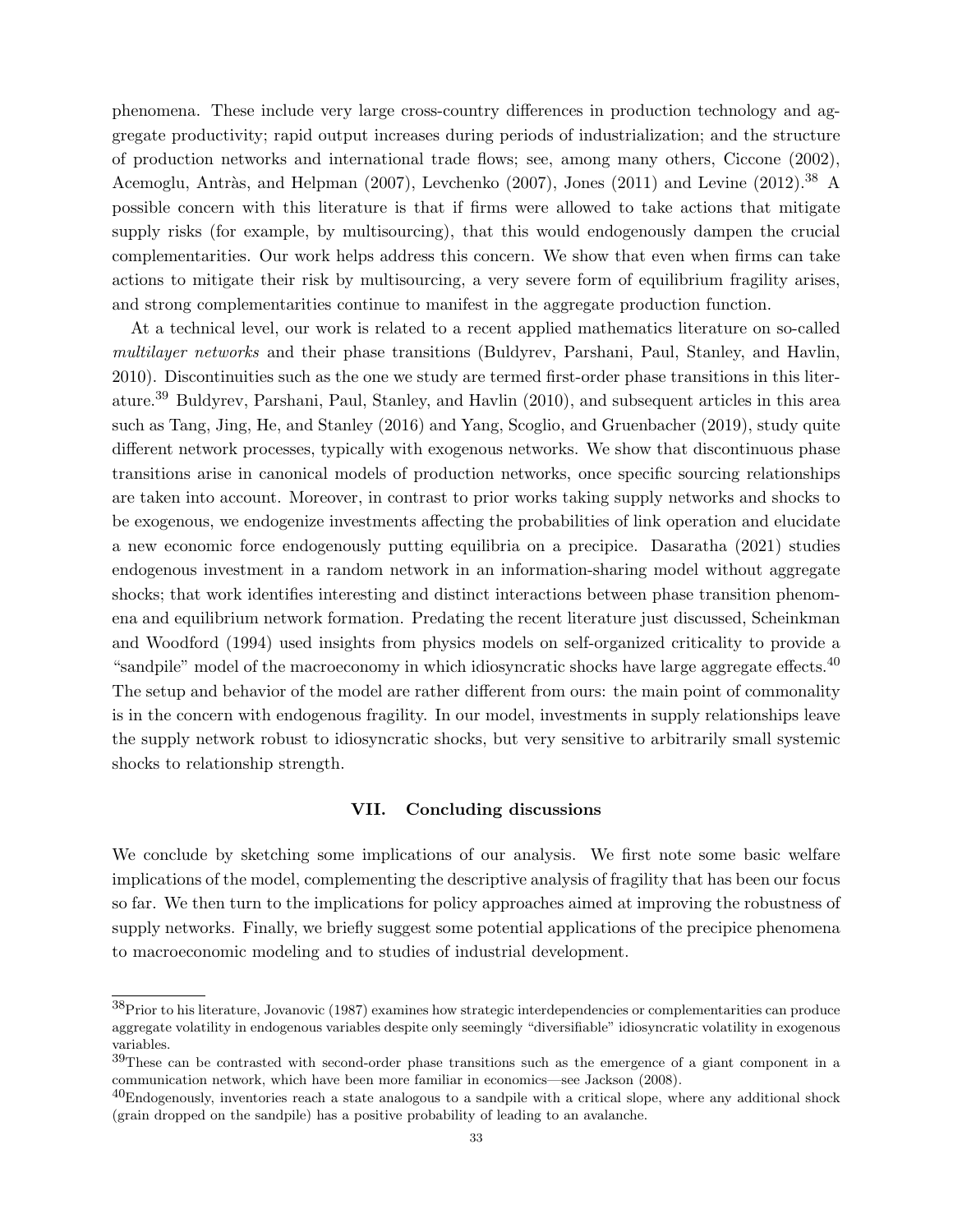#### A. Welfare implications

In Section IV we found that decentralized investment choices often result in fragile supply networks. In Section IIIA we showed that a planner would never choose investments that result in the supply network being fragile. These observations imply that, at least when there is equilibrium fragility, the outcome is inefficient. The reason is that a small improvement in reliability from a uniform increase in investments yields arbitrarily large marginal benefits. We now consider the efficiency of equilibrium in our model more broadly.

Our main result in this section is that there is always underinvestment in relationship strengths in a productive equilibrium.

**Corollary 2.** Suppose we have a symmetric equilibrium with relationship strength x. Then<sup>41</sup>  $x < x^{\text{SP}}(\kappa, \mu).$ 

This result follows from the proof of Lemma SA4 in the supplementary appendix, which underlies our selection of the high-reliability equilibrium as the efficient one.

To better understand Corollary 2 it is helpful to decompose the effects that push a planner away from an equilibrium outcome. Let  $x$  be the relationship strength and  $r$  the reliability in a hypothetical symmetric equilibrium. Note that the gross profit per functional firm is  $g(r)$ , so that the gross profit integrated across all firms (functional or nonfunctional) is

$$
GP = rg(r).
$$

We can then write net social surplus as follows:

$$
V = h(r) - \int_{\mathcal{V}} c(x_v) dv
$$
  
=  $[h(r) - GP] + \left[ GP - \int_{\mathcal{V}} c(x_v) dv \right]$   
=  $\underbrace{[h(r) - rg(r)]}_{CS} + PrS.$ 

Here we define total producer surplus, PrS, as gross profits net of investment costs. While the term  $h(r) - rg(r)$  is, strictly speaking, simply the difference between social welfare and payments made to the firms, it is helpful for intuition to interpret it as consumer surplus. With this decomposition in hand, suppose we can consider a change in the investments level to  $x_v + t$ . We are interested in the overall wedge between the planner's incentives and firms' incentives. It is helpful to consider how a planner would deviate from the choices that firms make, and hence we evaluate the derivative of V in t at equilibrium. Using the first order conditions for the firms (see the proof of Lemma SA4 from the Supplementary Appendix), the marginal effect on welfare of increasing  $t$  from the equilibrium point is:

$$
\frac{dV}{dt} = \underbrace{\frac{d}{dt}[h(r) - rg(r)]}_{\text{CS wedge}} + \underbrace{rg'(r)\frac{dr}{dt}}_{\text{business steadily}} + \underbrace{g(r)\frac{dr}{dt}}_{\text{reliability externality}}.
$$

<sup>&</sup>lt;sup>41</sup>Note that  $x^{\text{SP}}(\kappa, \mu)$  is single-valued for such values of x, so we may treat  $x^{\text{SP}}$  as a function here, abusing notation.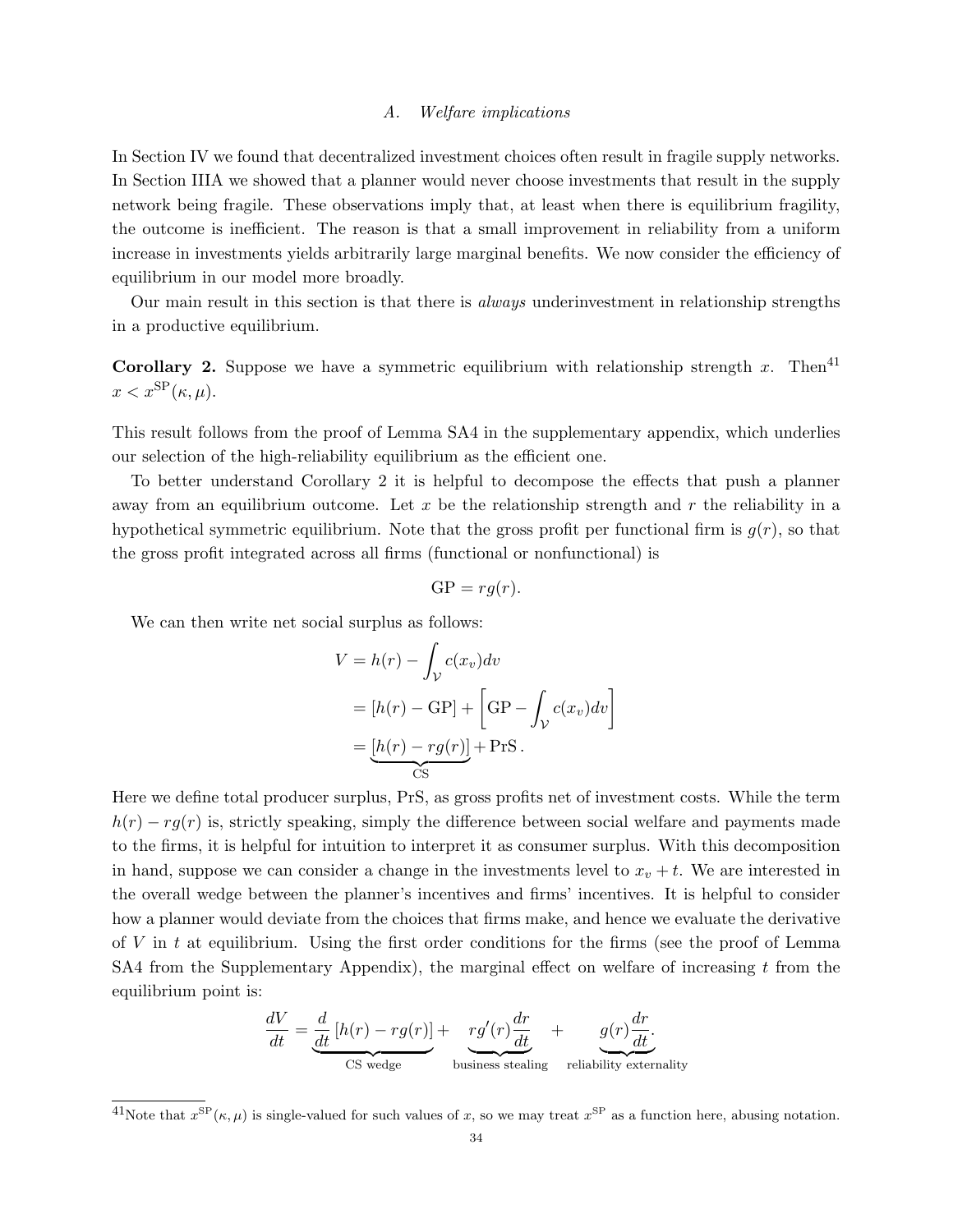There are three terms in the planner's first-order condition that may push the planner away from the equilibrium outcome. First, the planner cares about consumer surplus (the quantity  $h(r)-rg(r)$ ). Firms, on the other hand, do not care about the contribution of reliability to consumer surplus. We term this part of the planner's first order condition the CS wedge, corresponding to the classic problem of non-appropriability of consumer surplus. Second, there is a business-stealing effect. Producers of a good make lower profits on their sales when there is more competition because reliability is higher (i.e., the unit profit function  $g(r)$  is decreasing in r). Third, there are reliability spillovers: the reliability of a firm's intermediate good production increases the reliability, and hence profitability, of those firms sourcing from it, the firms sourcing from these firms, and so on. Firms do not internalize their contributions to helping other varieties function. This pushes a planner to want to choose higher reliability, relative to firms.

The novel aspect of these forces in a supply network setting is the reliability externality. The proof of Corollary 2 analyzes this externality to show that, in any equilibrium, there is always underinvestment. This motivates an interest in policies that increase investment, as this both increases welfare and has the potential to mitigate fragility. We turn to these next.

#### B. Implications for policies supporting investment and robustness

Counteracting underinvestment and removing fragility is not straightforward. Here we discuss several intuitive policy interventions that have limited effects, and others that have more potential to qualitatively change the robustness of the system.

As we noted in Section IVC, we view investments as being chosen in the medium run, meaning ex ante of shock realizations. Some policies will affect investment decisions on this timescale. In contrast, a shock causes disruption in the short run, a timescale on which firms cannot adjust their investment decisions. Nevertheless, some policies may be able to react to shocks on this shorter timescale. We will analyze policies in both horizons, beginning with the medium run investment decision.

Marginal interventions on investment incentives.—Suppose investment in link strength is subsidized to reduce the marginal cost of investments, making the cost of a given investment  $1 - \theta$ times its original cost. More precisely, we make the gross profit equal to

$$
\Pi_{if} = \underbrace{P(x_{if}; x)}_{\text{prob. functional}} \underbrace{g(r)}_{\text{gross profit}} - \underbrace{\left(\frac{1-\theta}{\kappa}\right)c(y_{if})}_{\text{cost of effort}}.
$$

Suppose the status quo were at a critical equilibrium with reliability  $r = r_{\text{crit}}$  (as in Figure 6(B)). A subsidy of this form will shift the red best response curve in Figure 6(B) to the right. At the margin this will increase reliability, but have a very limited effect on equilibrium investments for high values of  $\tau$ . Thus the equilibrium will remain fragile. The same argument can be used for increasing  $\kappa$ . This leads to the counterintutive conclusions that a policy intervention that works well in terms of increasing reliability in normal times can still fail to remove fragility to aggregate shocks.

Indeed, a similar analysis applies for many other interventions that shift the best response curve to the right—including, for example, improvements in institutions that increase  $x$  marginally.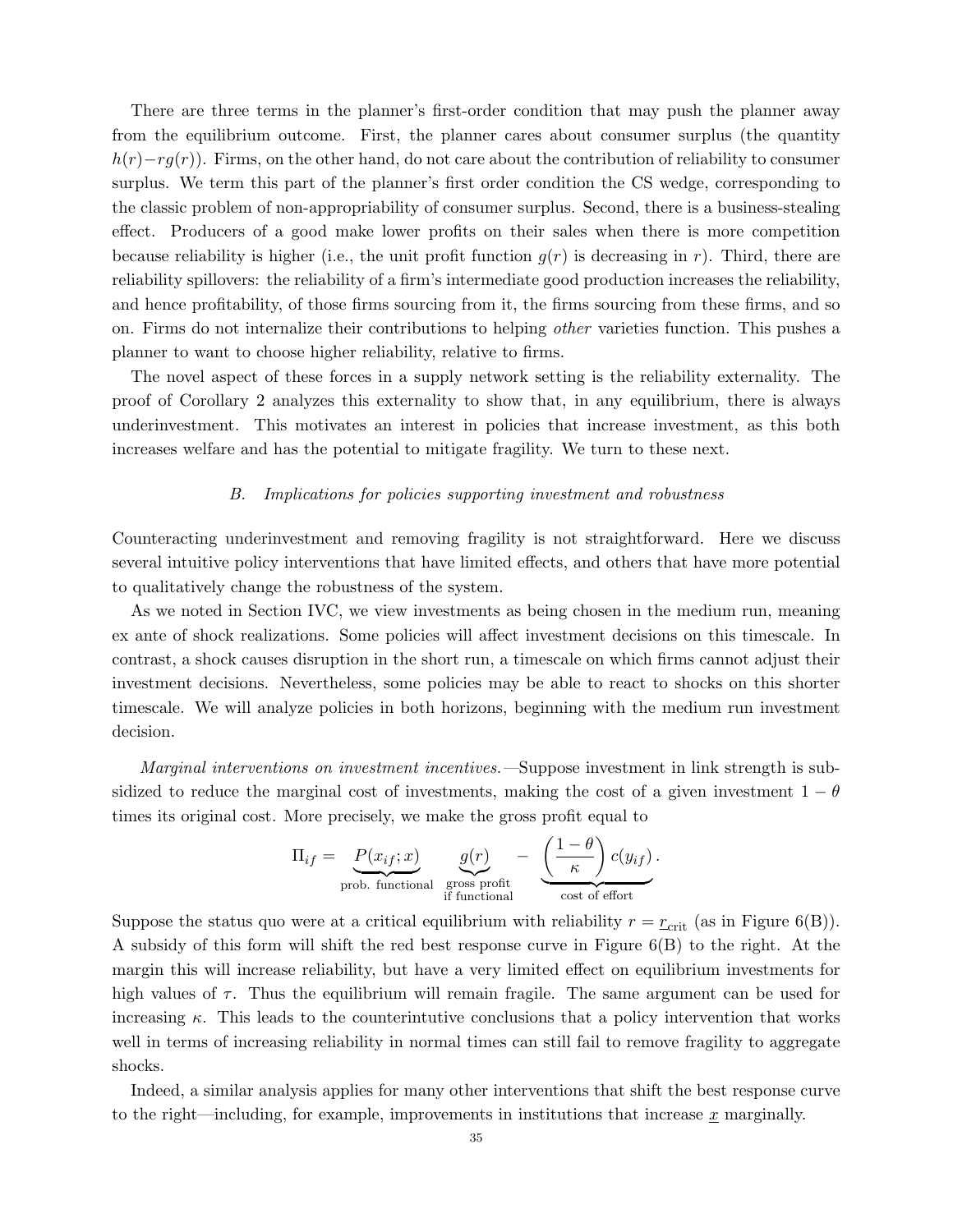Larger interventions to improve investment.—While marginal interventions typically fail to resolve fragility, non-marginal interventions might work, for the reasons apparent in the earlier discussion (see also Figure  $6(B)$ ). They can shift the equilibrium into the non-fragile regime from the fragile one. The kinds of policies that would work here would be substantial subsidies to investments in reliability strength or actions that increase profitability in an industry. This could be done in a variety ways: large tax exemptions might be granted or competition might be limited by, for example, improved patent protections.

Such interventions have the flavor of "big push" policies advocated for developing counties to escape poverty traps, but are different in a few ways from the standard analysis (Murphy et al., 1989).<sup>42</sup> The standard theory underlying a "big push" approach is one of multiple equilibria: there is a low-output equilibrium with traditional production where demand is low and traditional technologies are more cost-effective, and a high-output equilibrium with industrialized production where demand is high and industrial technologies are more cost-effective. For an economy to grow out of the bad equilibrium, it must do so in a balanced way to take advantage of one sector's growth fueling other sectors' demands, beyond external economies of scale that are confined to a given industry (Rosenstein-Rodan, 1943). A temporary intervention that subsidizes industrial technology can facilitate this shift. Crucially, the good equilibrium is sustained by increased production under the same institutions. Once a temporary intervention is removed, the technology and other economic primitives remain unchanged: in particular, there is no long-term government support of production, and no institutional changes.

In our analysis we select undominated equilibria and so there is no scope for policies to facilitate coordination on better equilibria. Had we not made this selection, temporary interventions could shift an economy out of a bad equilibrium and into a good one, just as in "big push" theories. Nevertheless, in the fragile regime which is our main focus, all of the productive equilibria involve fragility, and so no temporary policy can remove it. To resolve fragility, permanent intervention on costs or production technologies is necessary.<sup>43</sup> To summarize, the comparison to classic bigpush models is interesting: we also find an important role for non-marginal interventions, but for different reasons and with different implications for policy.

Targeting interventions.—Our analysis offers some tentative suggestions for how interventions should be targeted to best address fragility. For targeting questions to make sense, there must be some heterogeneity across the economy. One type of heterogeneity was introduced in the extension on partial knowledge of depth in Section VD. We first consider interventions that will take a supply network out of the fragile regime in the environment presented there. In any productive equilibrium, the equilibrium reliability of the low-depth firms does not affect the limit reliability of the high-depth firms. Hence further improvements in reliability for the low-depth firms have no impact on the reliability of high-depth firms as their depth gets large. On the other hand, targeting the high-depth firms for non-marginal interventions such as those discussed above may be able to move the supply network out of the fragile regime.

<sup>42</sup>See also Okuno-Fujiwara (1988) and Rodrik (1996).

 $^{43}$ It may be that a more productive economy is capable of supporting institutional reforms or innovations that, for example, change  $\kappa$ . This is a multiple equilibrium story in a larger model, but is still markedly different from the classic big push story as described above.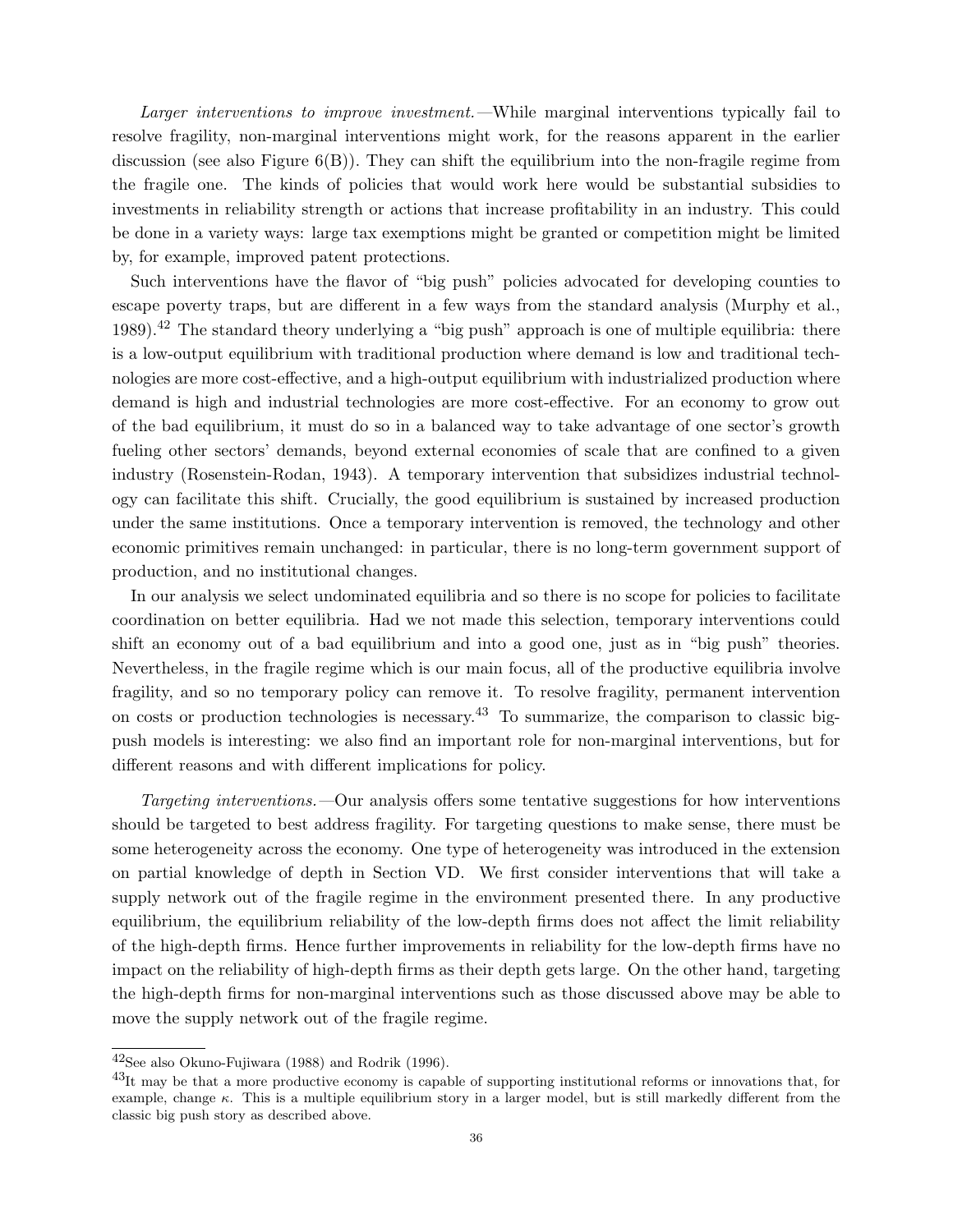This relates to the issue of reshoring—bringing production that had been outsourced to offshore suppliers back into a rich country. The rationale for reshoring through the lens of the model is as follows. Links involving long-distance shipping to different countries are more prone to disruption and may occur under weaker institutions. Reshoring can therefore be modeled as improving the strength of relationships among those firms involved, or improving the technology for investing in those relationships. The analysis in the previous paragraph suggests that if reshoring targets parts of the supply network that are of low depth (and known to be so by the participating firms), the impact is likely be limited. Reshoring high-depth, complex, products, on the other hand, can be quite effective.

Targeting can also be considered in the model of heterogeneous product networks in the second part of Section VD. There we showed that there is generally a "weakest link" phenomenon in which all firms downstream of a fragile industry are also fragile (Proposition 5). Thus, policymakers should be especially interested in identifying upstream, or central, complex industries in a critical equilibrium. We would expect the industries at risk to be ones with relatively low profit margins and relatively few sourcing options per firm. Beyond these guidelines, a diagnostic indication of being in or near a critical equilibrium is that reliability is very sensitive to changes in  $\kappa$  (e.g., changes in profitability). Critical industries also have the property that changes in  $\kappa$  are incident only on  $\rho$  in equilibrium, as opposed to investment x (as discussed above).

Reactive interventions: The short run.—As discussed in Section IVC, the extreme effects of fragility occur in the short run (without giving firms a chance to adjust their investment decisions). Thus, there is a case for quick, reactive short-term government intervention, if such interventions can directly address an aggregate shock. For example, suppose shipping is constrained by regulations that limit the throughput of ports, or short-term shortages of labor in the transport industry. These problems can be modeled as reducing the probability of supply relationships throughout a supply network. Our analysis shows that this can lead to cascading disruptions and production freezes when supply networks are fragile. However, if the government is able to quickly counteract these shocks—e.g., relaxing regulations, or mobilizing military personnel to compensate for the short-term labor shortage—then that can be effective. Moreover, firms' anticipation of such reactions does not significantly change their investment incentives, as long as aggregate shocks are fairly rare and the reactive policy operates only when the shock hits. (The reasoning here is analogous to the discussion of anticipated shocks in Section VC.) Thus, there is no concern of crowding out those incentives. So, perhaps counterintuitively, reactive interventions like this can be more effective in avoiding fragility than more forward-looking policies discussed above that seek permanent improvements in reliability.

# C. Embedding precipices in a macroeconomic model: Aggregate volatility

So far we have focused on a single complex supply network with particular parameters, interconnected by specific-sourcing relationships. The larger economy can be thought of as consisting of many such supply networks, each one small relative to the economy. Our question in this section is what the fragility of some of these particular supply networks implies for the reaction of the entire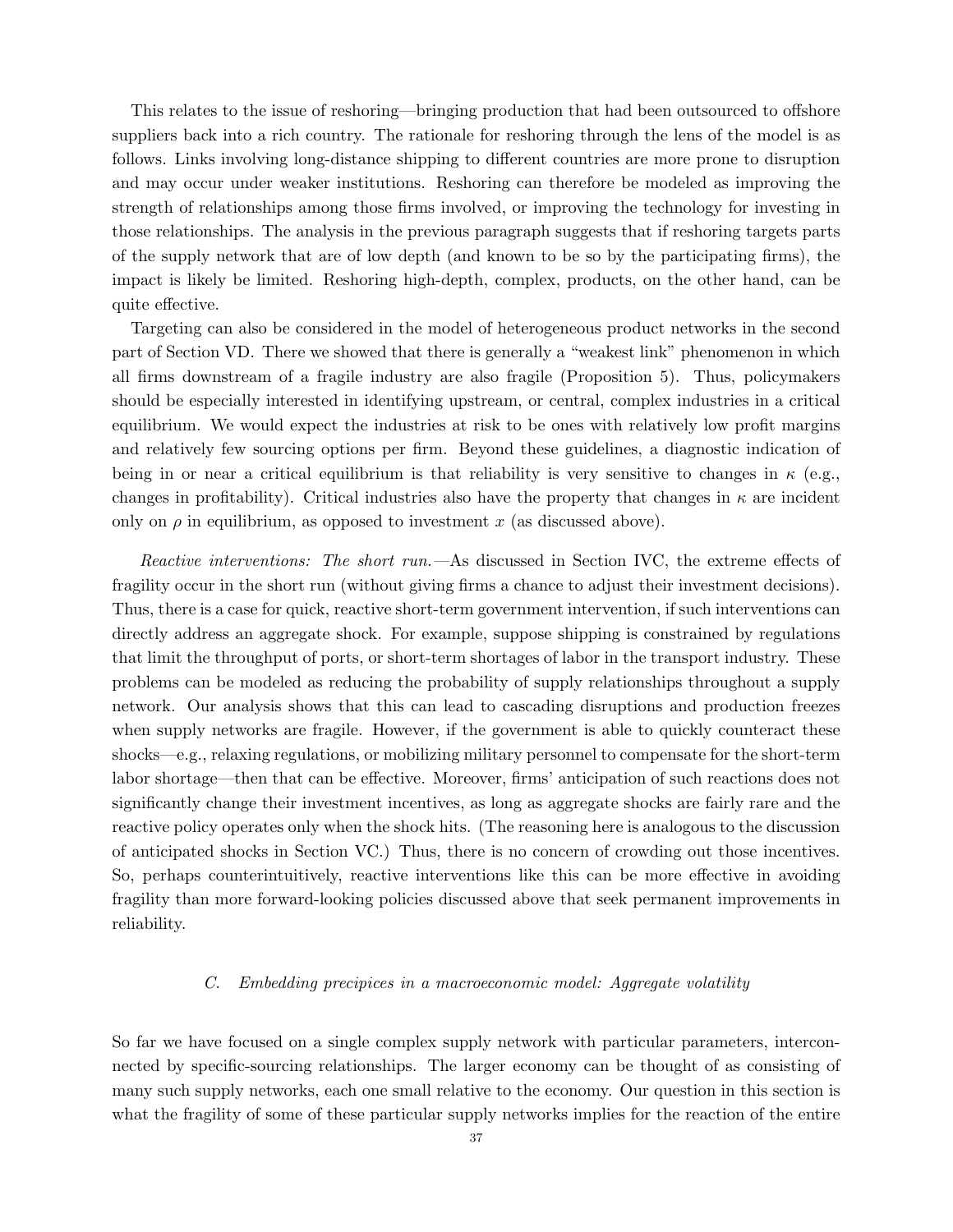economy to shocks. Our main finding is that while the severe amplification of shocks remains, the conclusion is nuanced by embedding individual supply networks in a richer setting.

Suppose there are many supply networks operating independently of each other, with heterogeneity across supply networks but, for simplicity, homogeneity within each network. The parameters of these different supply networks, including their complexities  $m$  and multisourcing numbers  $n$ , are drawn from a distribution. We know from the above that a small shock to relationship strength can discontinuously reduce the production of some of these supply networks. We now point out that a small shock can have a large macroeconomic effect, and that the structure of the fragile regime is essential for this.

For simplicity, fix the function  $c(\cdot)$  to be the same throughout the economy.<sup>44</sup> A given supply network is then described by a tuple  $\mathfrak{s} = (m, n, \kappa)$ . We consider the space of these networks induced by letting the parameters  $m, n$  and  $\kappa$  vary. In particular, we let M be the set of possible values of m, the set of integers between 1 and M; we let  $\mathcal N$  be the set of possible values of n, integers between 1 and N, and we allow  $\kappa \in \mathcal{K} = [0, K]$ . The space of possible supply networks is now  $\mathcal{S} = \mathcal{M} \times \mathcal{N} \times \mathcal{K}$ . We let  $\Psi$  be a distribution over this space, and assume that it has full support.

In some supply networks there will not exist an equilibrium with positive production, which we henceforth call a productive equilibrium (for example, when  $\kappa$  is sufficiently low fixing the other parameters). Consider now those supply networks for which there is a productive equilibrium. There are two possibilities. It may be that the only supply networks for which there is a positive equilibrium have  $m = 1<sup>45</sup>$  That is, the only supply networks with positive reliability are simple. In this case, there is no aggregate fragility.

But if, in contrast,  $\mathcal S$  contains supply networks where production is *not* simple, then we will have macroeconomic fragility. Indeed, an immediate consequence of Theorem 1 is that if there are some complex  $(m \geq 2, n \geq 3)$  supply networks with positive equilibria, then some of the lower- $\kappa$ networks with the same  $(n, m)$ —which are included in S—are in the fragile regime. The measure that  $\Psi$  assigns to supply networks in the fragile regime is positive. Thus, a shock to relationship strengths will cause a discontinuous drop in expected aggregate output. On the other hand, in contrast to the situation with a single supply network, aggregate output need not fall all the way down to zero: there will, instead, be a discontinuous loss of some fraction of the output.

So far we have looked at the case in which the different supply networks operate independently and all business-to-business transactions occur through supply relationships confined to their respective supply networks. As we have emphasized, such specific relationships correspond to inputs tailored to the specifications of the business purchasing them. They are not products that can be purchased off-the-shelf. However, many other inputs are sourced in different ways. For example, most business use computers, and buy them off-the-shelf rather than through the specific-sourcing relationships we have focused on. So far we have abstracted from any interdependencies between businesses created by such arm's-length purchases. However, these interdependencies might also be present, and they interact in interesting ways with the forces we have studied. If a small aggregate shock causes the collapse of some supply networks, the off-the-shelf inputs available to other supply

<sup>44</sup>This could also be drawn from a distribution, but the notation would be more cumbersome.

<sup>&</sup>lt;sup>45</sup>For example, it might be that  $M = 1$  so that only simple production is feasible, or K might be sufficiently low that only simple production has a positive probability of being successful.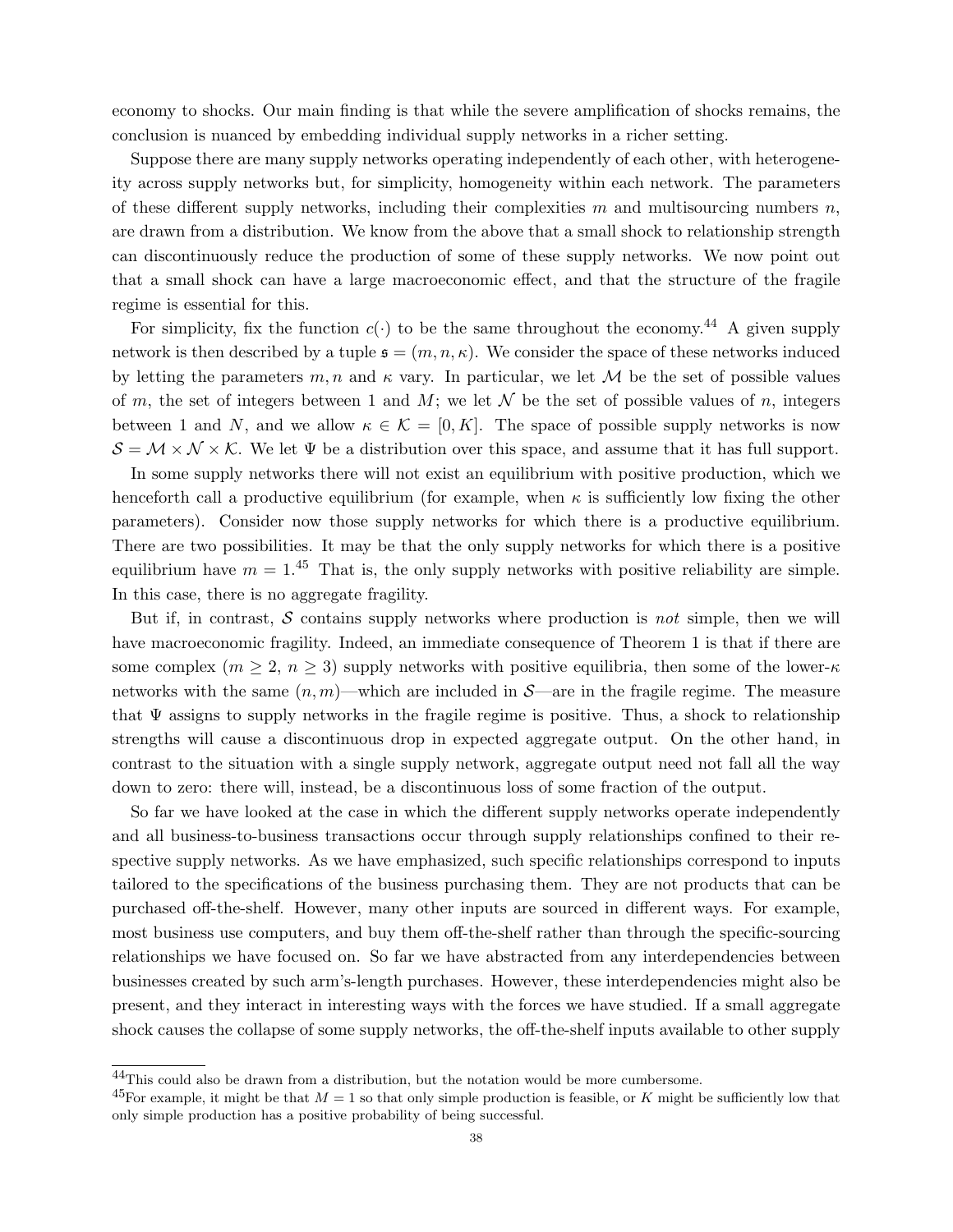

FIGURE 10. A contrast of the  $m = 1$  and  $m = 2$  cases with the degree of multisourcing being held fixed at  $n = 2$ . Expected revenues, on the vertical axis, are a product of the probability of successful production and the price of the good. The illustration shows a case in which the complex good retails for a price of 1 while the simple good retails for a price of 1/5.

networks that managed to remain functional become scarcer and more costly. This effectively damages the productivity of these other supply networks, and some of them that were not previously on a precipice will now find themselves there. Thus, they will now be very sensitive to the same aggregate shock that hurt their off-the-shelf suppliers. The key is that being on the precipice is not a fixed attribute of a supply network's structure, but in fact dependent on its productivity. Thus, even with spillovers that occur through prices of off-the-shelf goods rather than relationships, there can be domino effects where, iteratively, previously robust parts of the economy become fragile.<sup>46</sup>

#### D. Some implications for industrial development

The comparison between the production of complex and simple products developed in Section VB has interesting implications for the complexity of technologies used across countries, and for industrial development. While a full analysis of these issues is beyond the scope of this article, Figure 10 illustrates the main point. We posit, similarly to Levine (2012), that the revenue of a product is the associated level of production reliability multiplied by the value of the product, which is greater for more complex products. We then plot the two revenue curves, one derived from complex products (from Figure 3) and one for simple products (from Figure 8(B)). Small increases in quality of commercial institutions can make more complex production technologies viable and yield discontinuous benefits to an industry by enabling a transition from simple to complex production.

Even this very rudimentary theory of development and industrialization fits a number of stylized facts: (i) Industrialization, when it occurs, is rapid and economic output increases dramatically. (ii) At the same time, the share of the value of total production that can be attributed to intermediate inputs increases quickly (Chenery, Robinson, and Syrquin, 1986). (iii) The quality of institutions, and particularly those related to contracting, can help explain what kinds of production different economies can support (Nunn, 2007) and hence cross-country differences in development (Acemoglu

 $^{46}$ In Supplementary Appendix SA6 we provide a numerical illustration of this phenomenon.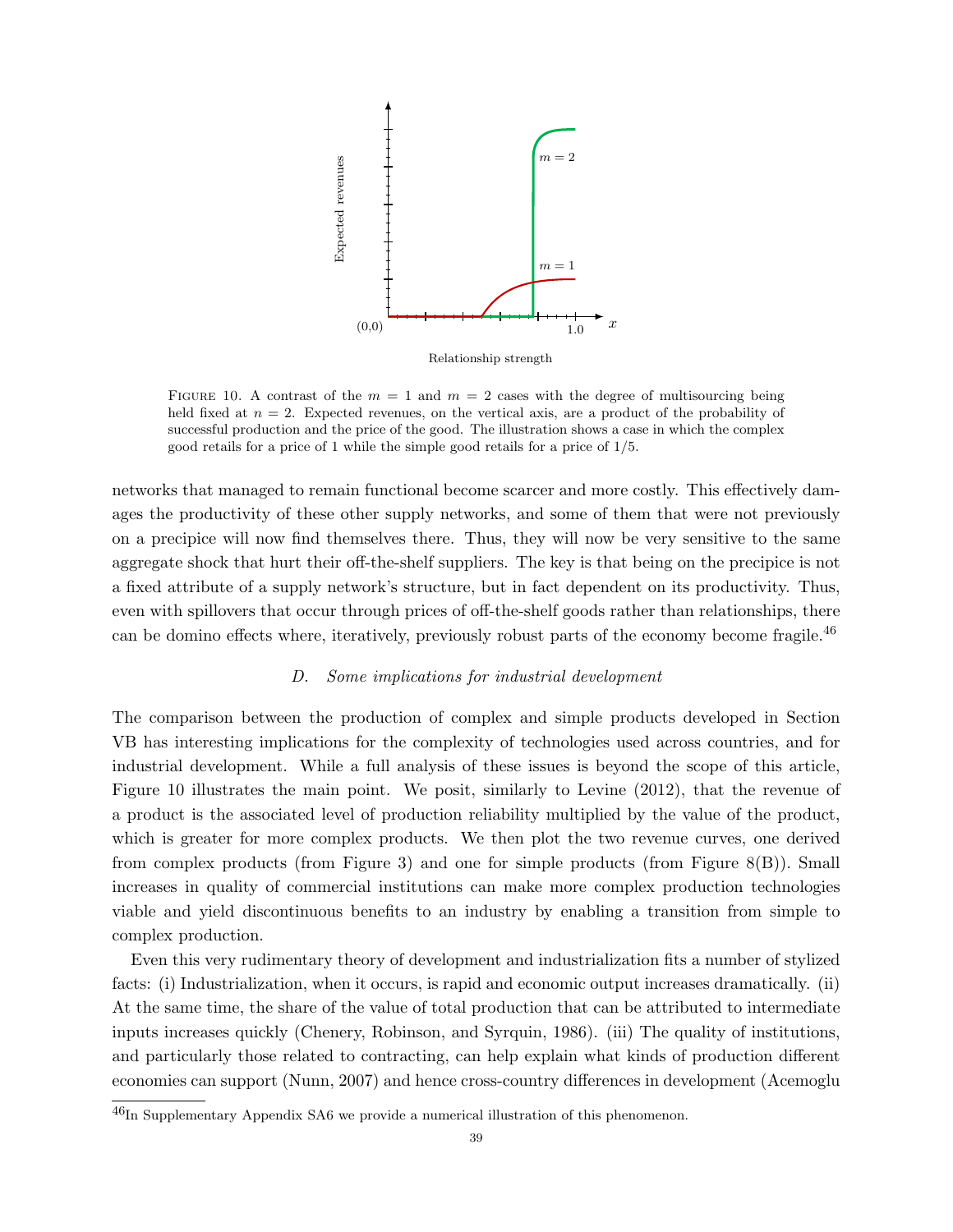and Johnson, 2005), wages, and productivities (Jones, 2011). (iv) Finally, more complex supply chains are associated with higher rates of disruption (Craighead, Blackhurst, Rungtusanatham, and Handfield, 2007).<sup>47</sup>

A full study of these issues obviously requires more detailed modeling. Nevertheless the discontinuities we identify may have a useful role to play in theories relating the quality of institutions and an economy's production possibilities.

### References

- ACEMOGLU, D., P. ANTRÀS, AND E. HELPMAN (2007): "Contracts and Technology Adoption," American Economic Review, 97, 916–943.
- Acemoglu, D. and P. D. Azar (2020): "Endogenous Production Networks," Econometrica, 88, 33–82.
- Acemoglu, D. and S. Johnson (2005): "Unbundling Institutions," Journal of Political Economy, 113, 949–995.
- Acemoglu, D. and A. Tahbaz-Salehi (2020): "Firms, Failures, and Fluctuations: The Macroeconomics of Supply Chain Disruptions," Tech. rep., National Bureau of Economic Research.
- AMELKIN, V. AND R. VOHRA (2019): "Strategic Formation and Reliability of Supply Chain Networks," arXiv preprint arXiv:1909.08021.
- ANTRAS, P. (2005): "Incomplete Contracts and the Product Cycle," American Economic Review, 95, 1054–1073.
- ATALAY, E., A. HORTACSU, J. ROBERTS, AND C. SYVERSON (2011): "Network Structure of Production," Proceedings of the National Academy of Sciences, 108, 5199–5202.
- Baqaee, D. R. (2018): "Cascading Failures in Production Networks," Econometrica, 86, 1819–1838.
- BAQAEE, D. R. AND E. FARHI (2019): "The Macroeconomic Impact of Microeconomic Shocks: Beyond Hulten's Theorem," Econometrica, 87, 1155–1203.
- (2020): "Productivity and misallocation in general equilibrium," Quarterly Journal of Economics, 135, 105– 163.
- BARROT, J.-N. AND J. SAUVAGNAT (2016): "Input Specificity and the Propagation of Idiosyncratic Shocks in Production Networks," The Quarterly Journal of Economics, 131, 1543–1592.
- BERGSTROM, T., L. BLUME, AND H. VARIAN (1986): "On the Private Provision of Public Goods," Journal of Public Economics, 29, 25–49.
- Bernstein, L. (1992): "Opting Out of the Legal System: Extralegal Contractual Relations in the Diamond Industry," The Journal of Legal Studies, 21, 115–157.
- Bimpikis, K., O. Candogan, and S. Ehsani (2019a): "Supply Disruptions and Optimal Network Structures," Management Science, 65, 5504–5517.
- BIMPIKIS, K., S. EHSANI, AND R. ILKILIÇ (2019b): "Cournot Competition in Networked Markets," Management Science, 65, 2467–2481.
- BLANCHARD, O. AND M. KREMER (1997): "Disorganization," The Quarterly Journal of Economics, 112, 1091-1126.
- BLUME, L., D. EASLEY, J. KLEINBERG, R. KLEINBERG, AND E. TARDOS (2011): "Network Formation in the Presence of Contagious Risk," in Proceedings of the 12th ACM Conference on Electronic Commerce, ACM, 1–10.
- BOEHM, J. AND E. OBERFIELD (2020): "Misallocation in the Market for Inputs: Enforcement and the Organization of Production," Quarterly Journal of Economics, forthcoming.
- BRUMMITT, C. D., K. HUREMOVIĆ, P. PIN, M. H. BONDS, AND F. VEGA-REDONDO (2017): "Contagious Disruptions and Complexity Traps in Economic Development," Nature Human Behaviour, 1, 665.
- Buldyrev, S. V., R. Parshani, G. Paul, H. E. Stanley, and S. Havlin (2010): "Catastrophic Cascade of Failures in Interdependent Networks," Nature, 464, 1025.
- CABRALES, A., P. GOTTARDI, AND F. VEGA-REDONDO (2017): "Risk Sharing and Contagion in Networks," The Review of Financial Studies, 30, 3086–3127.
- Carvalho, V. M., M. Nirei, Y. U. Saito, and A. Tahbaz-Salehi (2020): "Supply Chain Disruptions: Evidence from the Great East Japan Earthquake," University of Cambridge.
- CARVALHO, V. M. AND A. TAHBAZ-SALEHI (2019): "Production networks: A primer," Annual Review of Economics, 11, 635–663.
- CARVALHO, V. M. AND N. VOIGTLÄNDER (2014): "Input Diffusion and the Evolution of Production Networks," Tech. rep., National Bureau of Economic Research.

Chenery, H. B., S. Robinson, and M. Syrquin (1986): Industrialization and Growth, world Bank Washington. Ciccone, A. (2002): "Input Chains and Industrialization," The Review of Economic Studies, 69, 565–587.

<sup>&</sup>lt;sup>47</sup>The unscaled reliability curve for complex production lies below the reliability curve of simple production. So complex production is more valuable but less reliable.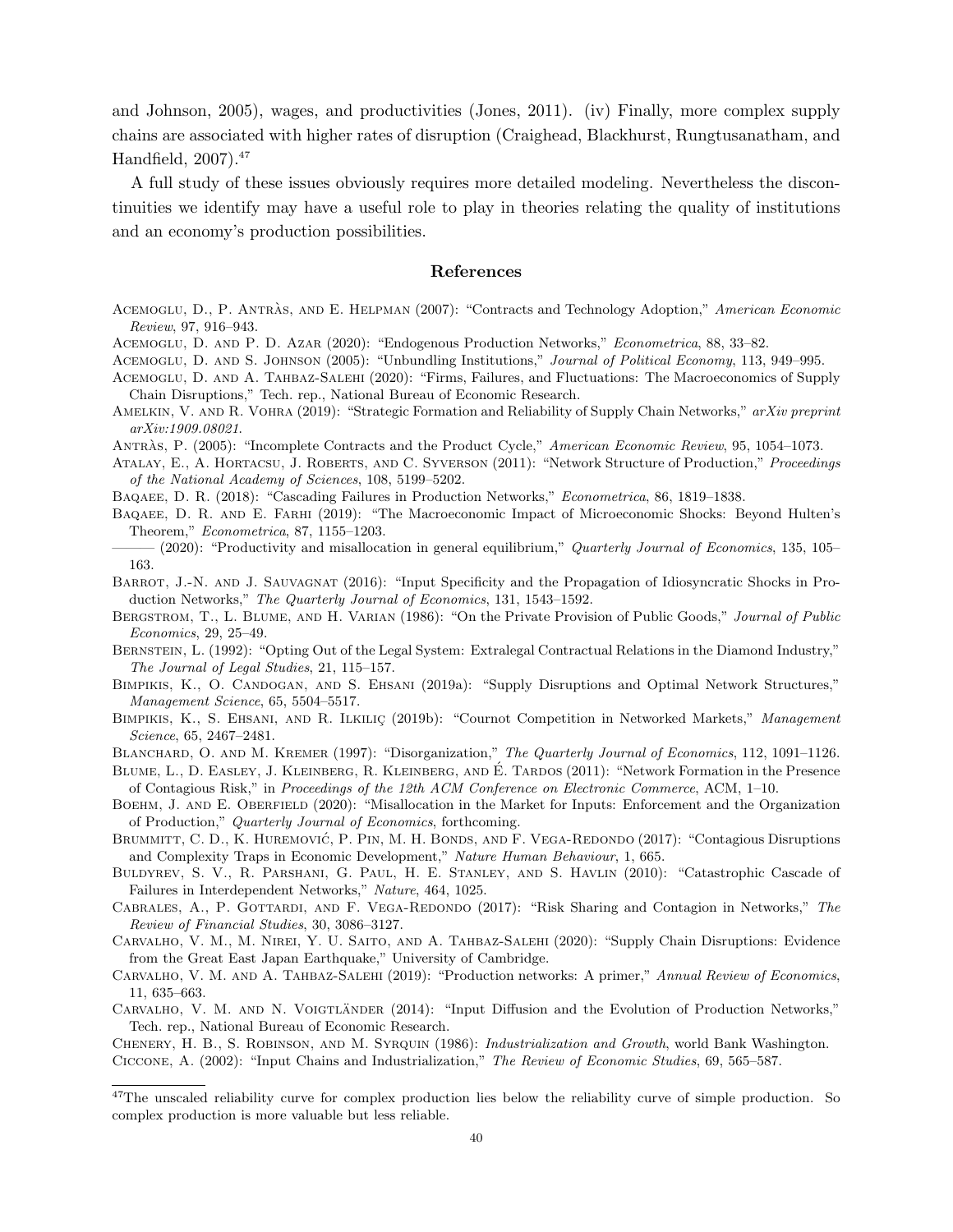Craighead, C. W., J. Blackhurst, M. J. Rungtusanatham, and R. B. Handfield (2007): "The Severity of Supply Chain Disruptions: Design Characteristics and Mitigation Capabilities," Decision Sciences, 38, 131–156.

Dasaratha, K. (2021): "Innovation and Strategic Network Formation," Review of Economic Studies, forthcoming. DATTA, P. (2017): "Supply Network Resilience: a Systematic Literature Review and Future Research," The International Journal of Logistics Management.

ELLIOTT, M. AND B. GOLUB (2022): "Networks and economic fragility," Annual Review of Economics, 14.

ELLIOTT, M., B. GOLUB, AND M. O. JACKSON (2014): "Financial Networks and Contagion," American Economic Review, 104, 3115–53.

ELLIOTT, M., J. HAZELL, AND C.-P. GEORG (2018): "Systemic Risk-Shifting in Financial Networks," Available at SSRN 2658249.

EROL, S. (2018): "Network Hazard and Bailouts," Available at SSRN 3034406.

Erol, S., F. Parise, and A. Teytelboym (2020): "Contagion in Graphons," Available at SSRN.

Erol, S. and R. Vohra (2018): "Network Formation and Systemic Risk," Available at SSRN 2546310.

Fafchamps, M. (2002): "Spontaneous Market Emergence," Topics in Theoretical Economics, 2.

Fafchamps, M. and B. Minten (1999): "Relationships and Traders in Madagascar," The Journal of Development Studies, 35, 1–35.

Gabaix, X. (2011): "The Granular Origins of Aggregate Fluctuations," Econometrica, 79, 733–772.

GALE, D. AND S. KARIV (2009): "Trading in Networks: A Normal Form Game Experiment," Americal Economic Journal: Microeconomics, 1, 114–132.

GOYAL, S. (2017): "Networks and markets," in Advances in Economics and Econometrics: Volume 1: Eleventh World Congress, Cambridge University Press, vol. 58, 215.

GRADDY, K. (2006): "Markets: the Fulton Fish Market," Journal of Economic Perspectives, 20, 207–220.

Granovetter, M. (1973): "The Strength of Weak Ties," American Journal of Sociology, 78, 1360–1380.

(1985): "Economic Action and Social Structure: the Problem of Embeddedness," American Journal of Sociology, 91, 481–510.

HALL, R. E. (1979): "A Theory of the Natural Unemployment Rate and the Duration of Employment," Journal of Monetary Economics, 5, 153–169.

Hendricks, K. B. and V. R. Singhal (2003): "The Effect of Supply Chain Glitches on Shareholder Wealth," Journal of operations Management, 21, 501–522.

——— (2005a): "Association between Supply Chain Glitches and Operating Performance," Management Science, 51, 695–711.

——— (2005b): "An Empirical Analysis of the Effect of Supply Chain Disruptions on Long-Run Stock Price Performance and Equity Risk of the Firm," Production and Operations Management, 14, 35–52.

Jackson, M. O. (2008): Social and Economic Networks, Princeton University Press.

Jackson, M. O. and A. Pernoud (2019): "What Makes Financial Networks Special? Distorted Investment Incentives, Regulation, and Systemic Risk Measurement," Distorted Investment Incentives, Regulation, and Systemic Risk Measurement (March 1, 2019).

Jackson, M. O., T. Rodriguez-Barraquer, and X. Tan (2012): "Social Capital and Social Quilts: Network Patterns of Favor Exchange," American Economic Review, 102, 1857–97.

Jones, C. I. (2011): "Intermediate Goods and Weak Links in the Theory of Economic Development," American Economic Journal: Macroeconomics, 3, 1–28.

Jovanovic, B. (1987): "Micro Shocks and Aggregate Risk," The Quarterly Journal of Economics, 102, 395–409.

Kirman, A. P. and N. J. Vriend (2000): "Learning to be Loyal. A Study of the Marseille Fish Market," in Interaction and Market structure, Springer, 33–56.

KÖNIG, M. D., A. LEVCHENKO, T. ROGERS, AND F. ZILIBOTTI (2019): "Aggregate Fluctuations in Adaptive Production Networks," Tech. rep., Mimeo.

Kranton, R. E. and D. F. Minehart (2001): "A theory of Buyer-Seller Networks," American Economic Review, 91, 485–508.

Kremer, M. (1993): "The O-ring Theory of Economic Development," The Quarterly Journal of Economics, 108, 551–575.

Leontief, W. W. (1936): "Quantitative Input and Output Relations in the Economic Systems of the United States," The Review of Economic Statistics, 105–125.

Levchenko, A. A. (2007): "Institutional Quality and International Trade," The Review of Economic Studies, 74, 791–819.

Levine, D. (2012): "Production Chains," Review of Economic Dynamics, 15, 271–282.

Liu, E. (2019): "Industrial Policies in Production Networks\*," The Quarterly Journal of Economics, 134, 1883–1948. McLain, S. (2021): "Auto Makers Retreat From 50 Years of 'Just in Time' Manufacturing," Wall Street Journal.

McLain, S., Matthews, C. M., and C. Paris (2021): "Everywhere You Look, the Global Supply Chain Is a Mess," Wall Street Journal.